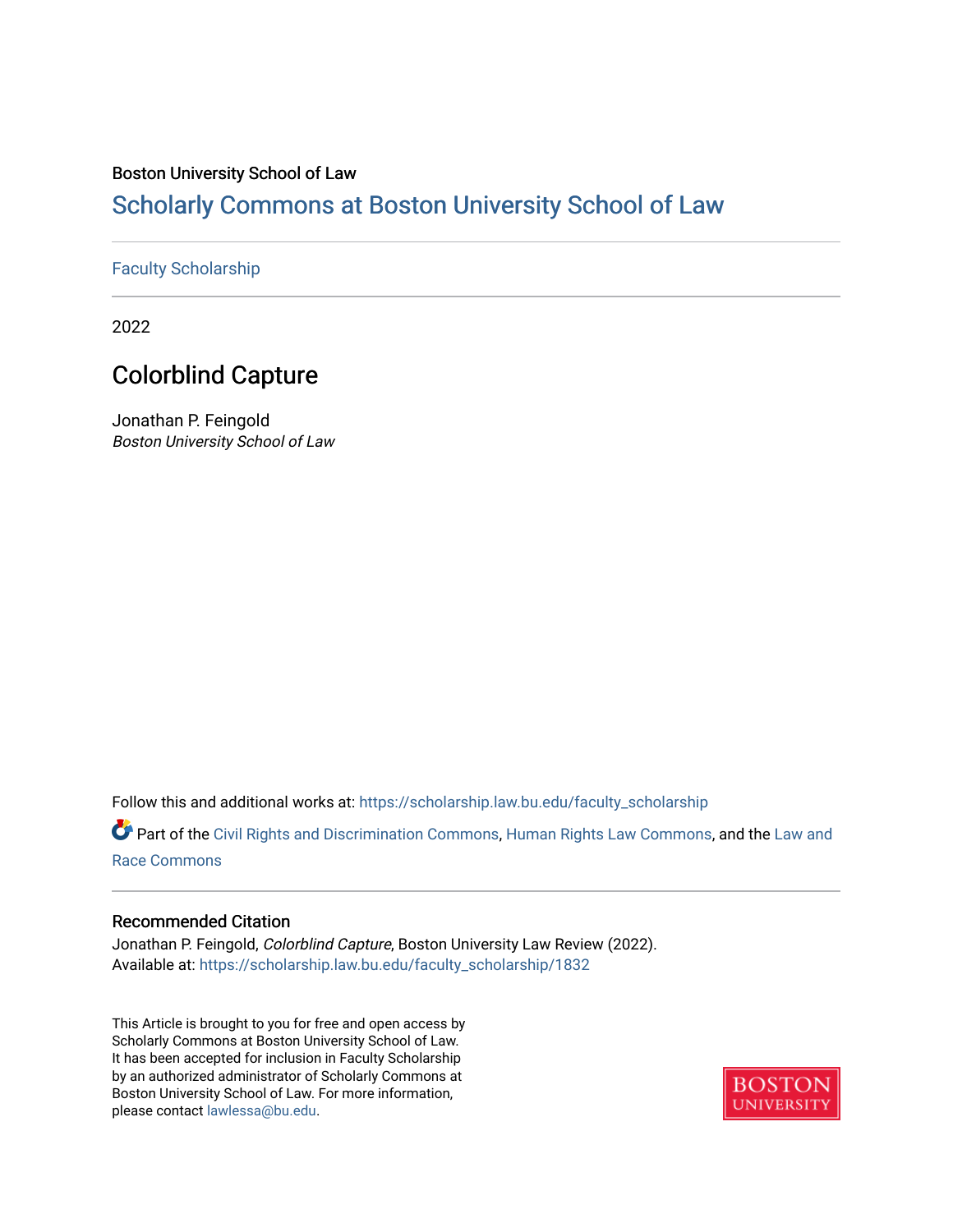# **COLORBLIND CAPTURE**

## *BOSTON UNIVERSITY LAW REVIEW* (*forthcoming* 2022)

# **Jonathan P. Feingold[\\*](#page-1-0)**

#### *ABSTRACT*

We are facing two converging waves of racial retrenchment. The first, which arose following the Civil Rights Movement, is nearing a legal milestone. This term or the next, the Supreme Court will prohibit affirmative action in higher education. When it does, the Court will cement decades of conservative jurisprudence that has systematically eroded the right to remedy racial inequality.

The second wave is more recent but no less significant. Following 2020's global uprising for racial justice, rightwing forces launched a coordinated assault on antiracism itself. The campaign has enjoyed early success. As one measure, GOP officials have passed, proposed or pre-filed hundreds of bills designed to stymie antiracist discourse, activism, and organizing.

To process this moment, scholars have surfaced continuities that bind racial retrenchment past and present. This includes decades of rightwing efforts to deny the relevance of race and racism in post-Jim Crow America. These accounts are not wrong. But they obscure a key variable that has long enabled racial backlash: the Left. Specifically, privileged voices on the Left continue to rehearse colorblind conceptions of race and racism—even when defending race-conscious reform.

I term this phenomenon *colorblind capture*. To capture its ubiquity and impact, I explore decades of affirmative action litigation. This analysis reveals an underappreciated trend. Even as the Left champions affirmative action, the Right sets the terms of debate. This includes the pervasive reflex, on the Left, to defend affirmative action as a "racial preference." This framing is neither inevitable nor strategic. The Left could, for example, defend raceconsciousness as essential *anti*discrimination—that is, a modest tool to mitigate existing racial (dis)advantage and, thereby, yield a more

<span id="page-1-0"></span><sup>\*</sup> Associate Professor of Law, Boston University School of Law. Jonathan Feingold holds a B.A. from Vassar College and a J.D. from UCLA School of Law. Many thanks to . . . All mistakes are my own.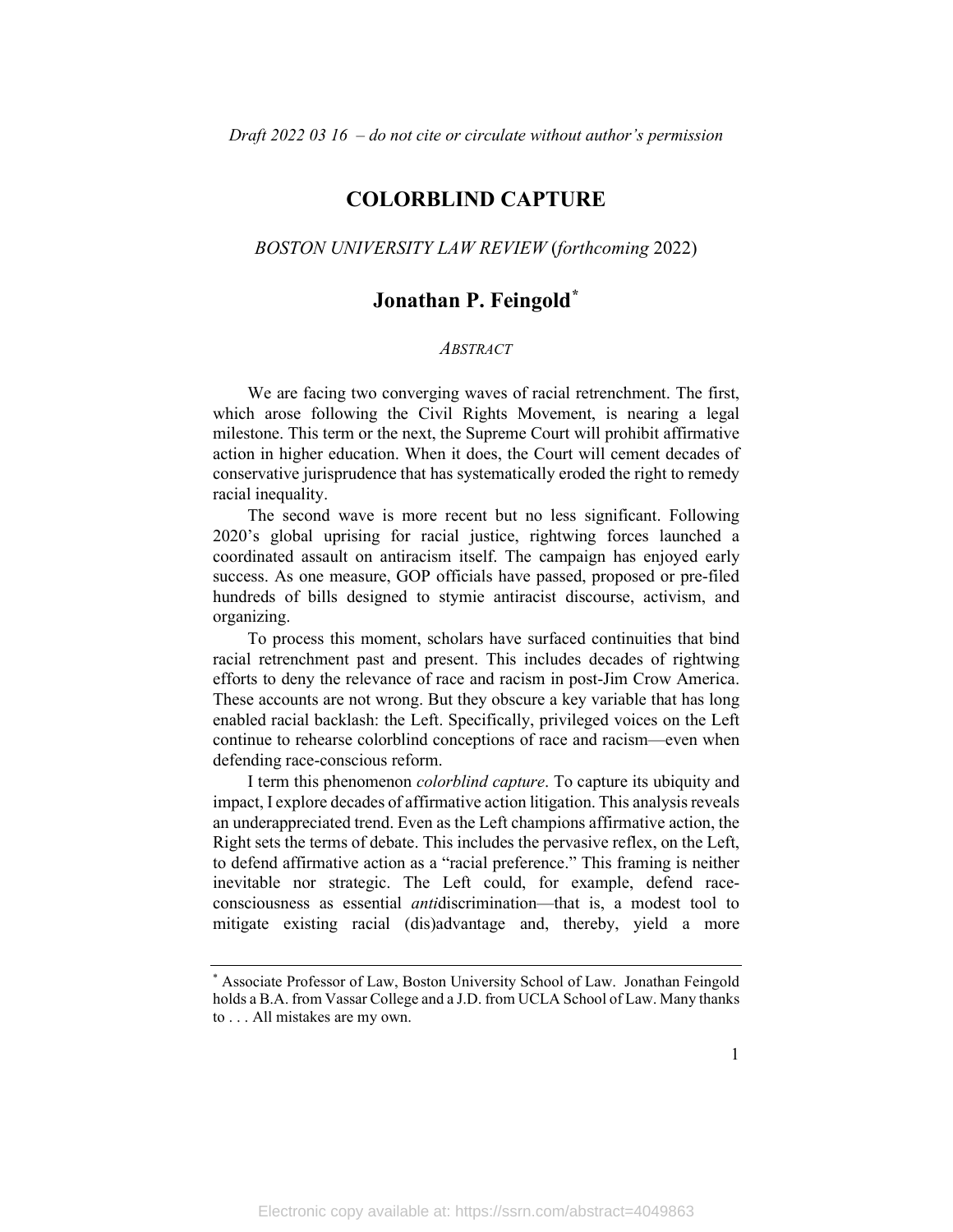individualized, objective, and race-neutral process. But as litigation headed for the Supreme Court reveals, Harvard and UNC continue to rehearse rightwing talking points—even as they defend their own admissions policies.

This dynamic does more than compromise the legal case for raceconscious admissions. It also naturalizes within public discourse the notion that seeing race and attending to racism is wrong—the same logic that anchors resurgent efforts to brand antiracism as the new racism. Colorblindness, albeit a creature of the Right, has captured the Left. If left unaddressed, this phenomenon will continue to impede, and could imperil, the long and winding quest for racial justice in America.

| L    |                  |                                                                     | $\cdot$ 9     |
|------|------------------|---------------------------------------------------------------------|---------------|
|      | $\mathcal{A}$ .  | Competing Theories of Race and Racism                               | 9             |
|      | $\mathcal{I}$ .  | Colorblindness (on the Right)                                       | 9             |
|      | $\overline{2}$ . | Color-Consciousness (on the Left)                                   | 13            |
|      | $B_{\cdot}$      | The Colorblind Turn                                                 | 15            |
| H.   |                  |                                                                     | <sup>16</sup> |
|      | A.               | Colorblind Capture Then: Defending First Wave Affirmative Action    | 16            |
|      | $B_{\cdot}$      | Colorblind Capture Now: Defending Affirmative Action at Harvard and |               |
|      |                  | <b>UNC</b>                                                          | 21            |
|      | 1.               | Misdescribing Affirmative Action                                    | 21            |
|      | 2.               | <b>Extracting Race</b>                                              | 23            |
|      | $\mathfrak{Z}$ . | Downplaying Race                                                    | 29            |
|      | $\overline{4}$ . | <b>Inverting Racial Advantage</b>                                   | 32            |
| III. |                  |                                                                     | 34            |
|      | $\mathcal{A}$ .  | "Race Matters" Before, During, and After Admissions                 | 36            |
|      | $\mathcal{I}$ .  | Before Admission: Legacies of Racial Exclusion                      | 36            |
|      | 2.               | During Admissions: Racially Defective Measures of "Merit"           | 47            |
|      | 3 <sub>1</sub>   | After Admission: Racial Headwinds in the Classroom                  | 55            |
|      | $B_{\cdot}$      | The Rebrand: Affirmative Action as Affirmative Obligation           | 59            |
|      | $\mathcal{I}$ .  | Title VI Disparate Impact Regulations                               | 59            |
|      | 2.               | <b>Contesting Strict Scrutiny</b>                                   | 66            |
|      | 68               |                                                                     |               |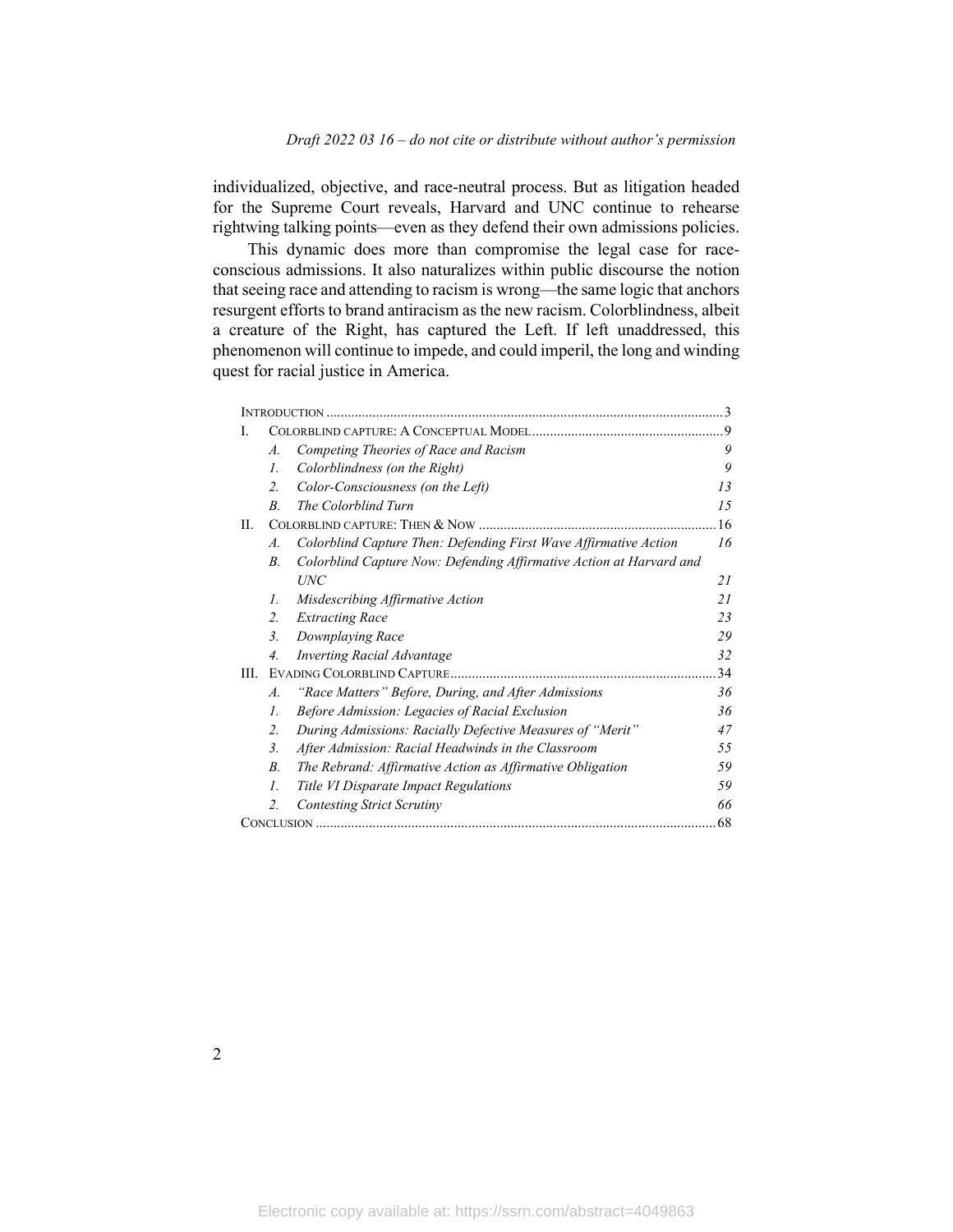#### **INTRODUCTION**

We are facing two converging waves of racial retrenchment in the United States. [1](#page-3-0) The first, which arose following the Civil Rights Movement, is nearing a legal milestone. This term, the Supreme Court will prohibit race-conscious<sup>[2](#page-3-1)</sup> university admissions. When this occurs, the Court will cement a decades-long campaign to defuse antidiscrimination law's liberatory promise and potential. [3](#page-3-2)

The second wave is more recent but no less significant. In 2020, George Floyd's viral murder catalyzed a global uprising for racial justice. In its wake, we witnessed a nationwide turn toward antiracism as a framework to meet our collective racial reckoning. This antiracist turn signaled a commitment to racial justice unseen since the Civil Rights Movement. It also triggered nearimmediate backlash. Then-President Trump, mired in a slumping re-election campaign, embraced antiracism—among more targets like Critical Race Theory ("CRT") and the 1619 Project—as a potent foil. From Tweet to Executive Order, the former president cast antiracism as "racist," "offensive," and "anti-American" propaganda. [4](#page-3-3)

<span id="page-3-0"></span><sup>1</sup> *See* Kimberlé Williams Crenshaw, *Race, Reform, and Retrenchment: Transformation and Legitimation in Antidiscrimination Law,* 101 HARV. L. REV. 1331 (1988).

<span id="page-3-1"></span><sup>2</sup> Within this Article, I employ the term *race-conscious* to capture policies that permit decisionmakers to consider the racial identity of individual applicants. This differs *race-attentive* policies, which are attentive to racial outcomes but prohibit decisionmakers from considering the racial identity of individual applicants. Within this Article, I refer often to *affirmative action*—a term that encompasses a range of race-conscious and race-attentive practices. Unless stated otherwise, when I use the term *affirmative action*, I am referring to race-conscious policies as defined above.

<span id="page-3-2"></span><sup>3</sup> *See* Ian F. Haney López, *"A Nation of Minorities": Race, Ethnicity, and Reactionary Colorblindness*, 59 STAN. L. REV. 985, 989 (2007).

<span id="page-3-3"></span><sup>4</sup> *See* Donald J. Trump, Executive Order on Combating Race and Sex Stereotyping (Sept. 22, 2020), [https://trumpwhitehouse.archives.gov/presidential](https://trumpwhitehouse.archives.gov/presidential-actions/executive-order-combating-race-sex-stereotyping/)[actions/executive-order-combating-race-sex-stereotyping/;](https://trumpwhitehouse.archives.gov/presidential-actions/executive-order-combating-race-sex-stereotyping/) Russell Vought, Memorandum for the Heads of Executive Departments and Agencies: Training in the Federal Government (Sept. 4, 2020), [https://www.whitehouse.gov/wp](https://www.whitehouse.gov/wp-content/uploads/2020/09/M-20-34.pdf)[content/uploads/2020/09/M-20-34.pdf.](https://www.whitehouse.gov/wp-content/uploads/2020/09/M-20-34.pdf)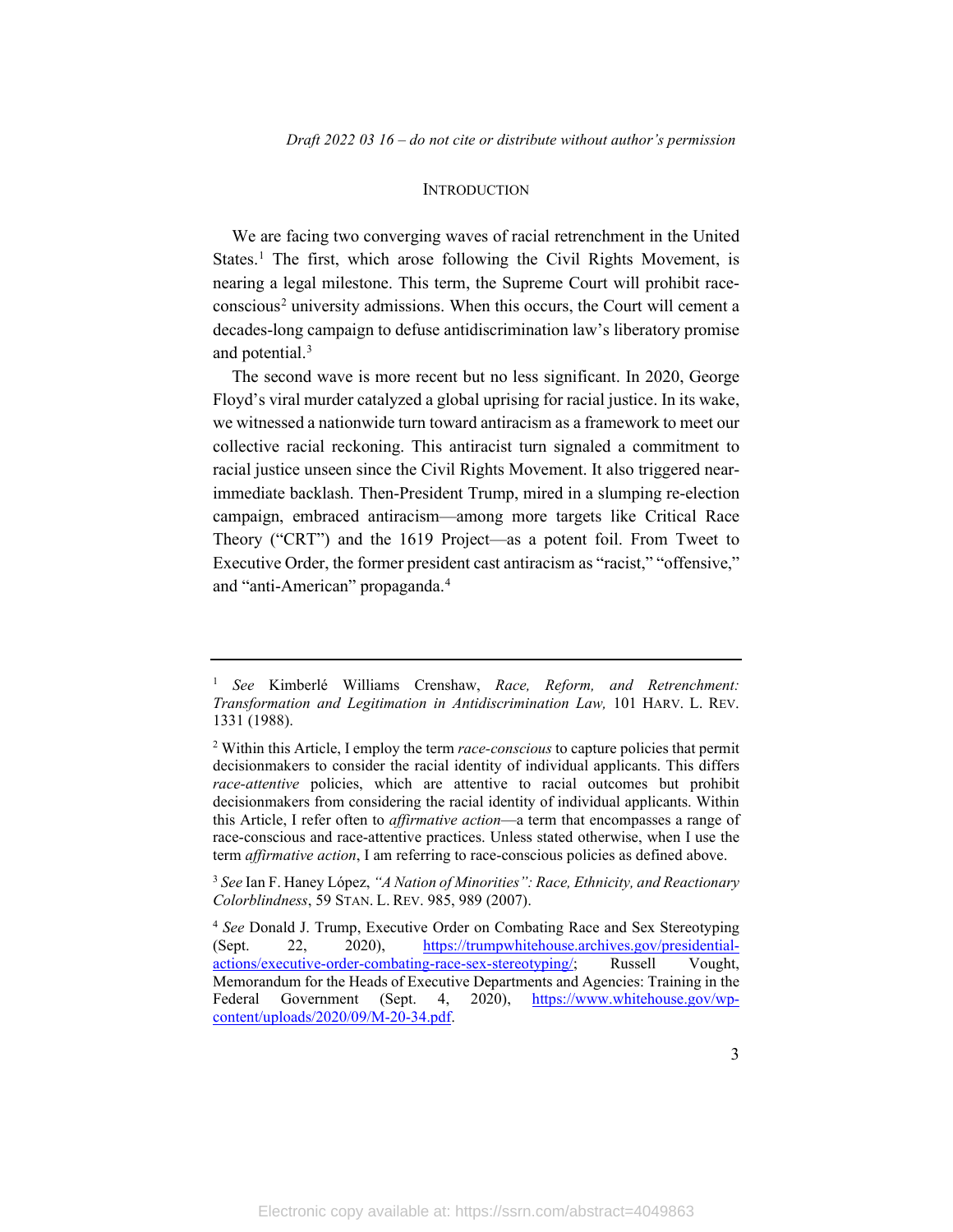At the time, Trump's broadside garnered limited national attention. That disinterest has proven misplaced. A once-isolated attack metastasized into a nationwide campaign<sup>[5](#page-4-0)</sup> of regressive discourse, legislation, and intimidation.<sup>[6](#page-4-1)</sup> One sees this, for example, in the rise of rhetoric that demonizes antiracism as the new (anti-white) racism.<sup>7</sup> Across the country, GOP officials have weaponized anti-antiracism rhetoric to justify an ever-growing host of laws designed to chill—and even criminalize—basic conversations about race and racism in schools and beyond. [8](#page-4-3) Closer to home, local officials have invoked similar rhetoric to discipline or terminate educators for assigning Black authors; [9](#page-4-4) proclaiming that Black Lives Matter; [10](#page-4-5) and teaching a comprehensive and honest American history.<sup>[11](#page-4-6)</sup>

<span id="page-4-2"></span><sup>7</sup> *See* ADL, *Anti-Racist is Code for Anti-White*, [https://www.adl.org/education/references/hate-symbols/anti-racist-is-a-code-for](https://www.adl.org/education/references/hate-symbols/anti-racist-is-a-code-for-anti-white)[anti-white](https://www.adl.org/education/references/hate-symbols/anti-racist-is-a-code-for-anti-white) ("'Anti-Racist is a Code Word for Anti-White' is a racist slogan that became popular among white supremacists in the mid-2000s.").

<span id="page-4-3"></span><sup>8</sup> *See id*.

<span id="page-4-4"></span><sup>9</sup> *See* Hannah Natanson, *A White teacher taught White students about White privilege. It cost him his job*, WASHINGTON POST (Dec. 6, 2021), [https://www.washingtonpost.com/education/2021/12/06/tennessee-teacher-fired](https://www.washingtonpost.com/education/2021/12/06/tennessee-teacher-fired-critical-race-theory/)[critical-race-theory/.](https://www.washingtonpost.com/education/2021/12/06/tennessee-teacher-fired-critical-race-theory/)

<span id="page-4-5"></span><sup>10</sup> Joe McLean, *Lee High Teacher who hung BLM flag outside classroom reassigned, accused of misconduct*, NEWS4JAX (Mar. 25, 2021), [https://www.news4jax.com/news/local/2021/03/25/lee-high-teacher-who-hung-blm](https://www.news4jax.com/news/local/2021/03/25/lee-high-teacher-who-hung-blm-flag-outside-classroom-reassigned-accused-of-misconduct/)[flag-outside-classroom-reassigned-accused-of-misconduct/.](https://www.news4jax.com/news/local/2021/03/25/lee-high-teacher-who-hung-blm-flag-outside-classroom-reassigned-accused-of-misconduct/)

<span id="page-4-6"></span><sup>11</sup> Brian Lopez, *North Texas principal resigns to end fight over whether he was teaching 'critical race theory'*, THE TEXAS TRIBUNE (Nov. 10, 2021), https://www.texastribune.org/2021/11/10/colleyville-principal-critical-race-theory/.

<span id="page-4-0"></span><sup>&</sup>lt;sup>5</sup> A well-funded and highly coordinated network of rightwing actors continues to seed the infrastructure, intellectual capital, and financing for this regressive campaign. Judd Jegum & Tesnim Zekeria, *The Obscure Foundation Funding "Critical Race Theory" Hysteria*, Popular Information (July 13, 2021), [https://popular.info/p/the](https://popular.info/p/the-obscure-foundation-funding-critical)[obscure-foundation-funding-critical.](https://popular.info/p/the-obscure-foundation-funding-critical) The Heritage Foundation constitutes one of the intellectual arms of this movement. *See* Heritage Foundation, *Critical Race Theory*, <https://www.heritage.org/crt> (creating anti-CRT propaganda clearing house).

<span id="page-4-1"></span><sup>6</sup> *See* Pen America, *Educational Gag Orders*, Report (Nov. 1, 2021), <https://pen.org/report/educational-gag-orders/> ("Between January and September 2021, 24 legislatures across the United States introduced 54 separate bills intended to restrict teaching and training in K-12 schools, higher education, and state agencies and institutions.").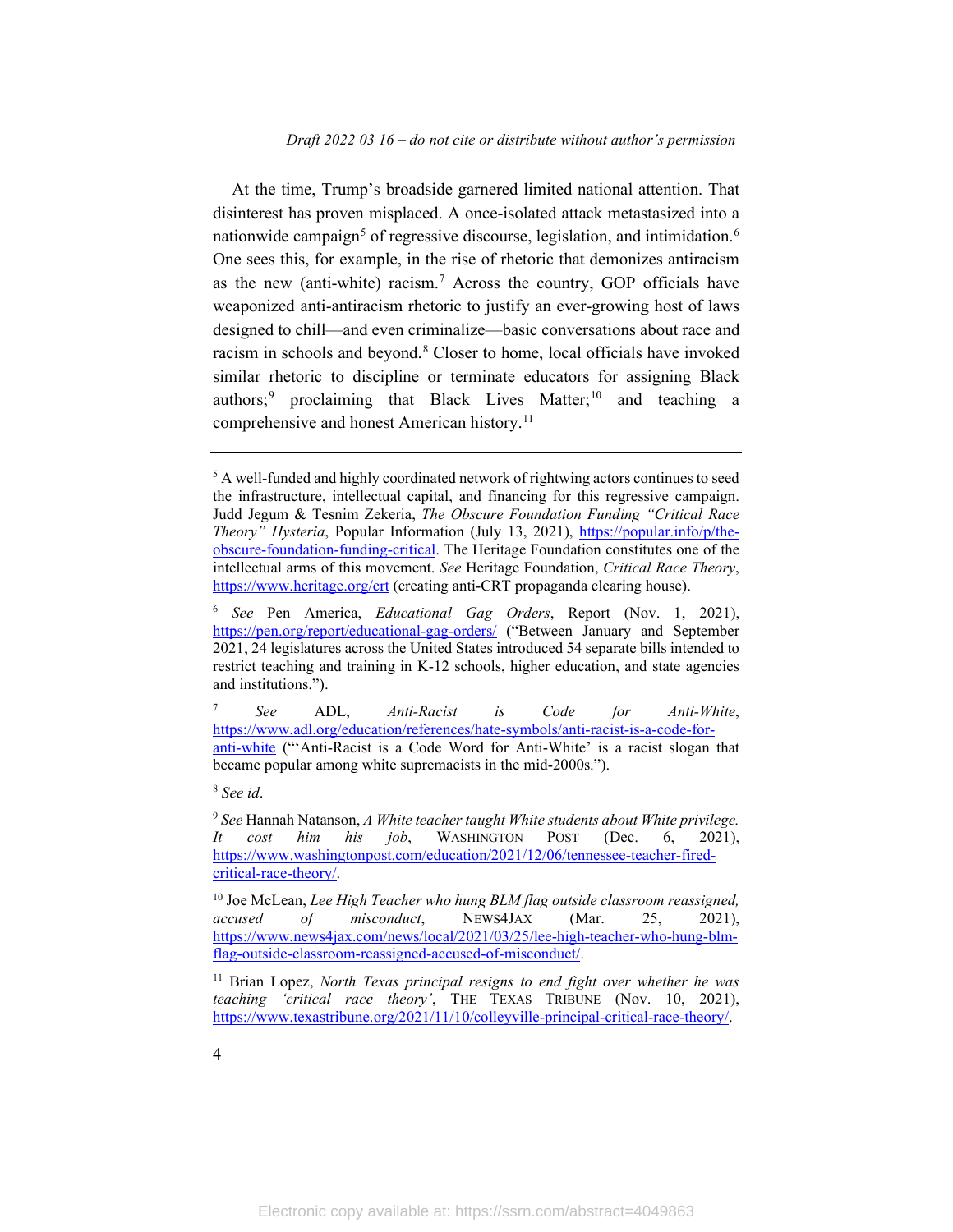This backlash shows little signs of abating.<sup>[12](#page-5-0)</sup> To the contrary, we are facing a threat to civil rights and multiracial democracy unseen since the fall of Reconstruction.<sup>[13](#page-5-1)</sup>

This Article intervenes in this moment. But rather than focus on the rightwing forces stoking racial resentment, I turn to a critical but underappreciated source of backlash: the Left.<sup>[14](#page-5-2)</sup> My claim is not that actors and institutions on the Left are self-consciously committed to racial retrenchment. Rather, my argument is that privileged voices on the Left often defend antiracist efforts on terms that reinforce colorblind conceptions of race.<sup>[15](#page-5-3)</sup> And, in so doing, the Left imperils the legal and moral case for raceconscious policies.

On the surface, the Right and Left embrace competing theories of race and racism in America. Albeit reductionist, one can capture this divergence as follows. The Right says race no longer matters; the Left says it does. This split can be seen as a contest between color*blindness* and color*consciousness*. Colorblindness reduces race to an otherwise arbitrary physical attribute and situates racism in an ignoble past. Colorconsciousness, in contrast, embraces

<span id="page-5-0"></span><sup>&</sup>lt;sup>12</sup> If anything, the GOP's success weaponizing "antiracism" and "CRT" indicates the opposite. *See* Jonathan Feingold, *What the Public Doesn't Get: Anti-CRT Lawmakers are Passing Pro-CRT Laws*, THE CONVERSATION (Dec. 1, 2021).

<span id="page-5-1"></span><sup>13</sup> *See* Ishena Robinson, *The War on Truth*, LDF (last visited Feb. 1, 2022), [https://www.naacpldf.org/critical-race-theory-banned-books/.](https://www.naacpldf.org/critical-race-theory-banned-books/)

<span id="page-5-2"></span><sup>&</sup>lt;sup>14</sup> The term *Left* is a broad political category that captures a range of distinct individuals and entities. I employ the term not to suggest that all individuals or entities on the Left share political values, commitments, or priorities. Rather, I employ it because notwithstanding this heterogeneity, the Left (as a catch-all category juxtaposed with the *Right*) is generally viewed as (more) sympathetic to racial justice and civil rights. My claim, in turn, is that this perception obscures how much of the Left has defended, and continues to defend, affirmative action on lukewarm terms that enable regressive political projects.

<span id="page-5-3"></span><sup>&</sup>lt;sup>15</sup> A significant exception includes scholars and activists—many who identify with critical projects—who have critiqued, *inter alia*, how liberals tend to defend affirmative action. *See, e.g.*, Devon W. Carbado, *Footnote 43: Recovering Justice Powell's Anti-Preference Framing of Affirmative Action*, 53 U.C. DAVIS L. REV. 1117, 1149 (2019); Luke Charles Harris & Uma Narayan, *Affirmative Action and the Myth of Preferential Treatment: A Transformative Critique of the Terms of the Affirmative Action Debate*, 11 HARV. BLACKLETTER L.J. 1 (1994).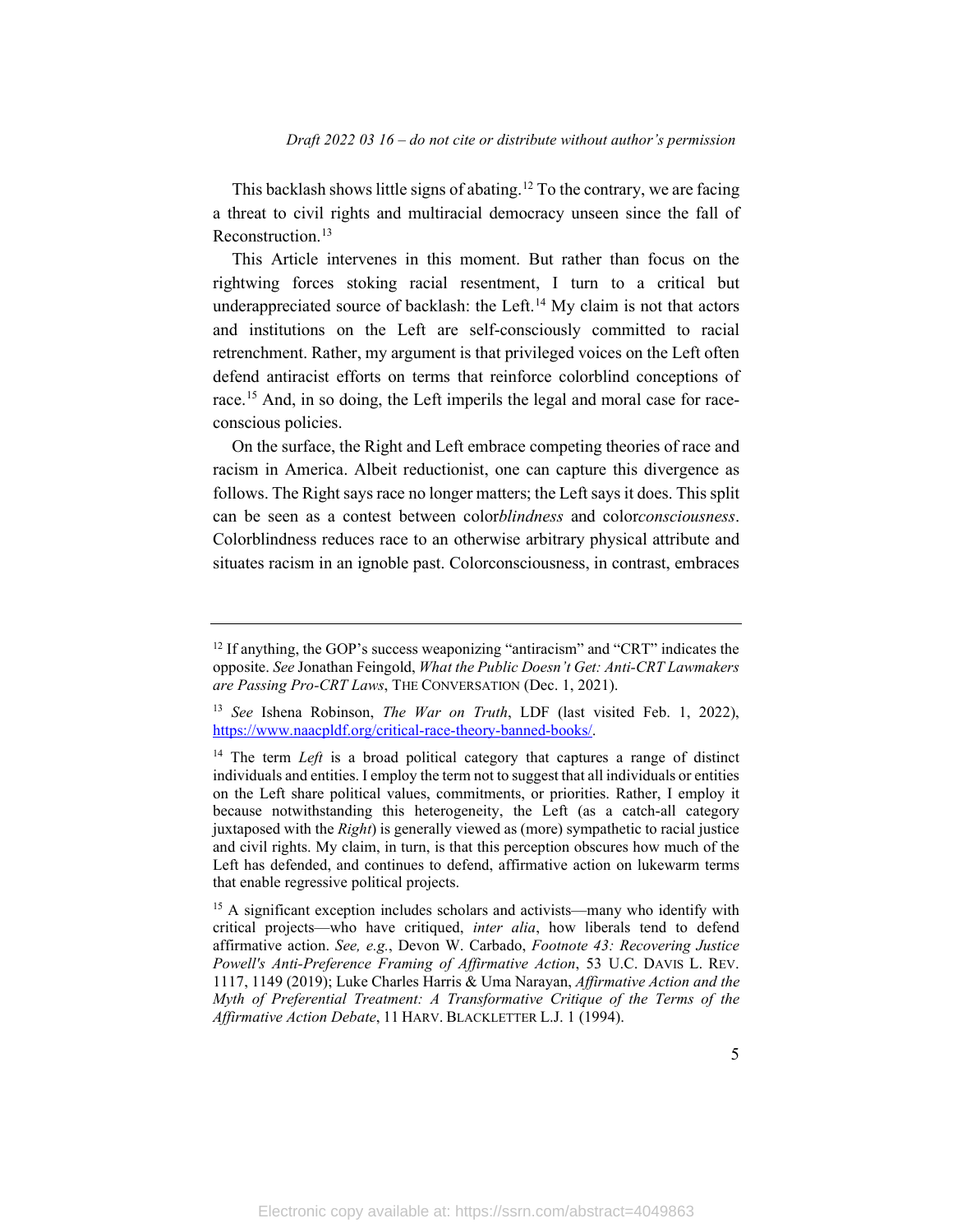a structuralist frame that views racism as embedded within American society itself—even when laws prohibit racial discrimination.

These competing visions of race and racism invite competing prescriptions for racial inequality. Whereas colorblindness prescribes race-blind remedies, colorconsciousness identifies the need to center race. But it is in this space, when the Left defends race-consciousness, that the Left turns Right. Or more precisely, privileged voices on the Left defend race-conscious policies on terms that reify colorblind conceptions of race and racism. I term this dynamic, whereby colorblindness penetrates earnest antiracist advocacy, as *colorblind capture*.

Affirmative action<sup>[16](#page-6-0)</sup> comprises a salient example. For decades, liberals have consistently defended race-conscious hiring and admissions practices. But when doing so, advocates tend to frame affirmative action as an acceptable "racial preference"—that is, justifiable discrimination that harms otherwise deserving whites.<sup>17</sup> This framing, which suggests raceconsciousness corrupts a race-neutral baseline, is neither inevitable nor strategic.<sup>[18](#page-6-2)</sup> Moreover, it contravenes the structuralist theories of race and racism that the Left otherwise endorses. Nonetheless, most voices on the Left

<span id="page-6-0"></span><sup>16</sup> *See supra* note 2 (discussing terminology).

<span id="page-6-1"></span><sup>17</sup> *See* Carbado, *supra* note <Footnote 43 [13]> ("[W]hereas liberals believe that the costs of affirmative action are outweighed by its benefits (including diversity), conservatives perceive the costs of the policy ('reverse discrimination') too high a price to pay regardless of its benefits."); Cheryl I. Harris, *Critical Race Studies: An Introduction*, 49 UCLA L. REV. 1215, 1220 (2002) ("Yet an increasing source of frustration was the inadequacy of the liberal response that too often accepted the premise that race consciousness amounted to racism and that too often argued for race-conscious remediation as temporary, exceptional, and aberrational within an otherwise neutral legal frame.").

<span id="page-6-2"></span><sup>18</sup> *See infra* Part III.A.2-3 (outlining the empirical case for a countermeasure framing). *See also* Michelle Adams, *The Last Wave of Affirmative Action*, 1998 WIS. L. REV. 1395, 1463 (1998) ("Race-conscious, nonpreferential affirmative action programs ensure enhanced and vigorous competition for benefits . . . and seek to even what has historically been an extraordinarily skewed playing field. As such, these programs promote the American ideal of a truly colorblind society and are necessary to ensure equal opportunity for all its citizens.").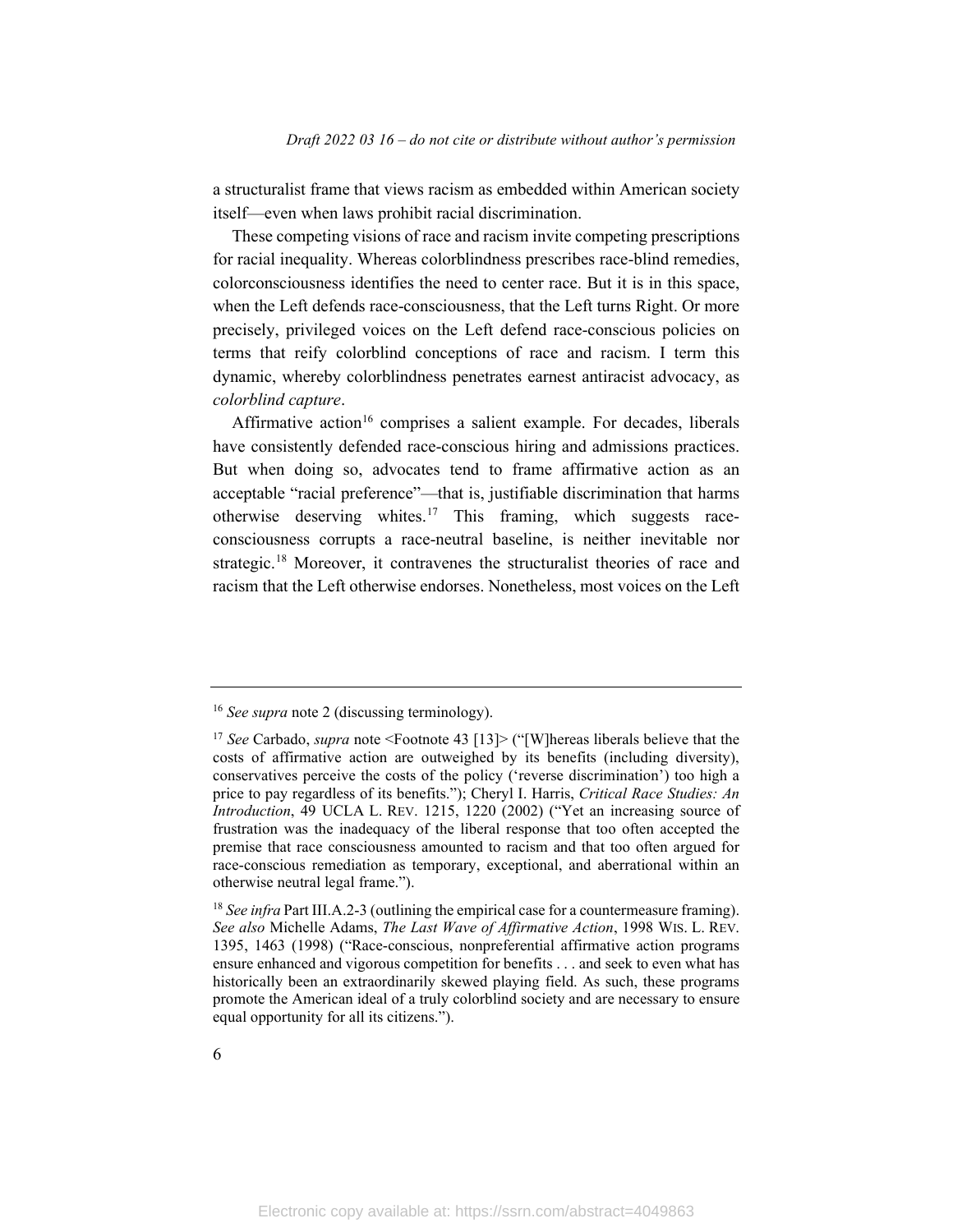continue to frame affirmative action as a "racial preference"—even when doing so erodes the moral and legal case for even antiracist efforts.<sup>[19](#page-7-0)</sup>

Litigation at Harvard and UNC, now headed for the Supreme Court, is illustrative. In both cases, the defendants, sympathetic judges, and third-party stakeholders exhibit color-conscious instincts. One might expect, in turn, that our affirmative action advocates to defend race-conscious admissions as modest interventions that renders race less relevant in the admissions process.[20](#page-7-1) They do not. Instead, they defend the challenged admissions practices as necessary departures from an otherwise race-neutral regime. This framing treats applicant race as irrelevant until the moment it is named and accounted for. As a result, affirmative action advocates tell an admissions story that contravenes color-consciousness's core logic, insulates facially- $neutral<sup>21</sup>$  $neutral<sup>21</sup>$  $neutral<sup>21</sup>$  processes from critique, and rationalizes any exclusionary effects they produce.<sup>[22](#page-7-3)</sup>

<span id="page-7-0"></span><sup>19</sup> *See* Carbado, *supra* <Footnote 43 [13]>, at 1129 ("[L]iberals themselves too often defend affirmative action from the perspective that the policy is a preference. . . . [T]he [primary] difference between liberal and conservative views on affirmative action is that liberals think the 'preference' is justified because affirmative action advances diversity, while conservatives think affirmative action is never justified because it effectuates reverse discrimination."); *see also Students for Fair Admissions, Inc. v. President & Fellows of Harvard Coll.*, 397 F. Supp. 3d 126, 202– 03 (D. Mass. 2019) ("Race conscious admissions will always penalize to some extent the groups that are not being advantaged by the process, but this is justified by the compelling interest in diversity and all the benefits that flow from a diverse college population.") ("*SFFA v. Harvard I*").

<span id="page-7-1"></span> $^{20}$  By, for example, reducing racial advantages and disadvantages that arise before, during, and after the admissions process. To promote concision, I employ the term *racial (dis)advantage* to capture racial advantages enjoyed by white applicants and racial disadvantages that burden applicants of color. For an overview of racial (dis)advantages common to admissions regimes, see Carbado, *supra* <Footnote 43 [13]> Carbado, at 1158.

<span id="page-7-2"></span> $21$  For purposes of this article, I employ "facially-neutral" to capture all admissions practices that are not race-conscious as defined above. *See supra* note 2.

<span id="page-7-3"></span><sup>22</sup> *See* Khiara M. Bridges, *Class-Based Affirmative Action, or the Lies That We Tell About the Insignificance of Race*, 96 B.U. L. REV. 55, 57-58 (2016) ("[P]ursuant to our thick understanding of racial justice, it is not enough that racial minorities merely are present at schools from which they have been excluded. Equally if not more important are the stories that we tell about *why* they are there.").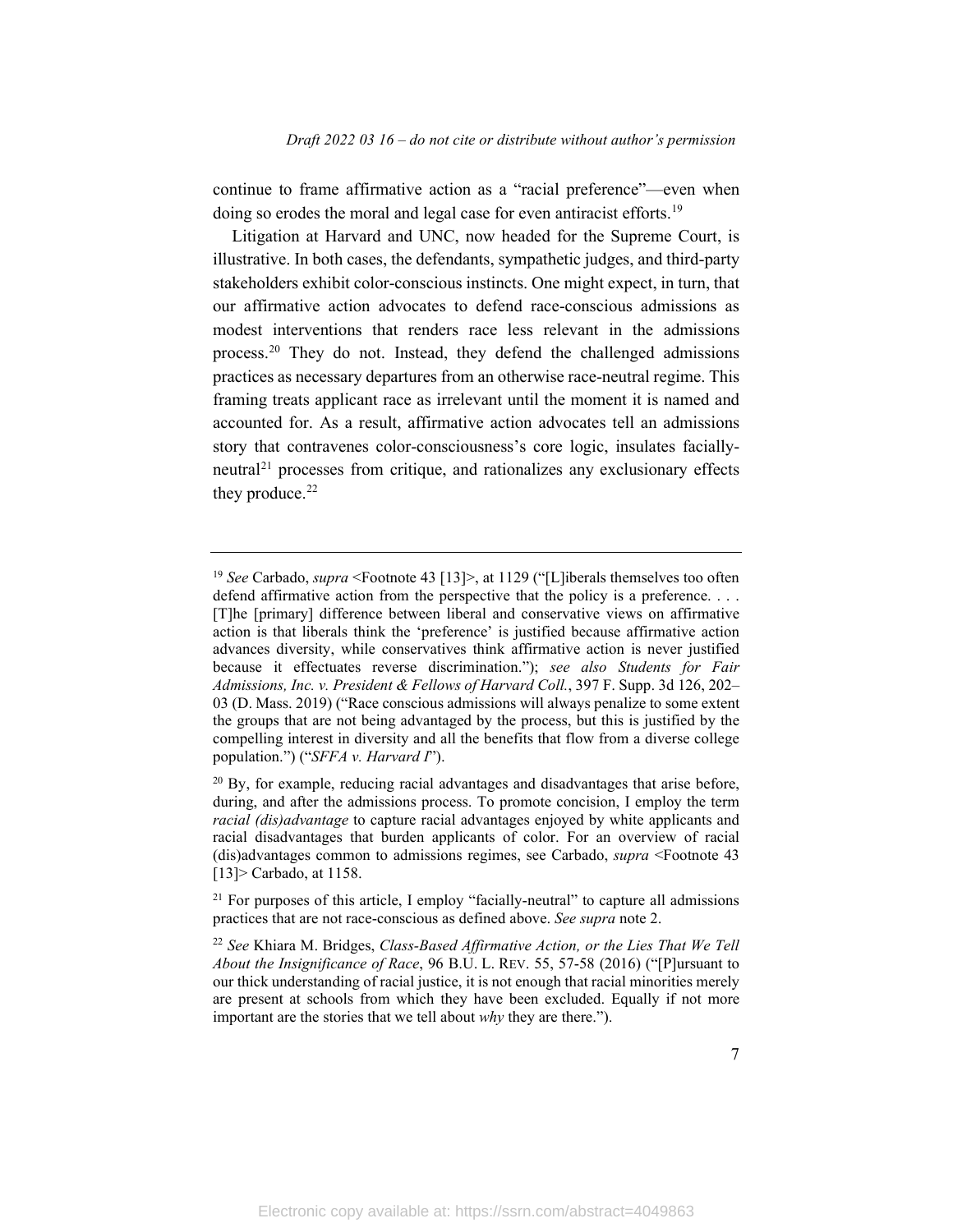The foregoing dynamic epitomizes *colorblind capture*. When it occurs in the context of litigation, the harm transcends compromising the legal case for a given policy or practice. Affirmative action lawsuits have long functioned as proxies for public contestation over the enduring meaning of race and racism in America.<sup>23</sup> Litigation, in other words, is where litigants, judges, and the public debate what, if anything, is necessary to remedy our racial past. Accordingly, when privileged voices on the Left feed narratives that locate racism in the past, it does more than undermine affirmative action. It also facilitates regressive campaigns to undermine the legitimacy and moral authority of antiracism itself.

This Article proceeds as follows. In Part I, I introduce and unpack the concept of colorblind capture. In Part II, to concretize the theory, I explore manifestations of colorblind capture in historical and contemporary affirmative action litigation. This review reveals how colorblind logics, although a creature of the Right, have long "captured" the Left. In Part III, I outline how affirmative action advocates could defend race-conscious policies without reproducing colorblind conceptions of race and racism. This final section coalesces around three insights that fuse this Article: (1) colorblind capture is pervasive, but avoidable; (2) colorblind capture obscures racial (dis)advantages embedded within facially-neutral processes; and (3) colorblind capture enables racial retrenchment by eroding any meaningful legal or moral distinction between antiracism and racism.

<span id="page-8-0"></span><sup>23</sup> *See* Ian F. Haney López, *"A Nation of Minorities": Race, Ethnicity, and Reactionary Colorblindness*, 59 STAN. L. REV. 985, 1028 (2007) ("Gotanda recognized that debates over the nature of equality and the scope of equal protection inescapably turned on competing understandings of race.").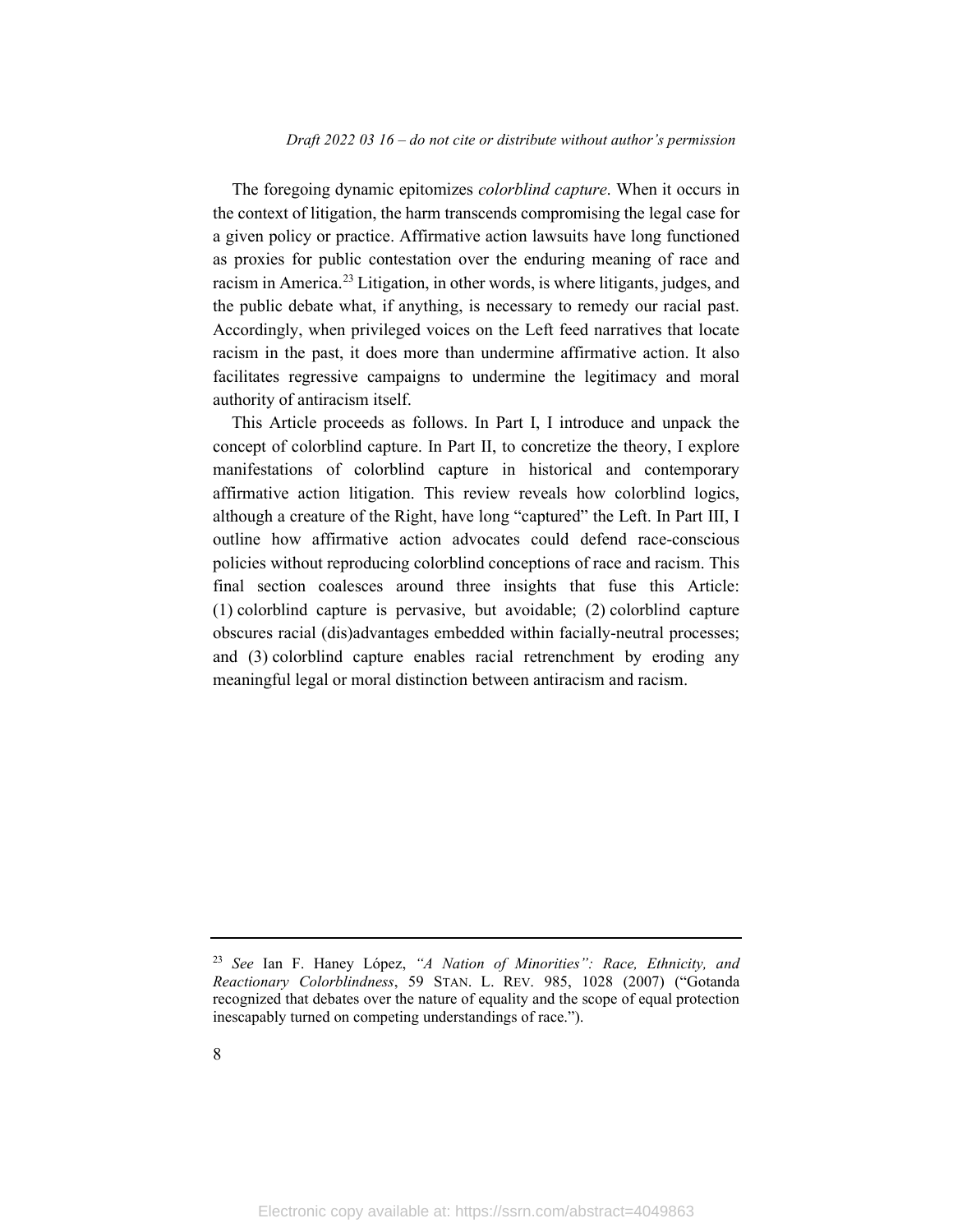#### I. COLORBLIND CAPTURE: A CONCEPTUAL MODEL

#### *A. Competing Theories of Race and Racism*

#### *1. Colorblindness (on the Right)*

Albeit somewhat reductionist, colorblindness remains the dominant racial ideology on the Right. [24](#page-9-0) Colorblindness embodies specific conceptions about what race is and what racism entails. [25](#page-9-1) On race, colorblindness adheres to what Neil Gotanda has termed *formal race*—a concept that reduces race to "neutral, apolitical descriptions, reflecting merely 'skin color' or country of ancestral origin."[26](#page-9-2) Put differently, race is treated as an otherwise irrelevant biological fact or physical attribute—no different than eye color, handedness, or mayonnaise preference.<sup>[27](#page-9-3)</sup> In short, colorblindness contends that "race does not matter."<sup>[28](#page-9-4)</sup>

Albeit somewhat stylized, one can capture the above in the following equation:

#### **The Colorblind Story:**

<span id="page-9-3"></span><sup>27</sup> *See* Kohler-Hausmann, *supra* note 25 at 1170 (explaining that colorblindness reduces race "to an attribute, a genetically produced trait, or a signifier—level of melanin in skin, phenotype, distinctive names or speech—that people just have . . .").

<span id="page-9-4"></span><sup>28</sup> *See After CRT complaint, Huntsville Teacher Training Investigated by Alabama State Officials*, AL.com (Dec. 11, 2021)[, https://www.al.com/news/2021/12/after-crt](https://www.al.com/news/2021/12/after-crt-complaint-huntsville-teacher-training-investigated-by-alabama-state-officials.html)[complaint-huntsville-teacher-training-investigated-by-alabama-state-officials.html](https://www.al.com/news/2021/12/after-crt-complaint-huntsville-teacher-training-investigated-by-alabama-state-officials.html) (describing parent complaint that claimed "[t]he school should not be teaching anything race related because race doesn't matter.").

<span id="page-9-0"></span><sup>&</sup>lt;sup>24</sup> See Id. at 992 ("Contemporary colorblindness arises out of both the doctrinal flow of Supreme Court cases that washed away Jim Crow and the larger flood of changing racial ideas over the twentieth century.").

<span id="page-9-1"></span> $25$  There are other dimensions of colorblindness, including ostensible commitments to individualism, that transcend the immediate focus of this Article. *See, e.g.*, Benjamin Eidelson, *Respect, Individualism, and Colorblindness*, 129 YALE L.J. 1600, 1603 (2020) (evaluating "a central pillar" of "colorblindness: the claim that racebased state action wrongfully fails to treat people as individuals").

<span id="page-9-2"></span><sup>26</sup> Neil Gotanda, *A Critique of "Our Constitution in Color-Blind"*, 44 STAN. L. REV. 1, 4 (1991); Issa Kohler-Hausmann, *Dangers of Counterfactual Causal Thinking*, 113 NW. U. L. REV. 1163, 1170 (2019) (explaining that colorblindness reduces race to physical markers "that people just have and thereby obviously belong to a designated racial group").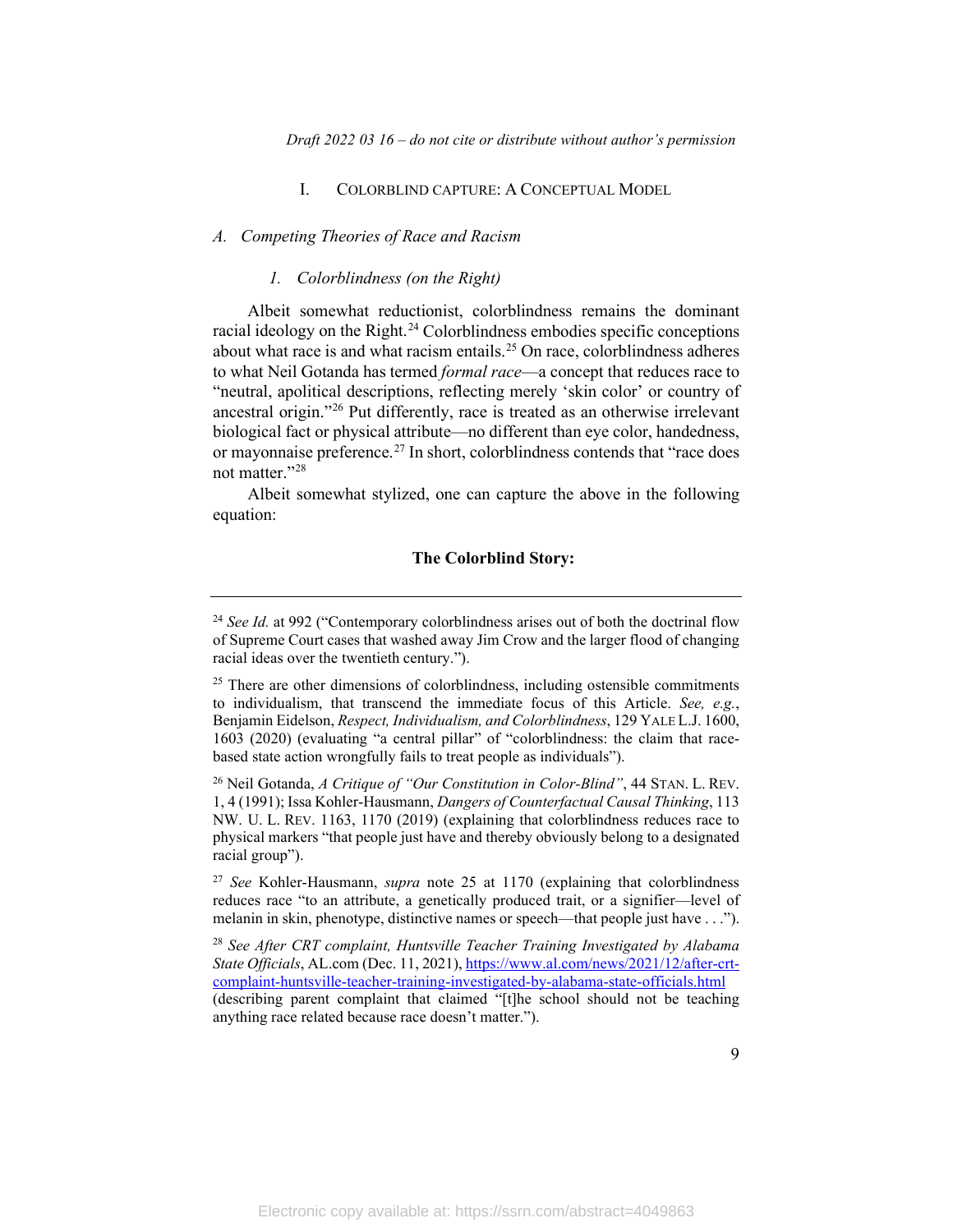#### $race = irrelevant$

This foundational presumption informs colorblind conceptions of racism. Broadly, it translates to the mantra that the government should not (morally), and may not (legally), distinguish between individuals based on their race. [29](#page-10-0) In other words, colorblindness identifies race-consciousness that is, seeing and accounting for race—as the primary source of  $21<sup>st</sup>$  century racism.[30](#page-10-1) Rick Scott neatly captured this sentiment in the GOP's 11 Point Plan to Rescue America, which states: "We are all made in the image of God; to judge a person on the color of their epidermis is immoral."<sup>31</sup>

To concretize the foregoing, imagine it is 1956 and UNC formally excludes Black students from its campus.<sup>[32](#page-10-3)</sup> When viewed through the lens of colorblindness, this exclusionary policy is racist (and legally suspect) because UNC distinguishes between students based on their race—an irrelevant physical attribute.<sup>[33](#page-10-4)</sup> In other words, the racial harm is seeing and accounting for race.

The remedy, in turn, calls for "facial neutrality"—that is, a process that neither sees nor accounts for an applicant's racial identity. Under the colorblind view, race no longer operates in any material sense; candidates are no longer advantaged or disadvantaged because of their race. [34](#page-10-5) In other words,

<span id="page-10-3"></span><sup>32</sup> Notwithstanding *Brown v. Board of Education*, UNC continued to formally bar Black students until the Supreme Court intervened in 1956. *See Bd. of Trustees of Univ. of N.C. v. Frasier*, 350 U.S. 979 (1956).

<span id="page-10-4"></span> $33$  This is, of course, the same logic that anchors the claim that antiracism—because it sees race—is racist.

<span id="page-10-5"></span><sup>34</sup> *See* Carbado, *supra* note <Footnote 43 [13]> (explaining that colorblindness equates facial neutrality with racial neutrality—in the sense that neither white nor black applicants are favored or disadvantaged).

<span id="page-10-0"></span><sup>29</sup> *See* Andrew Kull, *The Color-Blind Constitution* 1 (1992) ("The comfortable metaphor stands for an austere proposition: that American government is, or ought to be, denied the power to distinguish between its citizens on the basis of race.").

<span id="page-10-1"></span><sup>30</sup> *See* Haney López, *supra* note <"A Nation of Minorities" [2]>, at 989 ("[T]he underlying premise of reactionary colorblindness is not simply that race-conscious remedies raise moral and political and even constitutional problems, but that benign and invidious discrimination are indistinguishable and equally pernicious.").

<span id="page-10-2"></span><sup>31</sup> Rick Scott, An 11 Point Plan to Rescue America, [https://rescueamerica.com/11](https://rescueamerica.com/11-point-plan/) [point-plan/.](https://rescueamerica.com/11-point-plan/) Similar sentiment animates Justice Roberts claim that "The way to stop discriminating on the basis of race is to stop discriminating on the basis of race." Parents Involved (2007).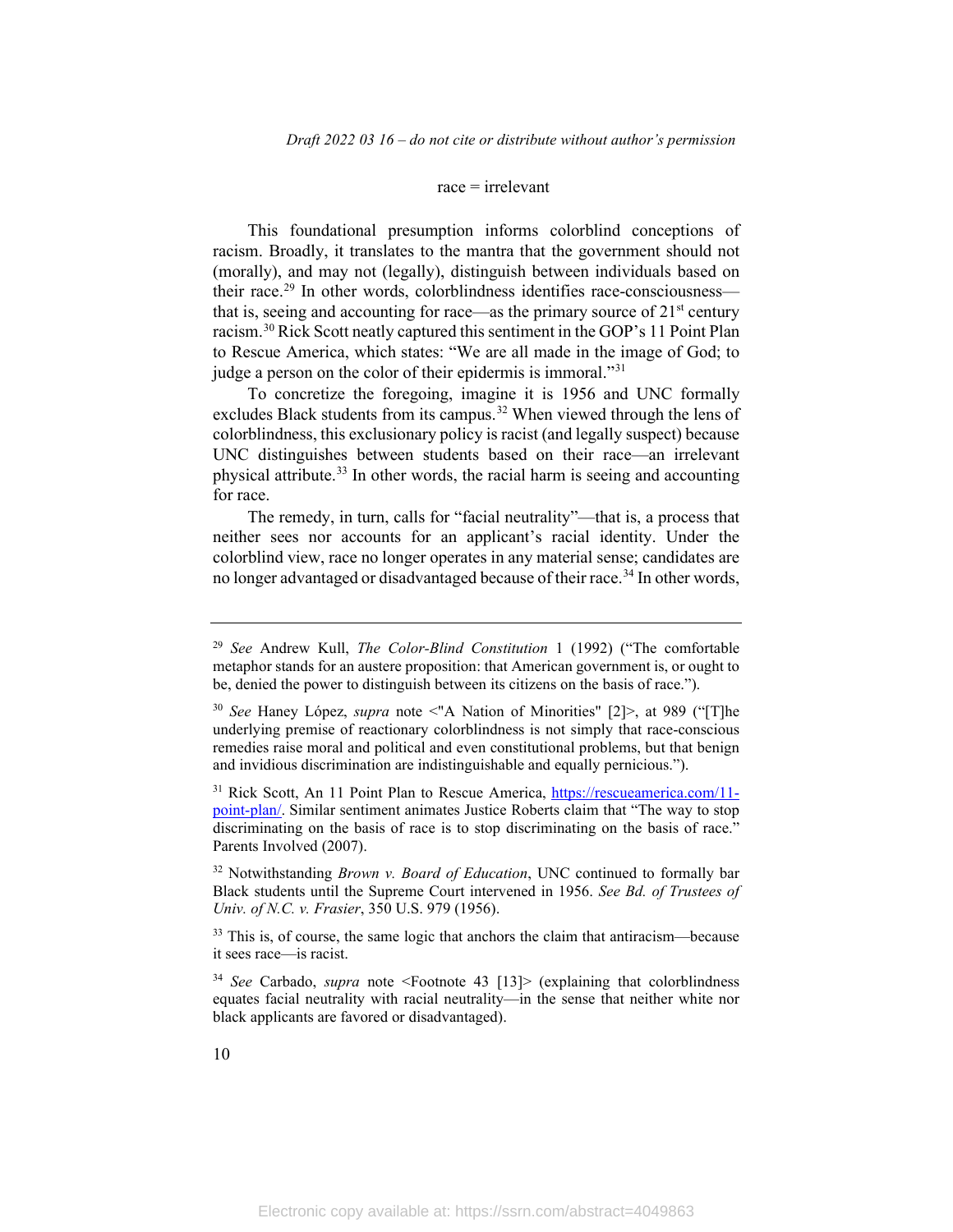facial neutrality returns the admissions process to a race-neutral neutral baseline. [35](#page-11-0) The following equation, building on the first, advances this Colorblind Story:

#### **The Colorblind Story:**

 $race = irrelevant$  $facially race-neutral = race-neutral$ 

So it's 1956, and UNC no longer considers applicant race. Colorblindness suggests facial neutrality equals racial neutrality. By extension, race will remain irrelevant unless UNC makes it so. How could this occur? One possibility is that UNC recognizes that it cannot overcome the vestiges of racial exclusion without adopting a race-conscious admissions process. But under the veil of colorblindness, the new policy—whatever its purpose or effect—commits the same sin of the prior practice: it renders race relevant. And by departing from an ostensibly race-neutral baseline, considering race confers a racial "preference" that "injures" white applicants.

One can capture this logic in the following equation, which builds on the Colorblind Story:

## **The Colorblind Story:**  $race = irrelevant$ facially race-neutral  $=$  race-neutral race-conscious = racial preference

It is worth noting that the empirical assertion that affirmative action is a "racial preference" flows from the two preceding presumptions: (1) race is irrelevant and (2) facial neutrality equals racial neutrality. The "affirmative action-as-racial preference" framing dominates public debates about affirmative action. Rarely, however, do we treat this preference framing as a

<span id="page-11-0"></span><sup>&</sup>lt;sup>35</sup> By "race neutrality," I mean a system in which applicants neither enjoy racial advantages or suffer racial disadvantages. One could define racial neutrality more broadly. I employ the above definition because adherents of colorblindness tend to equate facial neutrality with the absence of racial (dis)advantage. As I explore below, that empirical claim is inaccurate. *See infra* Part III (outlining racial (dis)advantages within facially neutral processes).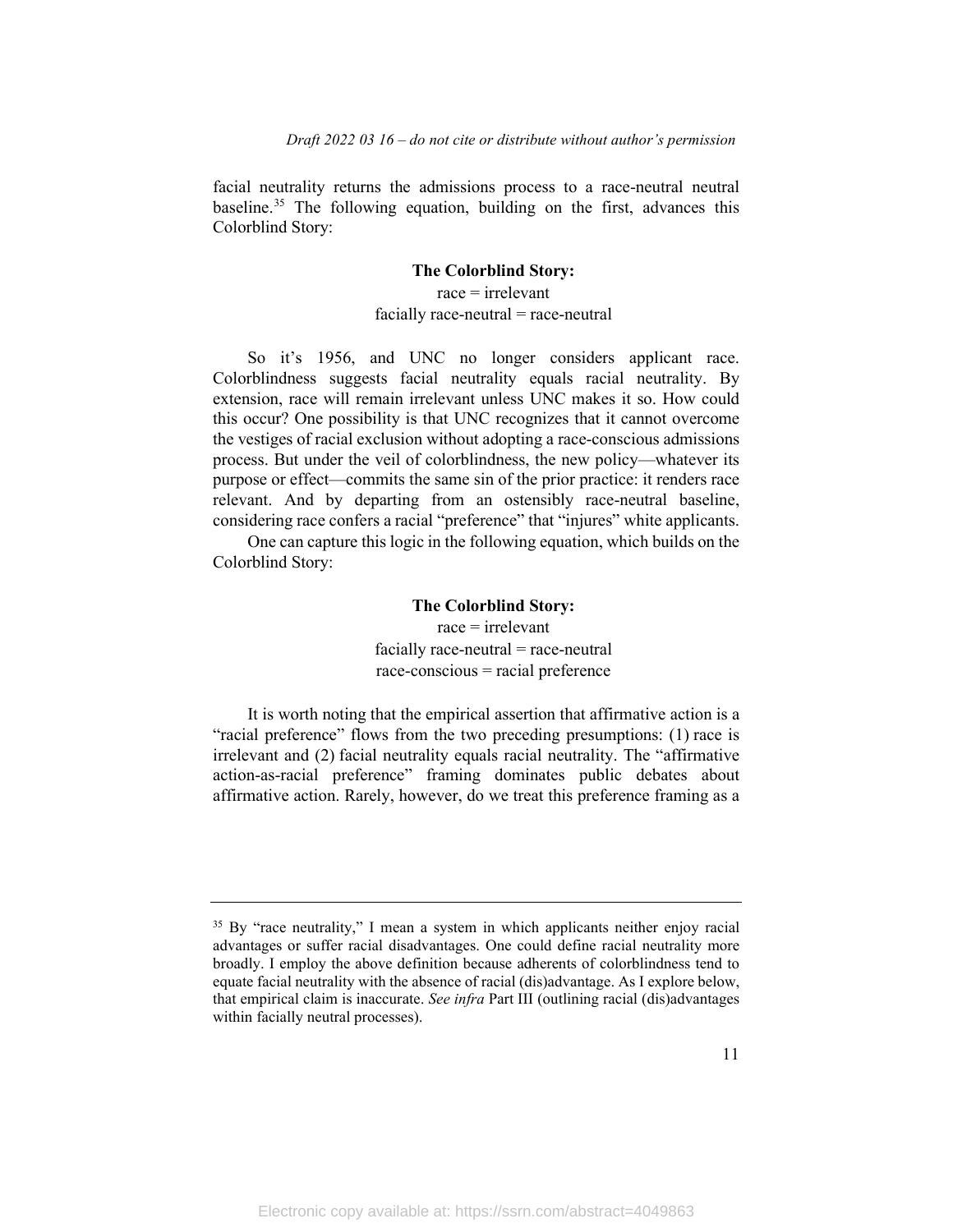contestable empirical claim that relies on multiple faulty assumptions about race and facial neutrality.<sup>[36](#page-12-0)</sup>

One final piece of the Colorblind Story deserves mention. By decoupling race from racism and conflating facial neutrality with racial neutrality, colorblindness rationalizes and legitimizes exclusionary systems. Specifically, the Colorblind Story suggests that racism is not the cause of enduring racial disparities. Some other cause, perhaps cultural inferiority or inadequate preparation, is to blame. [37](#page-12-1) We can capture this final step with one more equation.

#### **The Colorblind Story:**

 $race = irrelevant$  $facially race-neutral = race-neutral$ race-conscious = racial preference racial hierarchy = natural  $&$  legitimate

If you are writing the anti-affirmative action playbook, this is where you want to land: a narrative that (a) rationalizes existing inequality; (b) caricatures affirmative action as a racial "preference" that contravenes egalitarian norms; and (c) is so laden in public discourse that it appears natural, thereby evading critique. In large part, this narrative shapes affirmative action discourse in this country. Scholars, pundits, and the public tend to treat affirmative action as a deviation from racial neutrality that discriminates innocent white (and, at times, Asian) students. The primary disagreement is whether that discrimination is acceptable—not whether it is discrimination at all.

Colorblind capture helps explain why this narrative dominates our public discourse. But before turning to this phenomenon, I first outline competing theories of race and racism that, at least on the surface, prevail on the Left.

<span id="page-12-0"></span><sup>36</sup> *See* Carbado, *supra* note <Footnote 43 [13]>, at 1132 (arguing that advocates should treat "the claim that affirmative action is a racial preference for what it is--a highly contestable claim, not an empirical fact").

<span id="page-12-1"></span><sup>37</sup> *See* Carbado, *supra* note <Footnote 43>, at 1139 (describing culture arguments that insist "black parents, community leaders, and political figures should change the cultural habits of black teenagers, encourage them to study hard and stay in school, and persuade them to jettison the thinking that associates the pursuit of academics with 'acting white'"); *id.* ("That structural reality necessarily means that black students will be at a competitive disadvantage relative to white students. The solution for such disadvantage, however, should not be diversity-oriented tinkering with admissions processes in ways that undermine merit and equality.").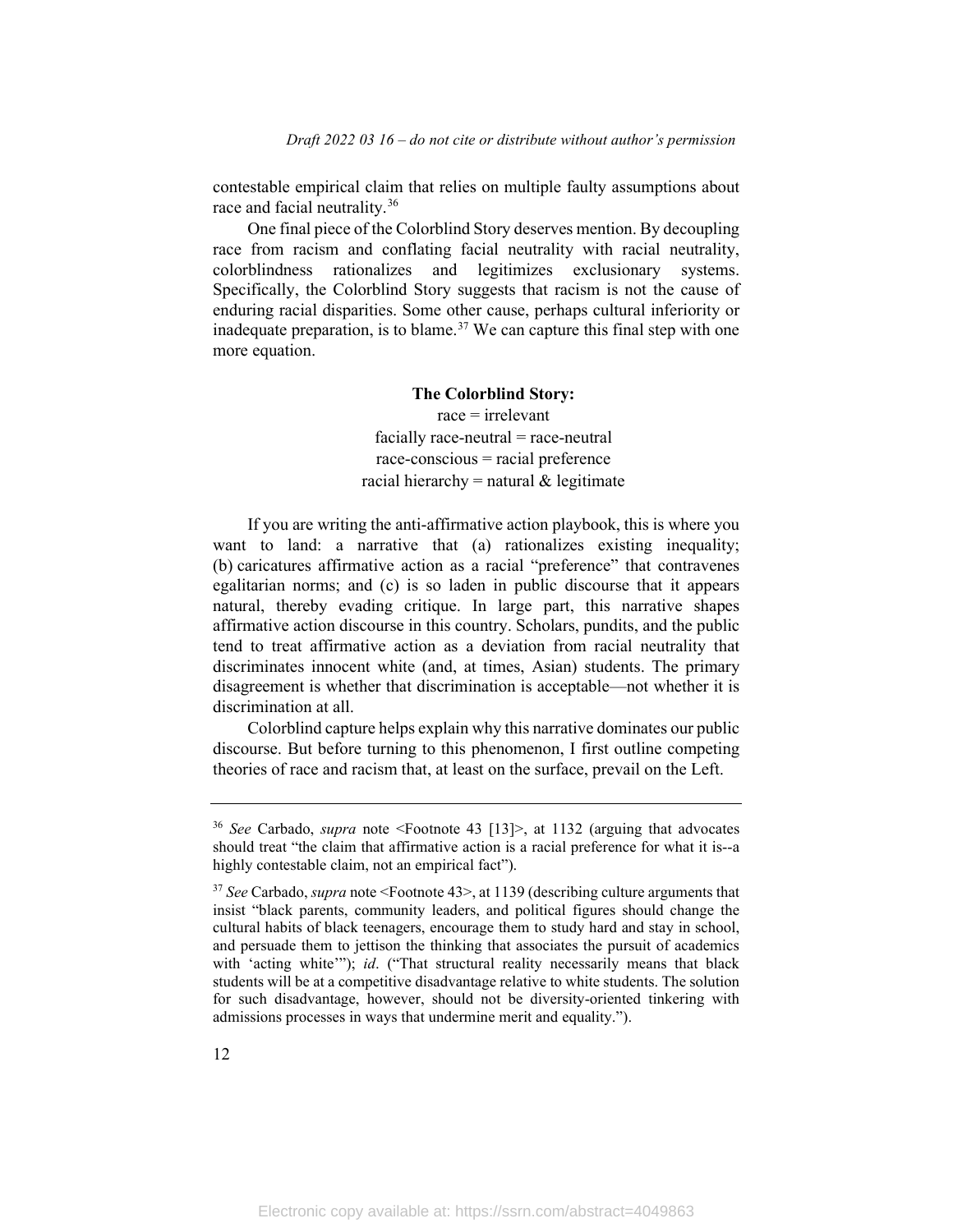#### *2. Color-Consciousness (on the Left)*

For decades, liberal justices and advocates have criticized colorblind conceptions of race and racism. As for race, many on the Left reject the conception of formal race that anchors colorblindness.<sup>[38](#page-13-0)</sup> In its place, liberals and progressive tend to emphasize that race is a "social construct" forged over "hundreds of years of historical practices starting within chattel slavery and colonization."[39](#page-13-1) We might call this "structural race" because it recognizes the myriad ways that race matters even when unnamed, unseen or accounted for. We can visualize this conception of race by making one tweak to our initial equation:

#### **The Colorconscious Story:**

race  $\neq$  irrelevant

Structural theories of race suggest that facial neutrality does not guarantee racial neutrality. Rather, race's persistent and pervasive force means that racial (dis)advantages often ensnare standard institutional arrangements—a concept captured in terms such as "structural racism" or "institutional racism." We can update our Colorconscious Story accordingly:

## **The Colorconscious Story:** race  $\neq$  irrelevant

facially race-neutral  $\neq$  race-neutral

Returning to our UNC example, the above account would presume that race remains relevant to UNC's admissions process *even after* the university eliminates its policy of racial exclusion. Why? Because race is more than some irrelevant personal trait. It is a socially constructed phenomenon that exerts force myriad ways. [40](#page-13-2) In other words, UNC's shift from *de jure* 

<span id="page-13-0"></span><sup>&</sup>lt;sup>38</sup> Whereas formalists reduce race to irrelevant physical trait, structuralists view race as "a central organizing theme of American society." john a. powell, *Structural Racism: Building Upon The Insights of John Calmore*, 86 N.C. L. REV. 791 (2008).

<span id="page-13-1"></span><sup>39</sup> Kohler-Hausmann, *supra* note <Dangers of Counterfactual>, at 1169.

<span id="page-13-2"></span><sup>&</sup>lt;sup>40</sup> To suggest that race is relevant is not to identify how, precisely, race shapes an admissions regime nor how, precisely, an institution might reduce race's relevance. Race could, for example, (a) shape which credentials a university values; (b) the respective weight afforded a given credential; and (c) students' relative access to a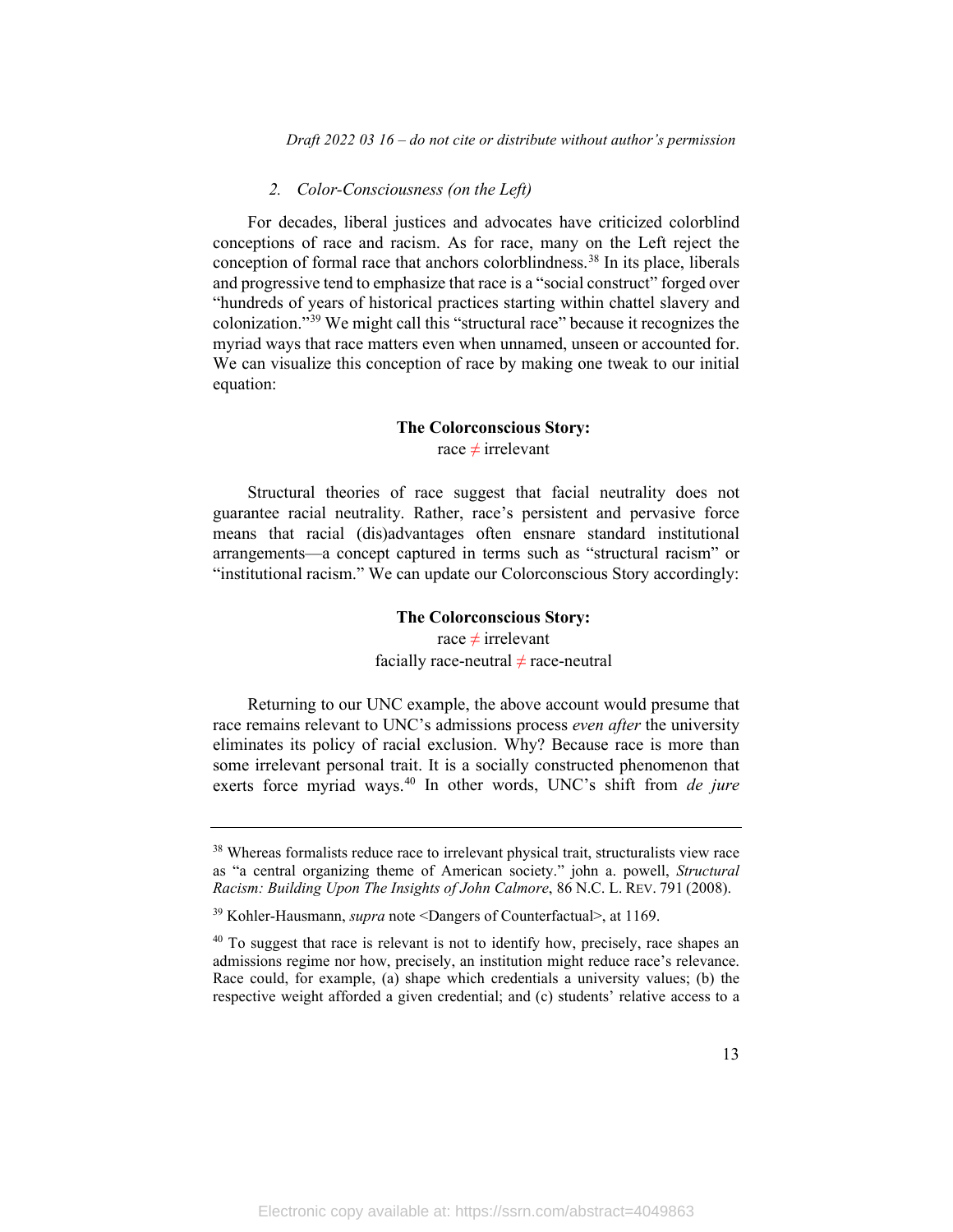segregation to formal equality is insufficient to eradicate the racial (dis)advantages embedded within its admissions process. Accordingly, when UNC adopts an affirmative action measure, that race-consciousness does not depart from a fair, balanced, and race-neutral baseline. Rather, it intervenes against a baseline that remains defined by race. One might say that affirmative action, by rendering race less relevant, is "no preference at all."

We can integrate the above account into our Colorconscious Story as follows:

#### **The Colorconscious Story:**

race  $\neq$  irrelevant facially race-neutral  $\neq$  race-neutral race-conscious  $\neq$  racial preference

To complete our Colorconscious Story, the preceding presumptions invite a competing theory about contemporary inequality. Contrary to colorblindness, which locates racism beyond causal accounts, the Colorconscious Story center's racism enduring role. Even if the precise mechanisms remain underdefined, the lesson is clear: existing racial disparities are neither natural nor legitimate. Rather, they are the product of racial (dis)advantages that continue to shape American society. We can capture this final proposition in our last equation:

#### **The Colorconscious Claim:**

race ≠ irrelevant facially race-neutral  $\neq$  race-neutral facially race-conscious  $\neq$  racial preference racial hierarchy  $\neq$  legitimate & natural

given credential. Race-blind admissions regimes also privilege students for whom race has not been a salient feature of their lived experience. *See* Harvard Intervenors Post-Trial Brief at 8-9 (quoting student intervenor Sarah Cole ("Race-blind admissions is active erasure. To try to not see my race is to try to not see me simply because there is no part of my experience, no part of my journey, no part of my life that has been untouched by my race. And because of that, it would be nearly impossible for me to try to explain my academic journey, to try to explain my triumphs without implicating my race.").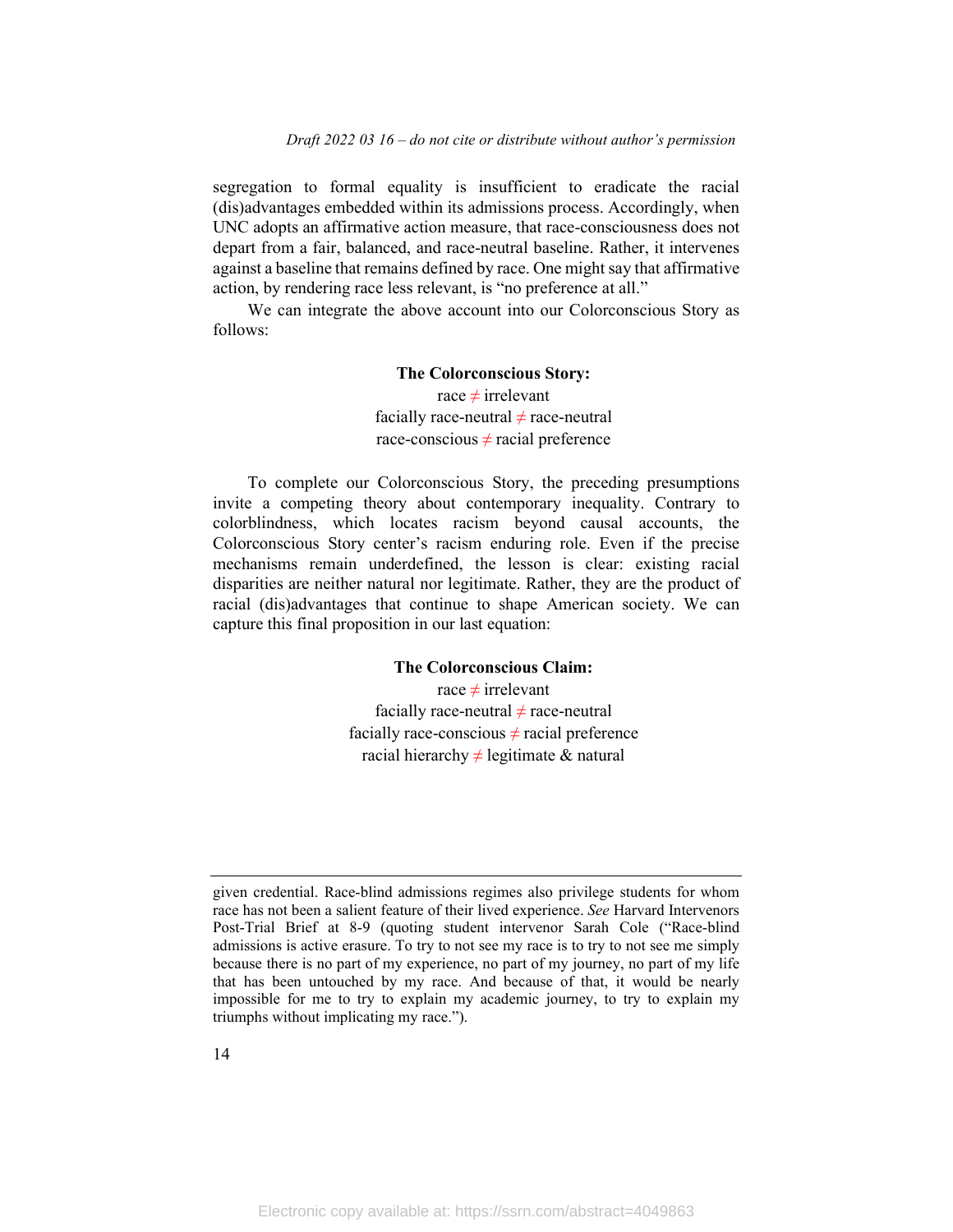#### *B. The Colorblind Turn*

The above accounts are not meant to capture the full complexity and variance of racial ideologies that span the political spectrum. But even if crude, this portrayal captures competing visions of race and racism in America. And for present purposes, the foregoing helps to illuminate the phenomenon of colorblind capture.

The Colorconscious Story reflects, in theory, how the Left *should* defend affirmative action. One might expect, for example, an unapologetic defense that frames affirmative action as essential antidiscrimination that *reduces* the relevance of race. Advocates could borrow from Professors Jerry Kang and Mazharin Banaji, who have championed affirmative action as a more "fair measure" of student talent and potential.<sup>[41](#page-15-0)</sup> Or they could draw on Luke Harris and Uma Narayan, who decades ago championed affirmative action as a countermeasure that promotes racial neutrality. [42](#page-15-1) At a minimum, one would expect advocates to treat with skepticism the claim that race-consciousness constitutes a racial preference and deviates from a race-neutral baseline.

In practice, this rarely occurs. Rather than maintain a clear and coherent alternative to colorblindness, affirmative action defenders often trade on colorblind conceptions of race and racism—even when simultaneously resisting formalist visions of race. This includes the overwhelming tendency to characterize affirmative action as a "racial preference.["43](#page-15-2)

Due to its prevalence and importance, I term this (often unmindful) acquiescence to the logic of colorblindness as *colorblind capture*. Colorblind capture does not manifest in precisely the same manner at all times. Nonetheless, as I detail below, this phenomenon often entails some combination of four discrete but interacting components. More concretely, affirmative action champions tend to: (1) *misdescribe* affirmative action (by, e.g., characterizing it as "preferential" treatment); (2) *extract* race from facially-neutral criteria (like, e.g., standardized test scores); (3) *downplay*

<span id="page-15-0"></span><sup>41</sup> *See* Jerry Kang & Mahzarin R. Banaji, *Fair Measures: A Behavioral Realist Revision of "Affirmative Action"*, 94 CAL. L. REV. 1063, 1067–68 (2006) ("'Fair' connotes the moral intuition that being fair involves an absence of unwarranted discrimination, by which we mean unjustified social category-contingent behavior. The term also connotes accuracy in assessment. 'Measure' has the double meaning as well: measurement and an intervention intentionally taken to solve a problem.").

<span id="page-15-1"></span><sup>42</sup> *See* Harris & Narayan, *supra* note <Preferential Treatment [13]>.

<span id="page-15-2"></span><sup>43</sup> *See* Carbado, *supra* note <Footnote 43 [13]>, at 1137 ("Indeed, even Justices Brennan and Marshall describe affirmative action as a racial preference in their *Bakke* opinions.").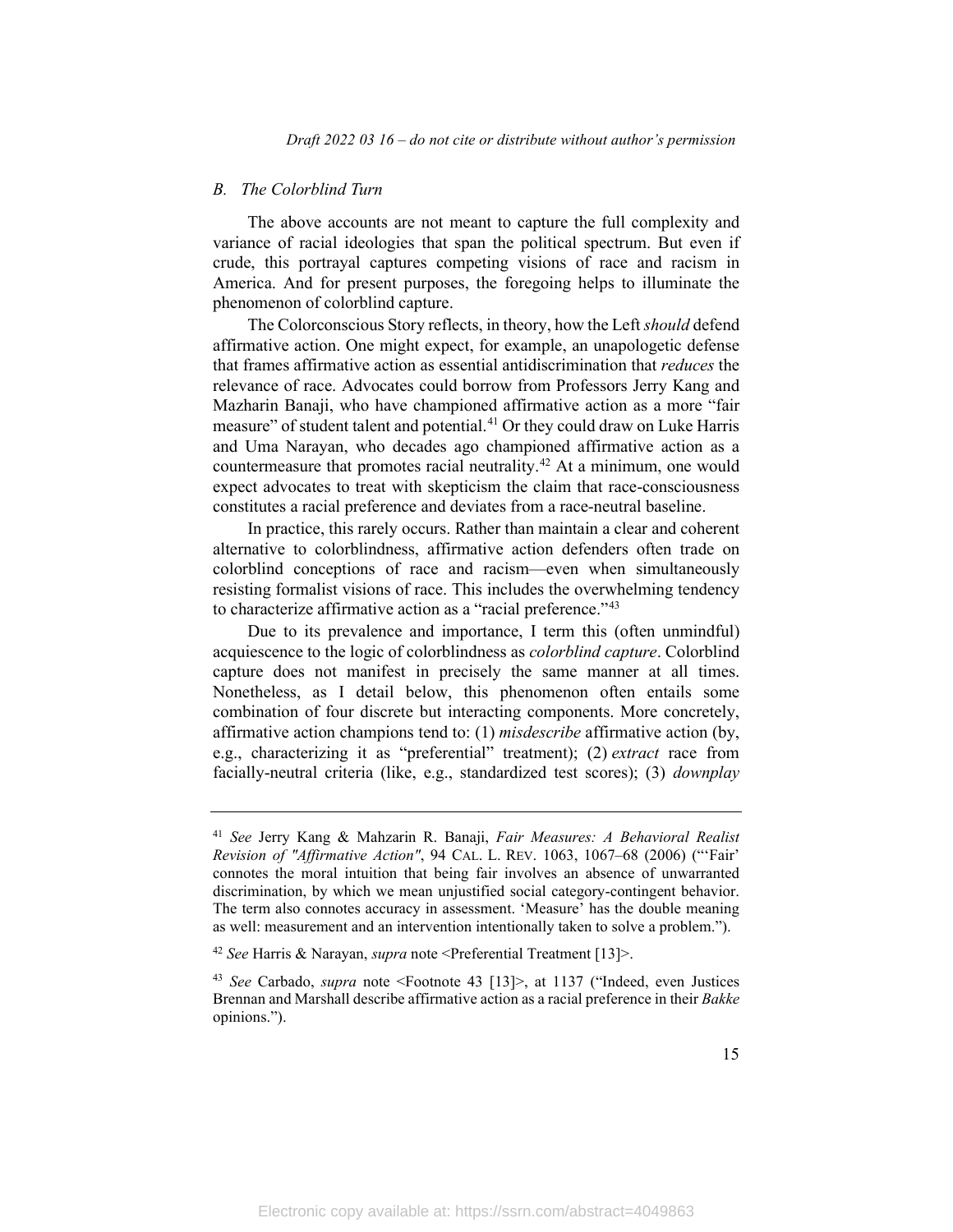race's general relevance in facially-neutral policies; and (4) *invert* any racial advantage from white applicants to Black applicants.

Affirmative action advocates should take care to avoid these common pitfalls. First, advocates risk internal contradiction. By reverting to formalist conceptions of race and racism, advocates erode, if not abandon, the structural stories they otherwise endorse. Second, advocates concede contestable claims concerning the relationship between formal equality and racial neutrality. In so doing, advocates reify the contestable claim that affirmative action constitutes a racial preference. Third, advocates effectively concede that affirmative action comprises discrimination—as opposed to essential antidiscrimination. In effect, affirmative action defenders risk compromising the legal and moral case for anti-racism writ large.

#### II. COLORBLIND CAPTURE: THEN & NOW

#### *A. Colorblind Capture Then: Defending First Wave Affirmative Action*

In a 2019 Article, Devon Carbado observed that even heralded liberal Justices characterized affirmative action as a "racial preference."[44](#page-16-0) This includes Justice Brennan, who displayed an early manifestation of colorblind capture in *Bakke v. Regents*, [45](#page-16-1) the Supreme Court's first substantive engagement with race-conscious admissions. Justice Brennan's preference framing is notable, in part, because he simultaneously emphasized race's enduring relevance. This included the assessment that U.C. Davis's Medical School,<sup>[46](#page-16-2)</sup> by accounting for race, "compensate[d] applicants, who it is uncontested are fully qualified to study medicine, for educational disadvantages which it was reasonable to conclude were a product of statefostered discrimination."[47](#page-16-3)

Justice Brennan articulated a structuralist story; otherwise qualified students of color, because of "state-fostered [racial] discrimination," lacked an equal opportunity to attain academic credentials valued by the university.

<span id="page-16-0"></span><sup>44</sup> *See* Carbado, *supra* note <Footnote 43 [13]>.

<span id="page-16-1"></span><sup>45</sup> *Regents of Univ. of California v. Bakke*, 438 U.S. 265, 375 (1978).

<span id="page-16-2"></span><sup>46</sup> Throughout this Article, I refer to UC Davis's Medical School as "Davis" and "Medical School."

<span id="page-16-3"></span><sup>47</sup> *Bakke*, 438 U.S. at 375–76 ("The Davis program does not simply advance less qualified applicants; rather, it compensates applicants, who it is uncontested are fully qualified to study medicine, for educational disadvantages which it was reasonable to conclude were a product of state-fostered discrimination.").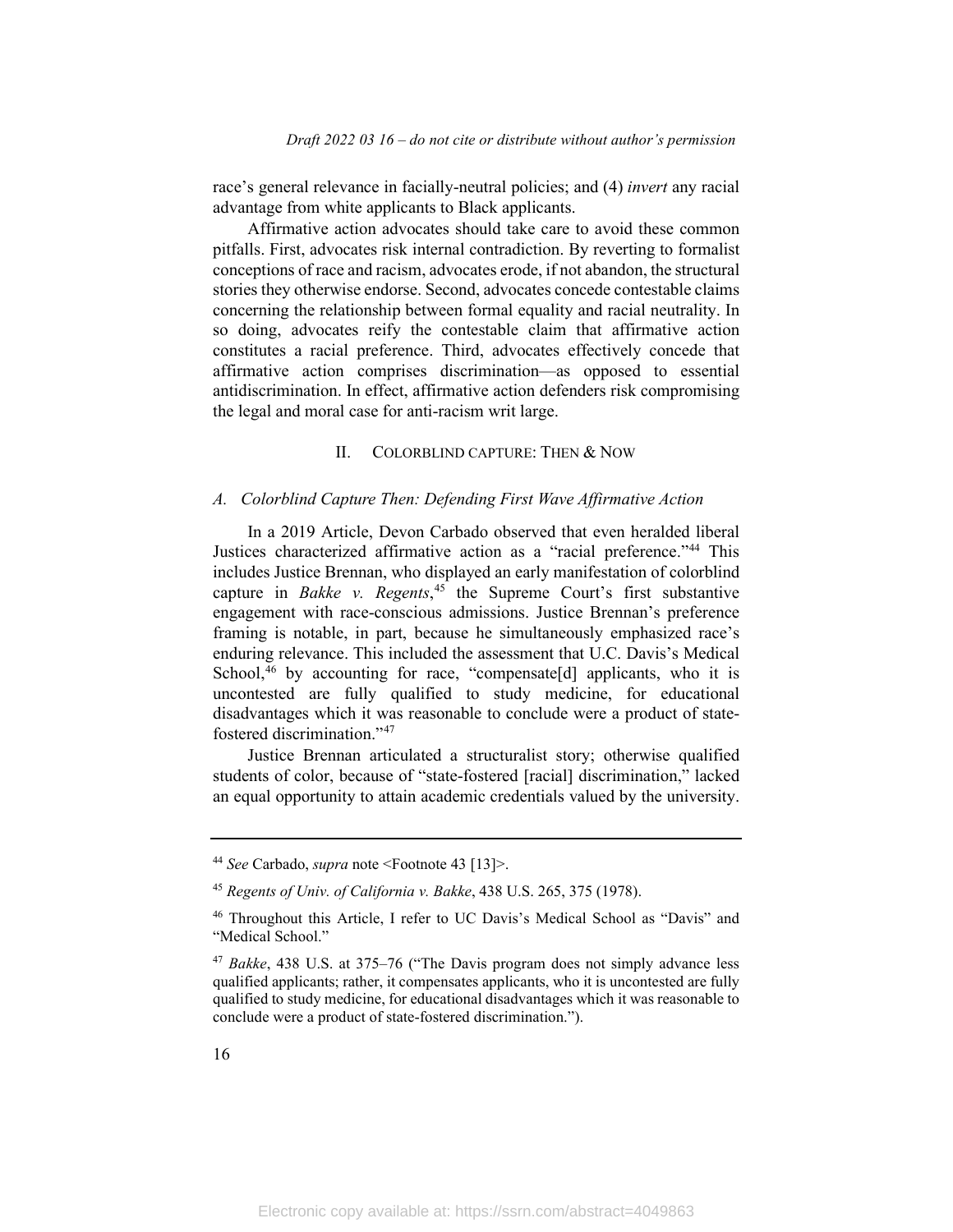This was not a matter of qualifications or talent, but structural barriers that impeded certain students' ability to compile an admissions file. Davis's standard admissions policy, in turn, was facially neutral but far from racially neutral.

Justice Brennan also chastised colorblindness and its rising grip on the Supreme Court's race jurisprudence. Consider the following language:

[C]laims that law must be "color-blind" or that the datum of race is no longer relevant to public policy must be seen as aspiration rather than as description of reality. . . . [R]eality rebukes us that race has too often been used by those who would stigmatize and oppress minorities. Yet we cannot . . . let color blindness become myopia which masks the reality that many "created equal" have been treated within our lifetimes as inferior both by the law and by their fellow citizens.<sup>[48](#page-17-0)</sup>

From this backdrop, one might expect Justice Brennan to characterize Davis's race-conscious policy as a countermeasure that mitigated pre-existing racial (dis)advantages. At a minimum, Justice Brennan would reject attempts to describe the school's modest intervention with a racial preference—let alone the legacy of Jim Crow policies that structured access to academic credentials. And yet, Justice Brennan acquiesced to certain colorblind frames:

[T]here is absolutely no basis for concluding that Bakke's *rejection as a result of* Davis' use of *racial preference* will affect him throughout his life in the same way as the segregation of the Negro schoolchildren in *Brown I* would have affected them. Unlike discrimination against racial minorities, the use of *racial preferences* for remedial purposes does not inflict a pervasive injury upon individual whites . . .<sup>[49](#page-17-1)</sup>

In any admissions program which accords special consideration to disadvantaged racial minorities, a determination of the *degree of preference* to be given is unavoidable, and *any given preference* that *results in the exclusion of a white candidate* is no more or less constitutionally acceptable than a program such as that at Davis.<sup>[50](#page-17-2)</sup>

This distinction does not mean that the *exclusion of a white* resulting from the *preferential use of race* is not sufficiently serious to require justification.<sup>[51](#page-17-3)</sup>

<span id="page-17-0"></span><sup>48</sup> *Bakke*, 438 U.S. at 327.

<span id="page-17-1"></span><sup>49</sup> *Id.* at 375 (emphasis added).

<span id="page-17-2"></span><sup>50</sup> *Id.* (emphasis added).

<span id="page-17-3"></span><sup>51</sup> *Id.* (emphasis added).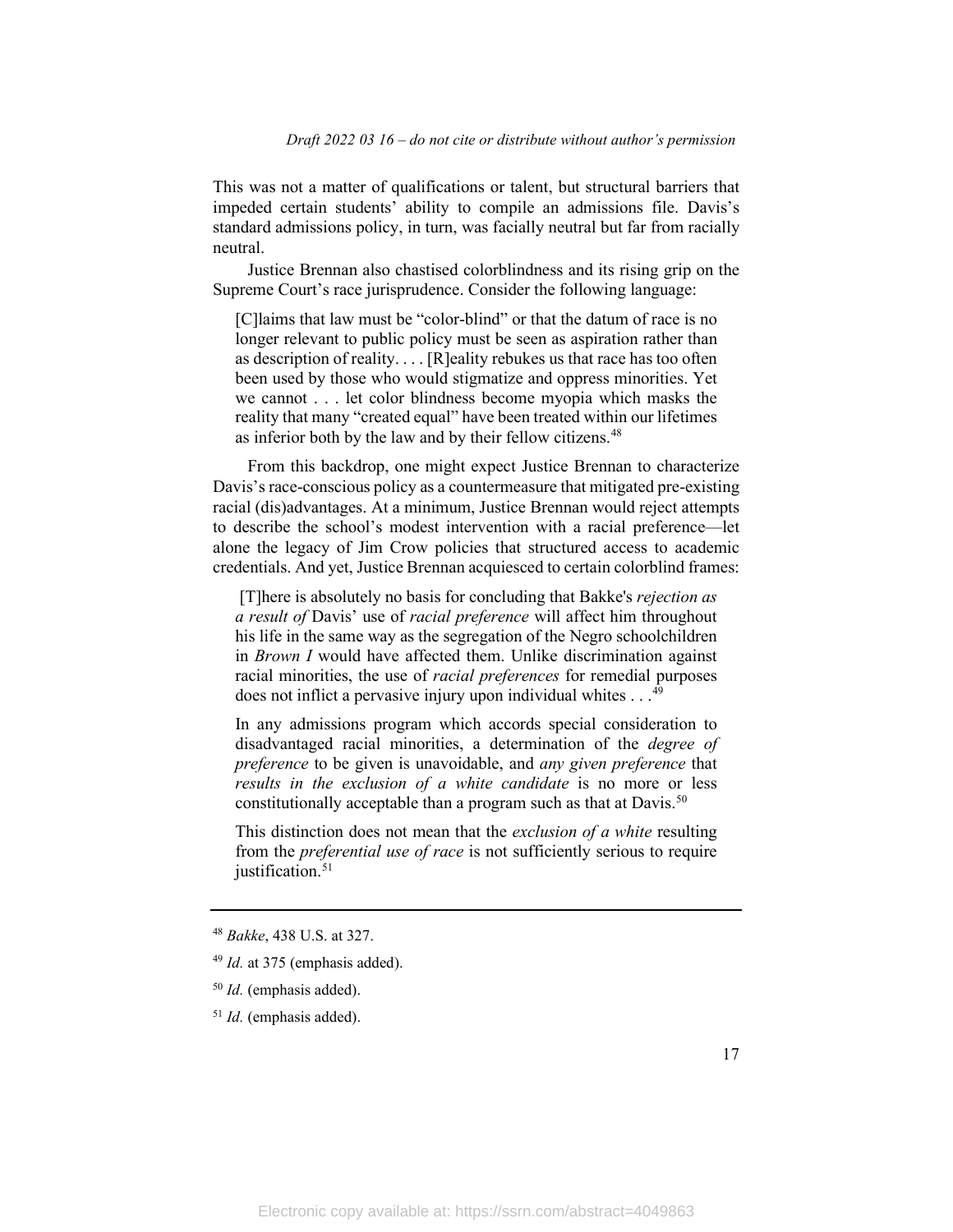Justice Brennan does not equate affirmative action with Jim Crow. Still, he contradicts the structuralist story that anchors his distrust of colorblindness. To begin, Brennan adopted a preference framing. Whatever his intent, his language implied that Davis gave an unfair race-based advantage to students of color. Or translated to components common to colorblind capture, Justice Brennan (a) misdescribed Davis's policy (as preferential); (b) downplayed race's relevance in facially neutral criteria; and (c) inverted racial advantage (by suggesting that race injured white students).

Justice Brennan's liberal colleagues displayed similar antipathy for colorblindness. Justice Blackman, for example, declared: "In order to get beyond racism, we must first take account of race. There is no other way. And in order to treat some persons equally, we must treat them differently."<sup>[52](#page-18-0)</sup> And Justice Marshall, perhaps the most colorconscious Justice ever, described Reconstruction Era antiracist remedies as "special treatment" for Blacks.<sup>[53](#page-18-1)</sup> This language arises within Justice Marshall's robust historically-laden defense of race-conscious remedies. Nonetheless, the rhetoric of "special treatment" sounds in the same register as "racial preference," both of which track rhetoric designed to malign antiracist efforts since the  $19<sup>th</sup>$  Century.<sup>[54](#page-18-2)</sup>

In *Bakke*, colorblind capture extended beyond the Supreme Court's liberal Justices. Davis, the formal defendant, did so too. To begin, Davis recognized that racial subordination rendered their facially-neutral process was unfair to students of color.<sup>[55](#page-18-3)</sup> This was not some tangential observation. To appreciate how Davis offered a structuralist story, consider this(very long) heading from the first section of its brief:

The Legacy of Pervasive Racial Discrimination in Education, Medicine and Beyond Burdens Discrete and Insular Minorities, as Well as the Larger Society. The Effects of Such Discrimination Can Not Be Undone by Mere Reliance on Formulas of Formal Equality. Having Witnessed the Failure of Such Formulas, Responsible Educational and Professional Authorities Have Recognized the Necessity of Employing

<span id="page-18-0"></span><sup>52</sup> *Id.* at 407.

<span id="page-18-1"></span><sup>53</sup> *See id*. at 397.

<span id="page-18-2"></span><sup>54</sup> *See Civil Rights Cases*, 109 U.S. 3, 23 (1883) ("When a man has emerged from slavery ... there must be some stage in progress of his elevation when he takes the rank of a mere citizen, and ceases to be the special favorite of the laws.").

<span id="page-18-3"></span><sup>55</sup> Regents Brief at 69, 1977 WL 187977 (U.S.), 69 ("They are necessary guideposts on the long and as yet unfinished road to the end of subordination of historically subjugated and alienated minorities.").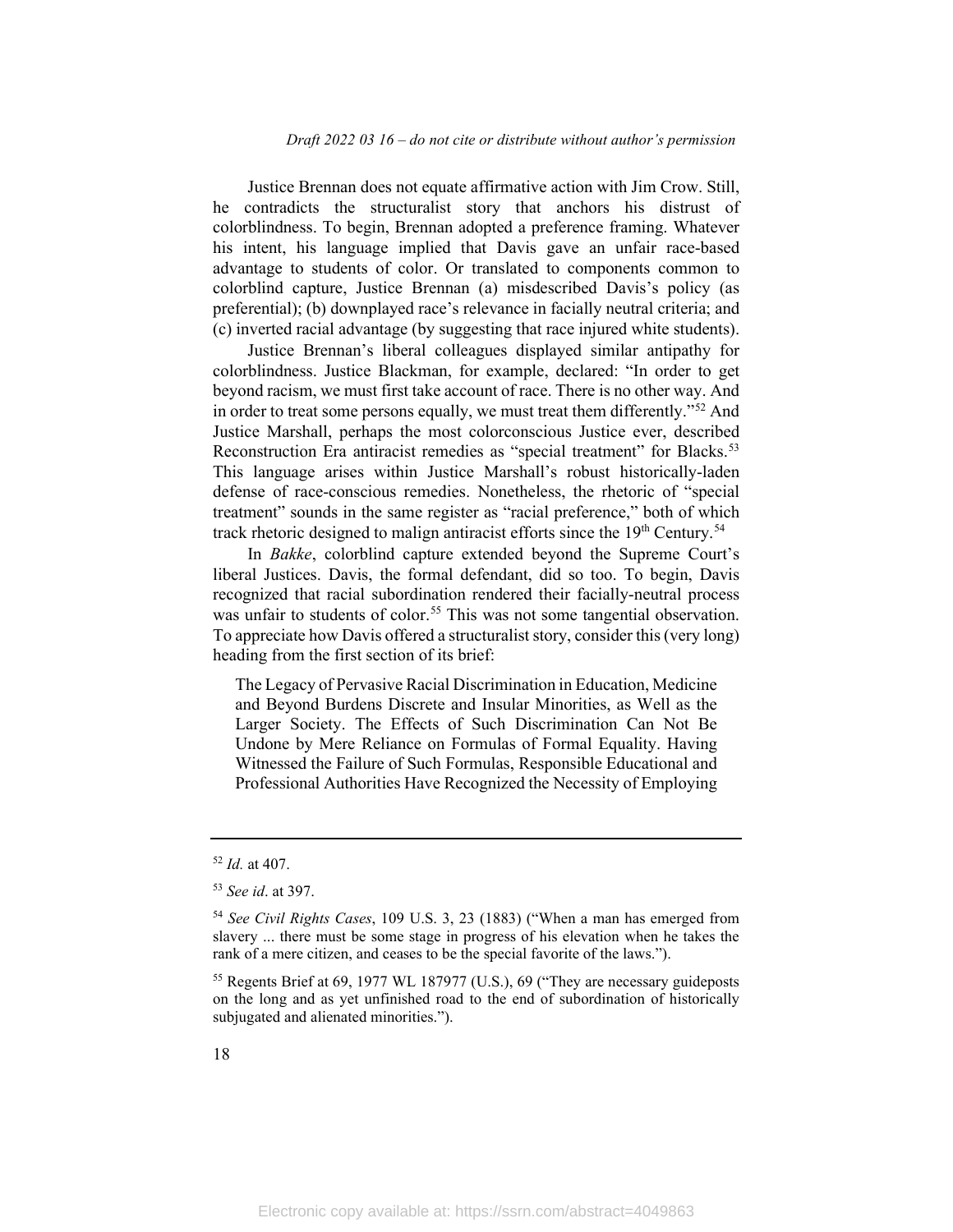Racially-Conscious Means to Achieve True Educational Opportunity and the Benefits of a Racially Diverse Student Body and Profession.<sup>[56](#page-19-0)</sup>

Simply put, Davis admitted that to get beyond race and racism, it needed to attend to race and racism. [57](#page-19-1) In its briefing, Davis outlined how racial (dis)advantages compromised the goal of racial neutrality in standard medical school admissions processes. Davis rejected the proposition that facial neutrality could equal racial neutrality. Its race-conscious policy, in turn, was designed to promote fairness by "alleviating, in a modest but important way, ... the suppression of racial minorities."<sup>[58](#page-19-2)</sup> In short, Davis, framed its policy as a counter-preference that mitigated racial (dis)advantages that benefitted undeserving white applicants over more talented applicants of color.<sup>59</sup> It would be difficult to imagine a more cogent Colorconscious Story.

And yet, in the next sentence, colorblind capture crept it. Prior to *Bakke*, the Supreme Court had not determined whether strict scrutiny should apply to remedial racial classifications. To buttress its argument that strict scrutiny was inappropriate, Davis argued that "those who bear the *burdens* of such a program are neither members of *groups* especially susceptible to race-related injuries nor in need of protection from the results of normal political processes."[60](#page-19-4) For present purposes, the key is Davis's suggestion that it "burden[ed]" certain "groups."

#### <span id="page-19-0"></span><sup>56</sup> *Id*.

<span id="page-19-4"></span><sup>60</sup> *Id*. at 70. *See id.* at 68-73.

<span id="page-19-1"></span><sup>57</sup> *See id.* at 9-10 ("Yet toward the end of the last decade, many governmental and private institutions, including this Court, came concurrently to the realization that a real effort to deal with many of the facets of the legacy of past racial discrimination unavoidably requires remedies that are attentive to race, that color is relevant today if it is to be irrelevant tomorrow.").

<span id="page-19-2"></span><sup>58</sup> *Id*. at 70; *see also id.* at 71 ("In this country such groups have been subjected to a network of restrictions and prejudices, to a matrix of repeated subjection to discrimination depicting them as inferior.").

<span id="page-19-3"></span><sup>&</sup>lt;sup>59</sup> *See id.* at 56 n.62 (noting the argument that individuals like Bakke are "correct[ly] characterize[ed]" as the "incidental beneficiaries of past discrimination" against racialized groups). To appreciate the powerful pull of preference framing, one need only look to the source UC Davis cited for this proposition. *Id*. ("If they are excluded because of preferential policies, they may be put in the position they would have been in if the discrimination had never occurred.").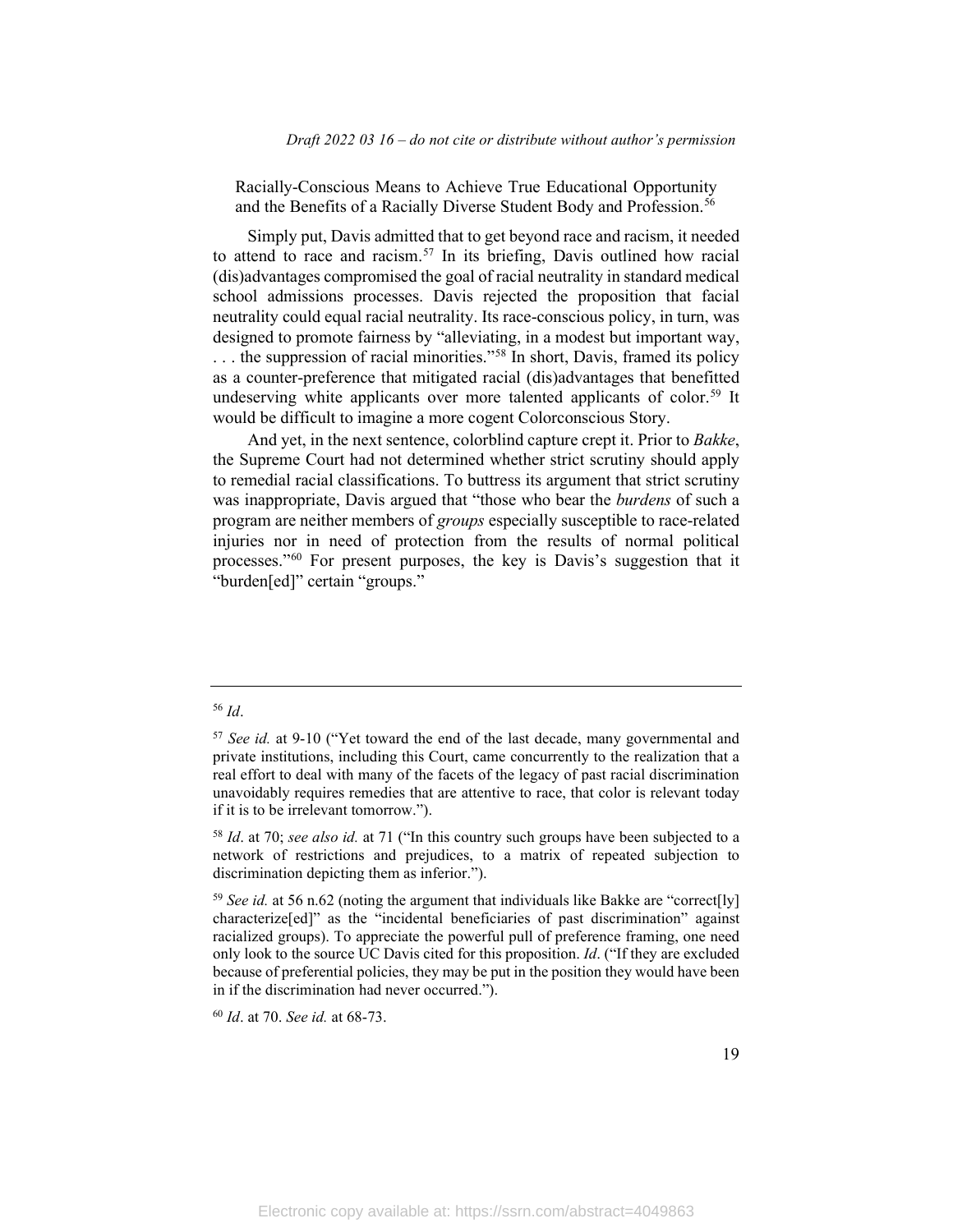This framing, which arose elsewhere, [61](#page-20-0) implies that Davis unfairly harmed students who did not benefit from the "Special-Admissions Program." This is the standard affirmative action critique. But as noted above, Davis explained that its program was necessary to "alleviat[e]" pervasive forces that "suppress[ed]" minority enrollment. Here and elsewhere, Davis distinguished between the social position of "groups" included within, and those excluded from, its "Special-Admissions Program." In essence, Davis created a foundation to argue that its policy countered social realities that differentially situated certain students—because of race- and class-based (dis)advantages—at the moment of admissions.<sup>[62](#page-20-1)</sup> Any corresponding "burden," in turn, resides in the loss of that privilege.<sup>[63](#page-20-2)</sup>

Beyond blunting this Colorconscious story, Davis's use of language reinforced the claim that racial affirmative action discriminates against whites. In other words, Davis reinforced a narrative of anti-white "reverse racism" that compromised the moral and legal force of its own policy.

This internal contradiction reflects an early manifestation of colorblind capture. Davis acknowledged that facially neutral practices rewarded inherited race- and class- advantages. And yet, by suggesting that its policy burdened whites, Davis obscured its own insight and enabled conservative frame that continues to dominate public discourse.

A similar dynamic is playing out in ongoing litigation at Harvard and UNC. The university defendants (and sympathetic judges) recognize race's enduring relevance. Nonetheless, the same actors defend affirmative action on terms that reinforce colorblind conceptions of race and racism—thereby compromises the case for even modest anti-racist reform.

<span id="page-20-0"></span><sup>61</sup> *See, e.g., id* at 78 ("Likewise this is not a case of a preference for minorities that serves no purpose whatsoever.").

<span id="page-20-1"></span> $62$  The "burden" description also contradicts the actual mechanics of Davis's Special Admissions Program, which was open to applicants of *any* race that could establish social disadvantage. *See id.* at 44-47 (describing special admissions policy); *See also*  Joel Dreyfuss & Charles Lawrence III, *The Bakke Case: The Politics of Inequality* <PINCITE> (1979).

<span id="page-20-2"></span><sup>63</sup> *See* Harris & Narayan, *supra* note <*Preferential Treatment* [13]*>*. In fact, Davis marshalled a similar critique before the Supreme Court. *See* Petitioner's Brief at 46 ("[Bakke's] position is that *any* diminution in his chances for admission brought about by any reliance on racial criteria is forbidden by the Fourteenth Amendment."). What Davis failed to do, minus a buried footnote, was discredit the status quo as the product of inherited racial advantage. *See* Harris & Narayan, at 56 n.62.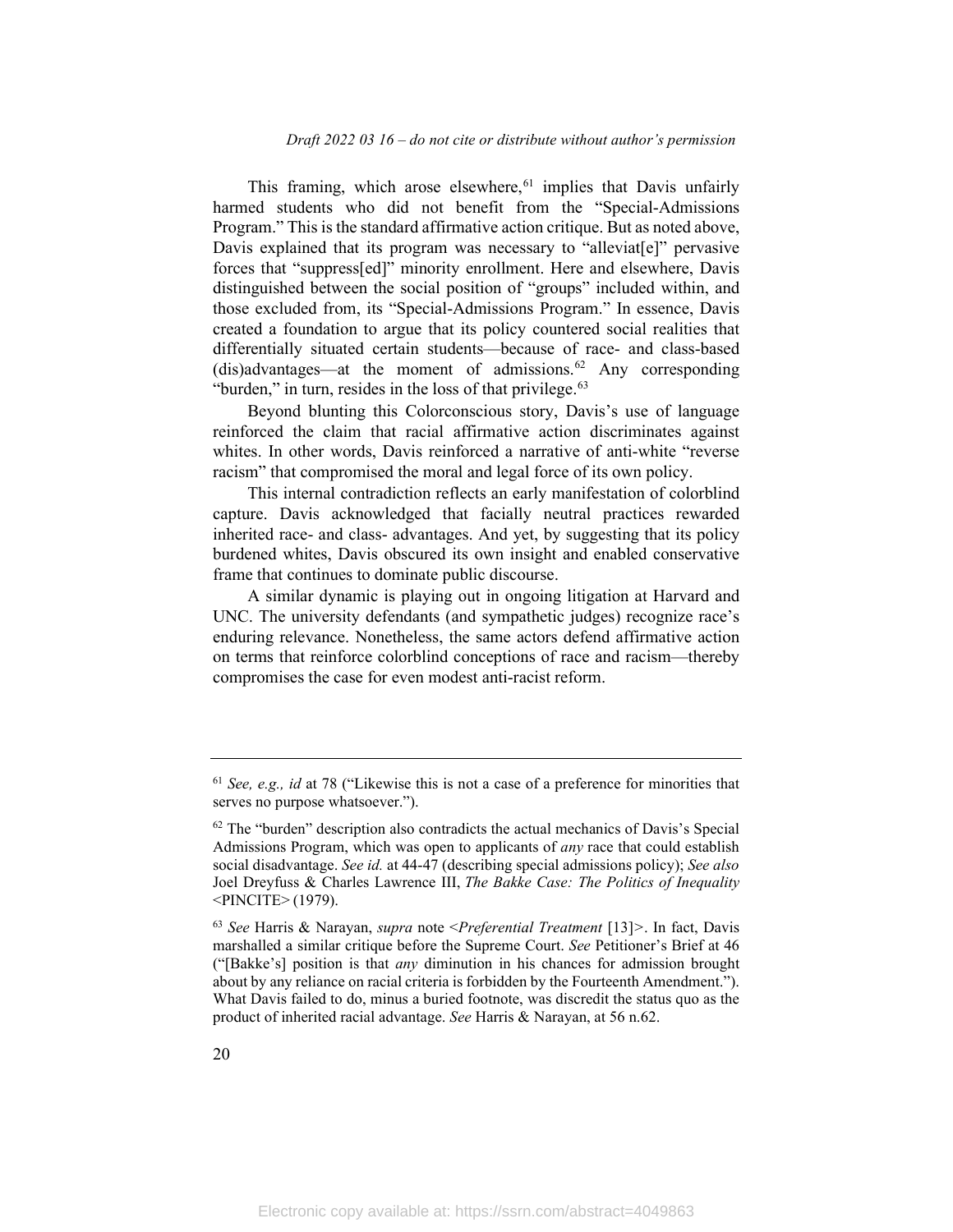## *B. Colorblind Capture Now: Defending Affirmative Action at Harvard and UNC*

I now turn to litigation at Harvard and UNC destined for the Supreme Court. As I unpack below, the universities employ each of the four moves common to colorblind capture. They *misdescribe* their own policies; they *extract* race from facially-neutral criteria; they *downplay* racial (dis)advantage within their standard admissions process; and they *invert* who benefits from racial (dis)advantages. Notably, these moves are not unique to Harvard and UNC. To the contrary, their approach is the convention; colorblind capture is the norm, not the exception.

#### *1. Misdescribing Affirmative Action*

For decades, many on Left have misdescribed affirmative action as a "racial preference."<sup>[64](#page-21-0)</sup> Harvard and UNC have largely abandoned the term "racial preference,"<sup>[65](#page-21-1)</sup> turning instead to terms such as "tip" or "plus factor." Notwithstanding this rhetorical shift, Harvard and UNC continue to convey the same message: race-conscious admissions provide unearned racial advantages to Black students and harm more deserving white (and, increasingly, Asian) students. [66](#page-21-2)

The following examples, from the parties' briefing,<sup>[67](#page-21-3)</sup> illustrate this shift (in terminology) but continuity (in meaning):

<span id="page-21-0"></span><sup>64</sup> *See* Harris & Narayan, *supra* <Myth of Preferential Treatment>.

<span id="page-21-1"></span><sup>65</sup> Harvard and UNC largely avoid the term "racial preference." Yet even in these limited instances, the defendants fail to note that term misrepresents how race operates within their respective policies.

<span id="page-21-2"></span><sup>66</sup> This framing misdescribes most race-conscious admissions policies because it connotes a baseline free from racial (dis)advantage. *See infra* Part III.

<span id="page-21-3"></span> $67$  The lower court opinions upholding the respective admissions policies, and the Biden Administration's brief objecting to certiorari, employ similar language. *See SFFA v. Harvard*, 980 F.3d 157, 170 (1st Cir. 2020) ("Harvard has used a system of '*tips*' in its application review process. Tips are *plus factors*that might *tip* an applicant into Harvard's admitted class.") (emphasis added) ("*SFFA v. Harvard II*"); Brief for United States as Amicus Curiae, No. 20-1199 [https://fingfx.thomsonreuters.com/gfx/legaldocs/zjvqkyybzvx/harvard\\_brief.pdf](https://fingfx.thomsonreuters.com/gfx/legaldocs/zjvqkyybzvx/harvard_brief.pdf) ("Harvard may award a '*tip*' that improves an applicant's chances of admission. Tips

are given based on various characteristics, including . . . race. Harvard also gives 'tips' to recruited athletes, legacy applicants, applicants on the Dean's Interest List, and children of faculty and staff.") (emphasis added).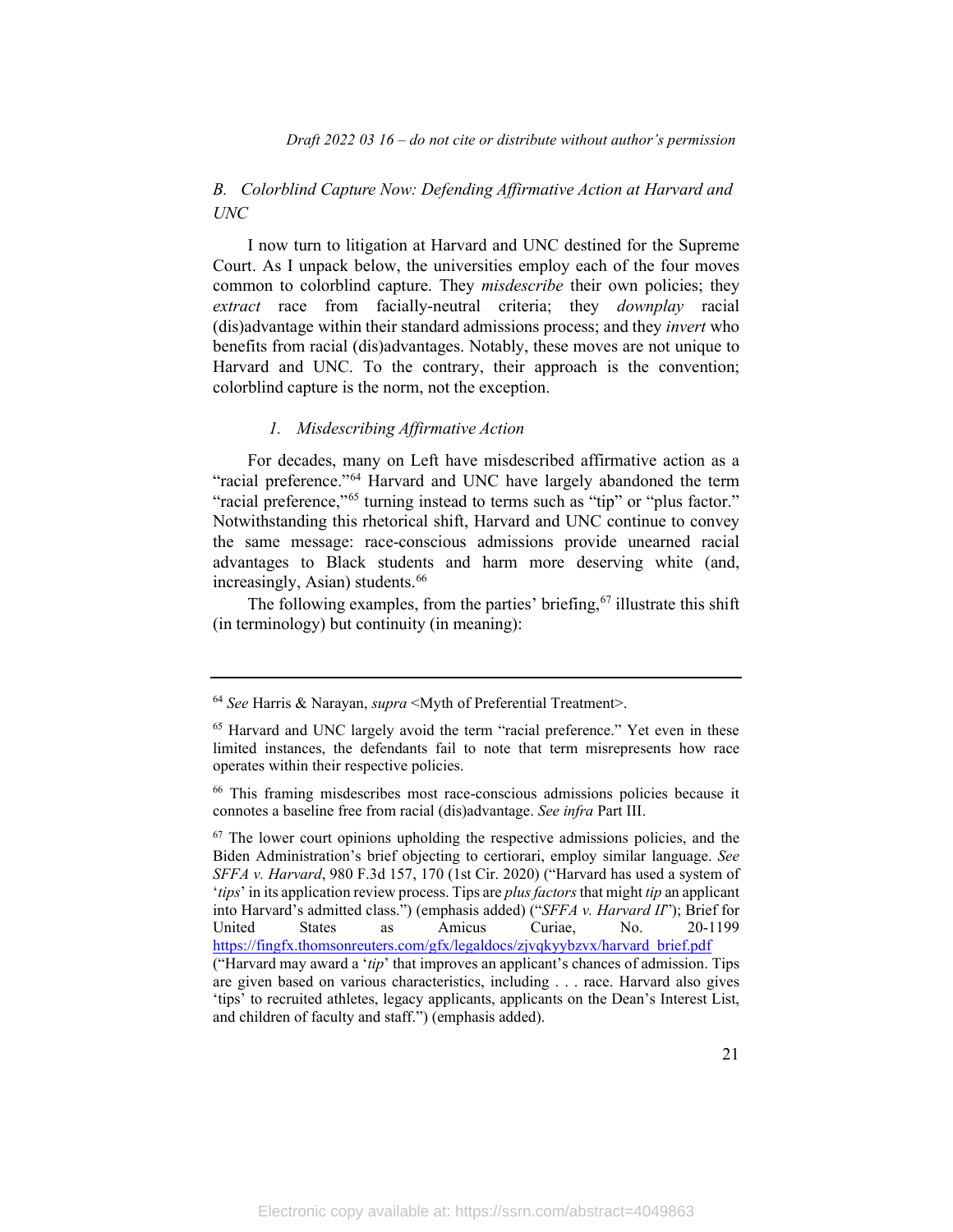*Draft 2022 03 16 – do not cite or distribute without author's permission*

- Admissions officers may consider an applicant's race or ethnicity as one factor among many; race or ethnicity may function as a "tip" or "plus" that contributes to admission.<sup>[68](#page-22-0)</sup>
- OCR[] . . . found that . . . the *"tip"* for race or ethnicity provided an "opportunity for Asian American ethnicity to be positively weighed in the admissions process."<sup>69</sup>
- The court also rejected SFFA's argument that Harvard uses race as more than a "plus" factor, finding that Harvard does not consider race in a "rigid and mechanical manner," but rather permits admissions officers to consider race as a "tip" in a "holistic evaluation" of each applicant's potential contributions to its educational program.[70](#page-22-2)
- The lower courts found that Harvard considers race flexibly, only as one factor among many, and only as a plus.<sup>[71](#page-22-3)</sup>
- Any factor (race or any other) may be enough in an individual case to properly tip the scales toward admission.[72](#page-22-4)

On the surface, adopting terms like "tip" and "plus factor" enjoys certain appeal. Both terms convey a more innocuous process than one characterized as a "racial preference." Moreover, the terms suggest that race is operative, but to a limited degree—thereby responding to the Supreme Court's admonition that racial classifications "be employed no more broadly than the interest demands."[73](#page-22-5)

But the benefits are shortsighted because the terms reinforce colorblind logic. Whether a "tip" or a "preference," the message is clear: affirmative action departs from race-neutral baseline and places a "racial thumb on the scale."[74](#page-22-6) Today's vernacular may be less charged, but it still (a) equates facial neutrality with racial neutrality; (b) "admits" that race-consciousness corrupts what had been a "racially neutral merit-based competition."<sup>75</sup>

<span id="page-22-3"></span><sup>71</sup> Defendant's Opposition to Certiorari at 23.

<span id="page-22-4"></span><sup>72</sup> *Id.*

<span id="page-22-6"></span><sup>74</sup> Carbado, *supra* note <Footnote 43 [13]>, at 1173.

<span id="page-22-7"></span><sup>75</sup> *Id.*

22

<span id="page-22-0"></span><sup>68</sup> Defendants' Brief, *SFFA v. Harvard II*, 2020 WL 2521577 at 14. (emphasis added).

<span id="page-22-1"></span><sup>69</sup> *Id*. at 18 (emphasis added).

<span id="page-22-2"></span><sup>70</sup> *Id*. at 25.

<span id="page-22-5"></span><sup>73</sup> *Grutter v. Bollinger*, 539 U.S. 306, 342 (2003).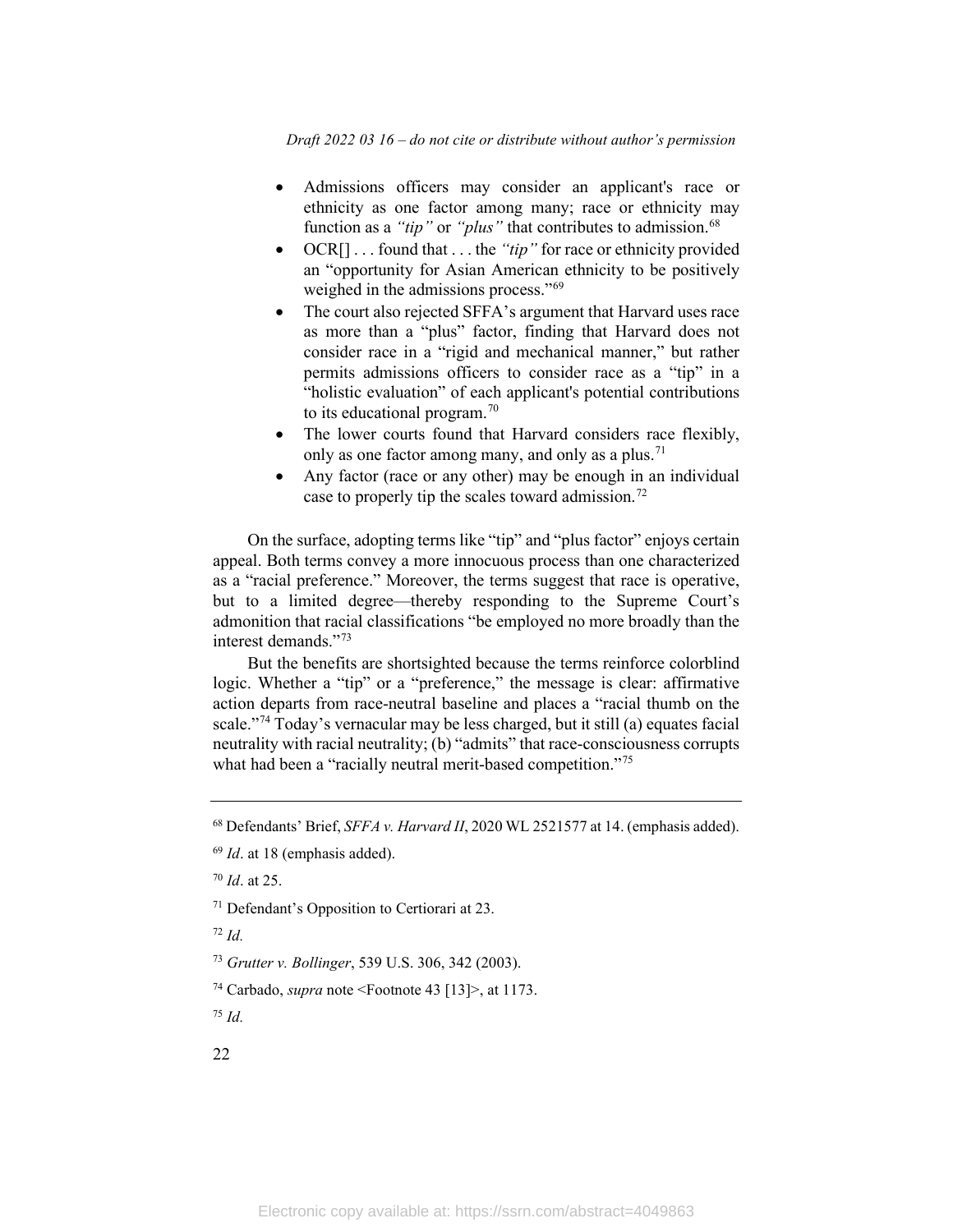To be clear, the term "tip" does not necessarily connote a departure from racial neutrality. But to avoid this connotation, Harvard and UNC would need to identify race-consciousness as a tool to counter existing racial (dis)advantage. Neither did. If anything, the defendants marshalled a broader narrative that obscured race's broad relevance within facially neutral components of their respective policies. [76](#page-23-0) This occurred, in part, through the process of racial extraction—to which I now turn.

#### *2. Extracting Race*

Harvard and UNC name structural racism. But they also reproduce colorblind conceptions of race and racism by extracting race from other formal criteria. In so doing, the universities (a) reduce race to racial identity, and (b) treat racial identity as a natural, independent, and isolated variable. This process of racial extraction is not unique to affirmative action advocates; rather, it reflects the prevailing conception of race across lay and academic discourse.<sup>[77](#page-23-1)</sup>

<span id="page-23-0"></span><sup>76</sup> Moreover, Harvard positions racial diversity against academic excellence, thereby reinscribing the proposition that affirmative action benefits academically inferior applicants. Opp. to Cert. at 8 ("It concluded that there currently are no workable alternatives that would allow Harvard to achieve the educational benefits of diversity while also maintaining its demanding standards of excellence."); *id.* at 24 ("And Harvard need not choose between pursuing academic excellence and the educational benefits of diversity.").

<span id="page-23-1"></span> $77$  Social scientists, for example, tend to treat race as an independent variable that can explain varied outcomes. *See* Devon Carbado & Daria Roithmayr, *Critical Race Theory Meets Social Science*, 10 ANN. REV. L. SOC. SCI. 149, 155 (2014) ("[T]he standard approach is to treat race (assumed to be an easily identified and 'natural' demographic variable) as an independent variable—the causal agent of some dependent variable or outcome (for example, test scores)."); Laura Gomez *A tale of two genres: on the real and ideal links between law and society and critical race theory*, in THE BLACKWELL COMPANION TO LAW AND SOCIETY (2004). As a matter of doctrine, this standard conception of race informs the diversity rationale (which views "race as one factor among many") and the command that universities explore "race-neutral alternatives." *See SFFA v. Harvard II*, 980 F.3d at 180 (1st Cir. 2020) ("The court examined six race-neutral alternatives . . . (1) eliminating Early Action; (2) eliminating ALDC tips; (3) improving recruiting efforts and financial aid; (4) admitting more transfer applicants; (5) eliminating standardized testing; and (6) instituting place-based quotas.").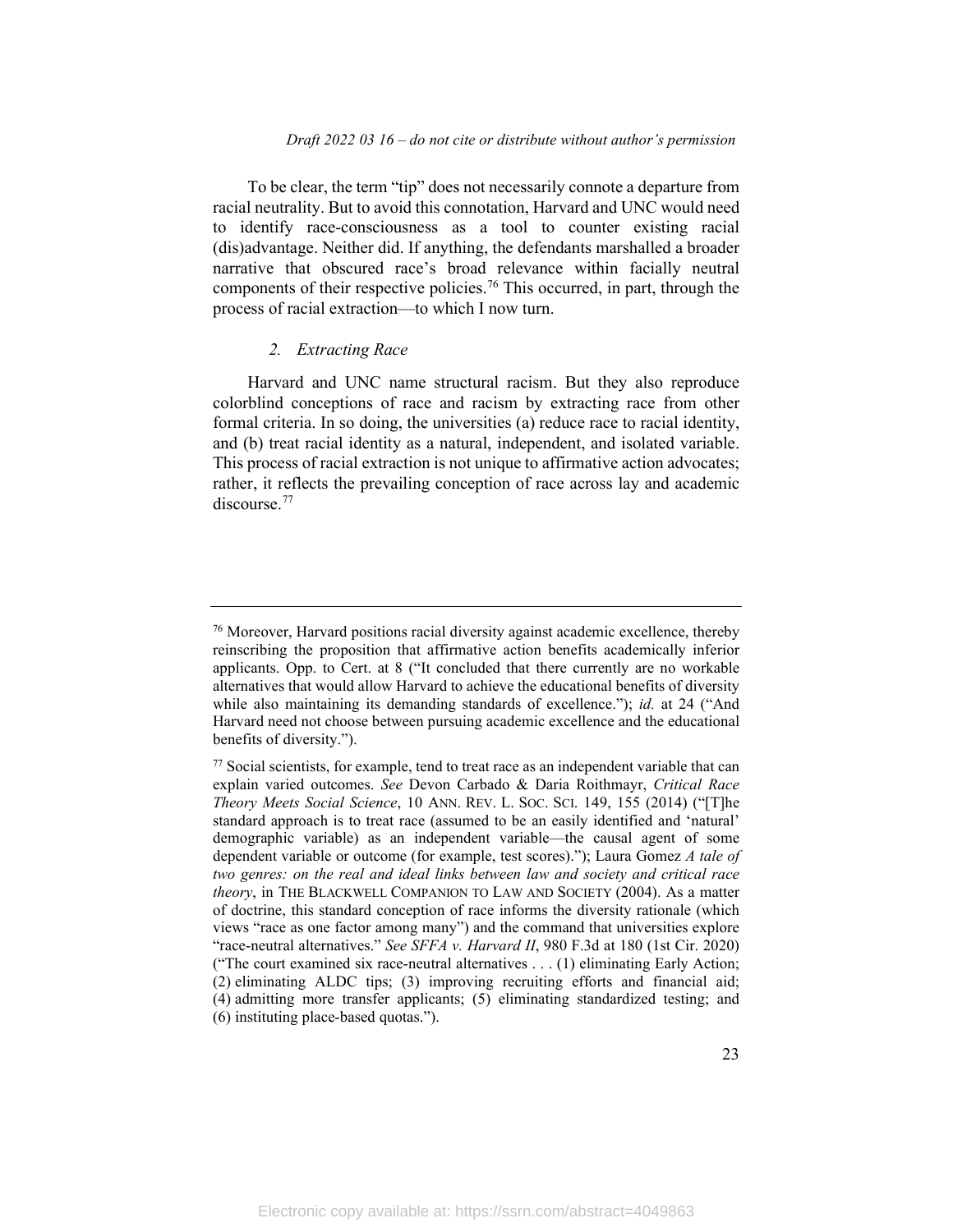

The following graphic, which Harvard created to describe its admissions process, illustrates this dynamic.

On the surface, the graphic appears agnostic with respect to competing racial ideologies; it simply identifies race as one consideration among many.<sup>[78](#page-24-0)</sup> But this portrayal is not agnostic. Rather, it employs a formalist conception of race that reduces racial identity to "an easily identified and 'natural' demographic variable["79](#page-24-1) that exists independent of the other admissions criteria.

To be fair, it is difficult to tell a comprehensive racial story without isolating race from other social determinants and axes of identity.<sup>[80](#page-24-2)</sup> The danger, however, is that well-intended attempts to isolate "race" can reinforce

<span id="page-24-0"></span><sup>78</sup> UNC describes race in similar terms. UNC Dist. Ct. Opinion at 29-30 ("Race is one of more than forty criteria considered in every application, and the evaluation process is flexible enough to consider all of the pertinent elements of diversity that may be present for any particular applicant.").

<span id="page-24-1"></span><sup>79</sup> Carbado & Roithmayr, *supra* note <crt meets social science [79]>, at 155.

<span id="page-24-2"></span><sup>&</sup>lt;sup>80</sup> Albeit somewhat reductionist, this describes a core insight from intersectionality theory. *See* Devon Carbado, *Critical What What*, 43 CONN. L. REV. 1593, 1613-14 (2011) ("In describing racism as an endemic social force, CRT scholars argue that it interacts with other social forces, such as patriarchy, homophobia, and classism.").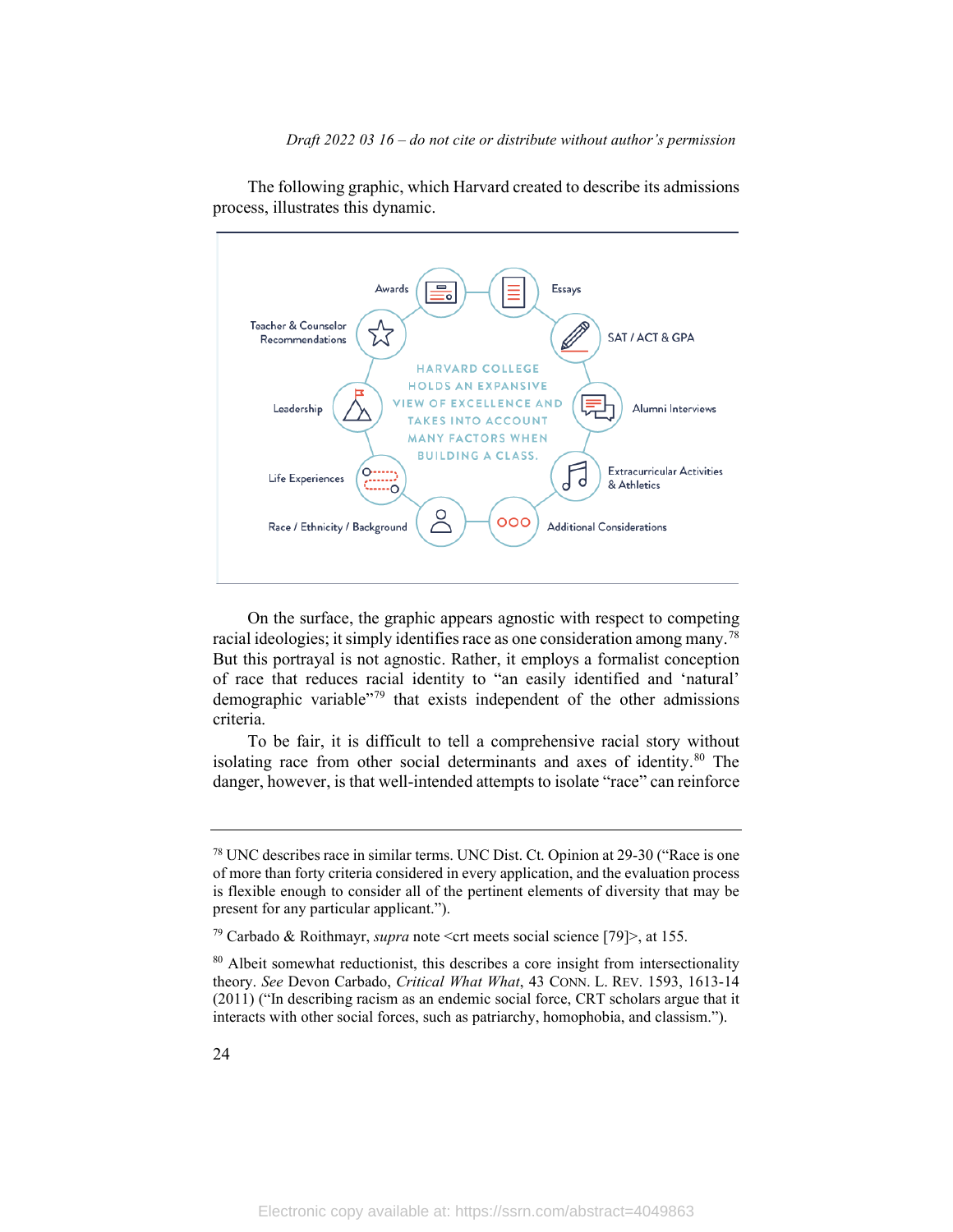a colorblind story that treats racial identity $81$  as a natural and self-realizing personal trait. This, in turn, invites the false dichotomy between raceconscious practices (where race is ostensibly operative) and facially-neutral practices (where race is ostensibly inoperative). In other words, racial extraction silos race to the act of race-consciousness.

I am not suggesting that race operates in a uniform manner across each of Harvard's admissions criteria. Even within a single criterion—e.g., standardized test scores—race often operates in multiple and distinct ways.<sup>[82](#page-25-1)</sup> The more modest point is that racial (dis)advantages shape many, if not all, of Harvard's admissions criteria.<sup>[83](#page-25-2)</sup> Yet by discursively and visually isolating race from other considerations, Harvard obscures this story.

Consider how Harvard locates race outside of its "academic rating," which "summarizes the applicant's academic achievement and potential based on factors including grades, standardized test scores, recommendation letters, academic work and prizes, and the strength of the applicant's academic program."[84](#page-25-3) Harvard consistently treats these considerations as neutral, objective, and—critically—non-racial.<sup>[85](#page-25-4)</sup> The following statement is illustrative:

<span id="page-25-3"></span>84 Defendant's Brief.

<span id="page-25-0"></span> $81$  By "racial identity," I refer to the racial categories (e.g., Black and white), cultural "rules" that determine who belongs in a given racial category (e.g., the rule of hypodescent), and the meanings associated with a given category (e.g., predisposed to criminality or law abiding).

<span id="page-25-1"></span><sup>82</sup> *See* Jonathan Feingold, *Equal Protection Design Defects*, 91 TEMPLE L. REV. 513 (2019) (outlining how standardized test scores tend to under-measure the existing academic talent and potential of students from stigmatized groups because (a) structural forces unevenly distribute access to critical test-taking resources and (b) pervasive racial stereotypes compromise the test performance of highly motivated, academically talented, and well-prepared students from negatively stereotyped groups).

<span id="page-25-2"></span><sup>83</sup> *See* Feingold, "*All (Poor) Lives Matter": How Class-Not-Race Logic Reinscribes Race and Class Privilege*, U. Chi. L. Rev. Online 47 (2020); Devon W. Carbado, Kate M. Turetsky and Valerie Purdie-Vaughns, *Privileged or Mismatched: The Lose-Lose Position of African Americans in the Affirmative Action Debate*, 64 UCLA L. Rev. Disc. 174 (2016).

<span id="page-25-4"></span><sup>&</sup>lt;sup>85</sup> Exacerbating this tendency, Harvard and UNC objected to evidence that would have revealed how their admissions policies bestow unearned race and class privileges to wealthy white applicants. *See* Jonathan Feingold, *Ambivalent Advocates*  (manuscript on file with author).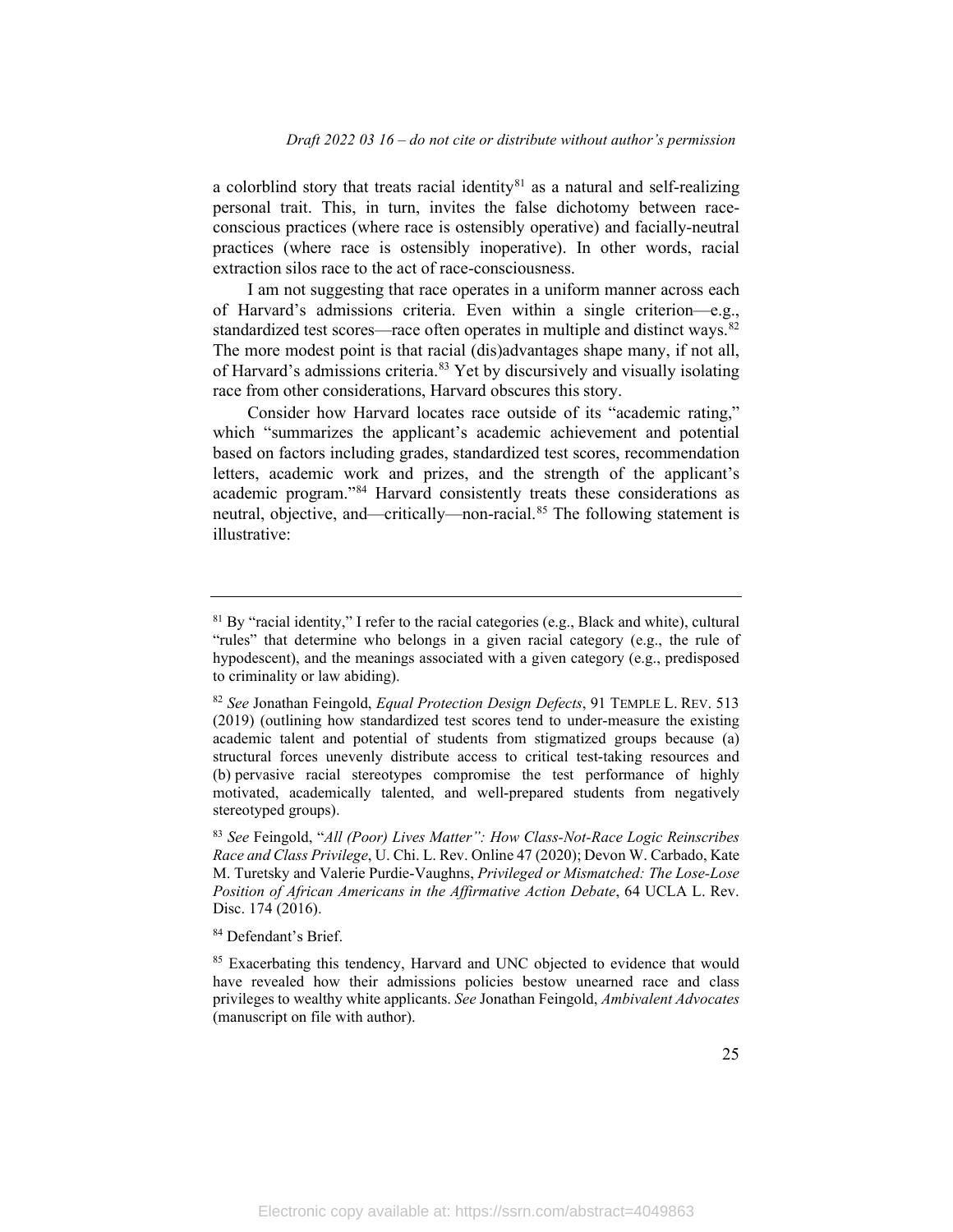*Comparing race to other factors*in the admissions process, SFFA relies principally on a rudimentary statistical analysis that the district court rejected because it "*over emphasize[d] grades and test scores*." As Professor Card showed and as the district court found, 'the *magnitude of race based tips* is not disproportionate to the magnitude of other tips applicants may receive."[86](#page-26-0)

This passage, alongside the above graphic, suggests that race operates within a single site of Harvard's admissions process: the formal consideration of race. In essence, Harvard discursively and visually stripped race from its facially-neutral criteria—thereby reinforcing the colorblind claim that university admissions are race-neutral *but for* affirmative action.

Consider, also, how Harvard discusses "legacy preferences"—that is, the admissions boost Harvard extends to the children of alumni.<sup>[87](#page-26-1)</sup> By most metrics, legacy preferences confer an unearned race (and often class) bonus to (wealthy) white applicants. One recent study concluded that 43% of Harvard's white admits benefitted from legacy or related preference.<sup>[88](#page-26-2)</sup> This

<span id="page-26-0"></span><sup>86</sup> Harvard Appellate Brief (internal citations omitted). UNC employed near identical language. *See* Def.'s Post Trial Brief at 100 ("Professor Hoxby found that *race* and ethnicity *plays a smaller role than standardized test scores*—an analysis that Professor Arcidiacono made no effort to conduct.") (emphasis added).

<span id="page-26-1"></span><sup>87</sup> The First Circuit portrayed Harvard's legacy preference in similar terms. *SFFA v. Harvard II*, 980 F.3d at 171 ("At the time, Harvard reviewed applications using a process like the one challenged in this lawsuit in the sense that it used a rating system and tips for race and ALDC applicants."). Beyond legacy preferences, universities often value aspects of applicant identity unconnected to academic ability that disparately benefit white applicants. *See* Tim Wise, *Whites Swim in Racial Preference,* ALTERNET (Feb. 2, 2003), [https://racism.org/articles/basic](https://racism.org/articles/basic-needs/affirmative-action/1105-affirm20-1)[needs/affirmative-action/1105-affirm20-1](https://racism.org/articles/basic-needs/affirmative-action/1105-affirm20-1) (noting that 58 points (out of a total of 150) available points to University of Michigan applicants disparately—or exclusively benefitted white applicants).

<span id="page-26-2"></span><sup>88</sup> Beyond legacy status, Harvard provides a bonus to recruited athletes, individuals on the "dean's list" (who are, by definition, wealthy and/or well-connected), and the children of faculty and staff. *See* Peter Arcidiacono et al., *Legacy and Athlete Preferences at Harvard*, 40 J. LABOR & ECON. 13 (2020) [http://public.econ.duke.edu/~psarcidi/legacyathlete.pdf](http://public.econ.duke.edu/%7Epsarcidi/legacyathlete.pdf) ("[A] white typical applicant with a baseline probability of admission of 10%. If this applicant were switched to a legacy, holding all other characteristics fixed, the admission probability would rise to 49%."). According to the study, each of these "preferences primarily benefit white students." *Id*. at 19. This occurs, in part, because 70% of Harvard's ALDC applicants are white. *See id.* at 3. In contrast, white applicants comprise 40% of Harvard's non-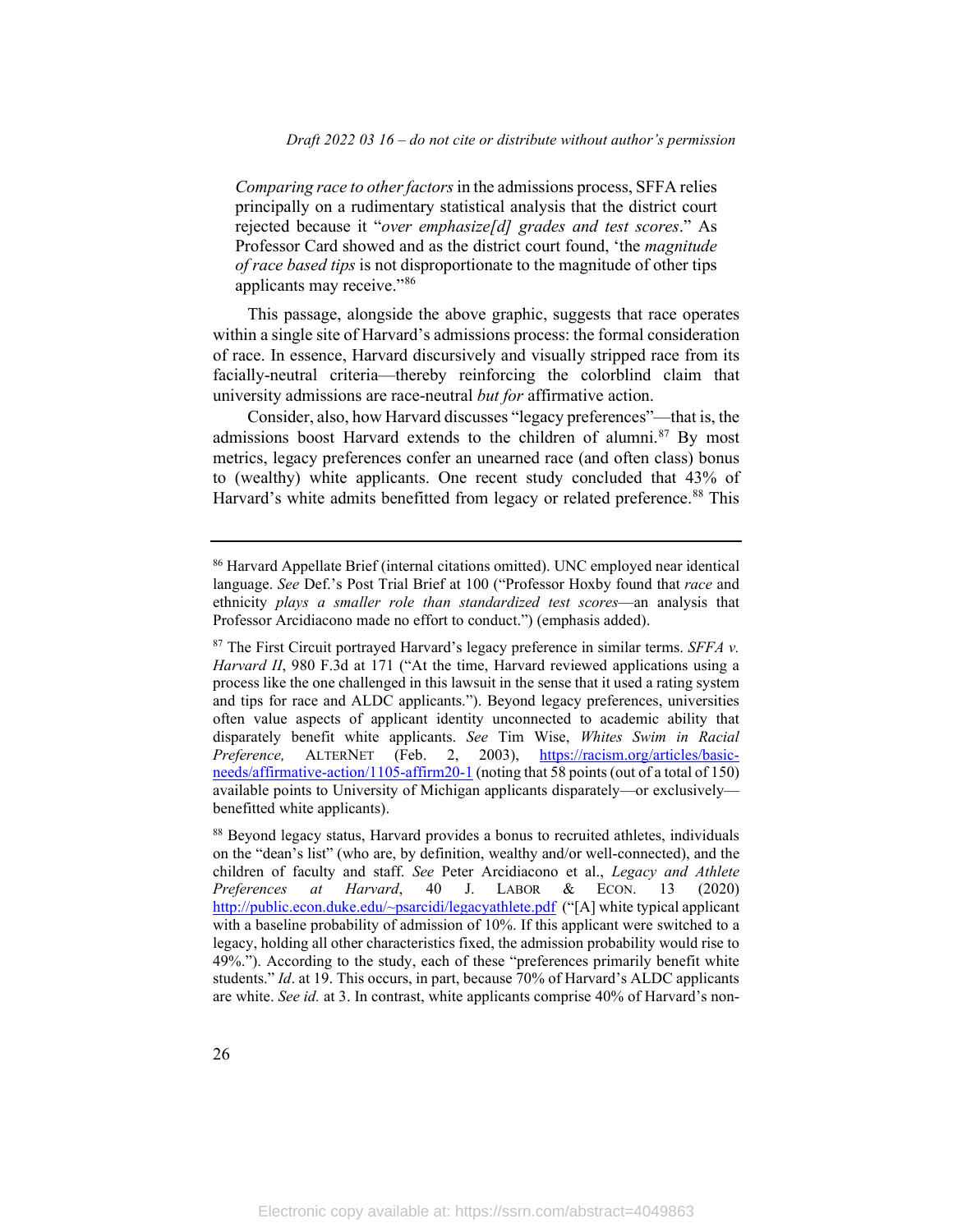number drops to 16% for non-white admits.<sup>[89](#page-27-0)</sup> Even among legacy applicants, Harvard admits white legacy applicants at a higher rate than Black legacy applicants. $90$  By one estimate, were Harvard to eliminate all ALDC preferences, "[t]he admit race for all white ALDC applicants would fall from  $43.6\%$  to  $11.4\%$ , a drop of over 30 percentage points."<sup>[91](#page-27-2)</sup> Each year, hundreds of white students would not enter Harvard *but for* inherited race- and classadvantage.

For present purposes, I provide these limited data points because they quantify the claim that legacy preferences are racial preference. Given the histories of racial exclusion at elite universities, this is not surprising. In effect, legacy preferences function as "grandfather clauses"—the faciallyneutral exemption that permitted poor whites to vote when law would have otherwise prohibited it.[92](#page-27-3)

Harvard, in turn, could identify legacy as a racial preference that invites, if not necessitates, affirmative action as a countervailing antidiscrimination measure.<sup>[93](#page-27-4)</sup> Harvard does not take this route. If anything, it avoids its legacy policy—let alone the unearned advantages it confers.<sup>[94](#page-27-5)</sup>

This avoidance manifests even within the above admissions graphic. That image portrays "race / ethnicity / background" as one of nine discrete admissions considerations. Legacy preferences do not appear one of the eight

<span id="page-27-0"></span><sup>89</sup> *See id*.

<span id="page-27-1"></span><sup>90</sup> *See id*.

<span id="page-27-2"></span><sup>91</sup> *See id.* at 15.

<span id="page-27-3"></span><sup>92</sup> *See* Alan Greenblatt, *The Racial History of the "Grandfather Clause,"* Code Switch, NPR (Oct. 22, 2013), [https://www.npr.org/sections/codeswitch/2013/10/21/239081586/the-racial-history](https://www.npr.org/sections/codeswitch/2013/10/21/239081586/the-racial-history-of-the-grandfather-clause)[of-the-grandfather-clause.](https://www.npr.org/sections/codeswitch/2013/10/21/239081586/the-racial-history-of-the-grandfather-clause) 

<span id="page-27-4"></span><sup>93</sup> Of course, a more direct remedy would be for Harvard to eliminate legacy preferences from its process. One step further, Harvard might stop admitting legacy students, regardless of their credentials.

<span id="page-27-5"></span> $94$  Harvard concedes that legacy bonuses are unrelated to a student's academic merit. *See SFFA v. Harvard II*, 980 F.3d at 178 ("Preferencing legacy applicants helps to cement strong bonds between the university and its alumni, fosters communitybuilding, and encourages alumni to donate their time and money to support Harvard.").

ALDC applicant pool. *See id*. Some of these statistics entered the First Circuit's opinion. *See SFFA v. Harvard II*, 980 F.3d at 171 (noting higher admissions rates and white make-up of legacy applicants). Nonetheless, the panel treated legacy as a nonracial consideration and never conceptualized racial affirmative action as a mechanism that countered the white racial advantages legacy confers.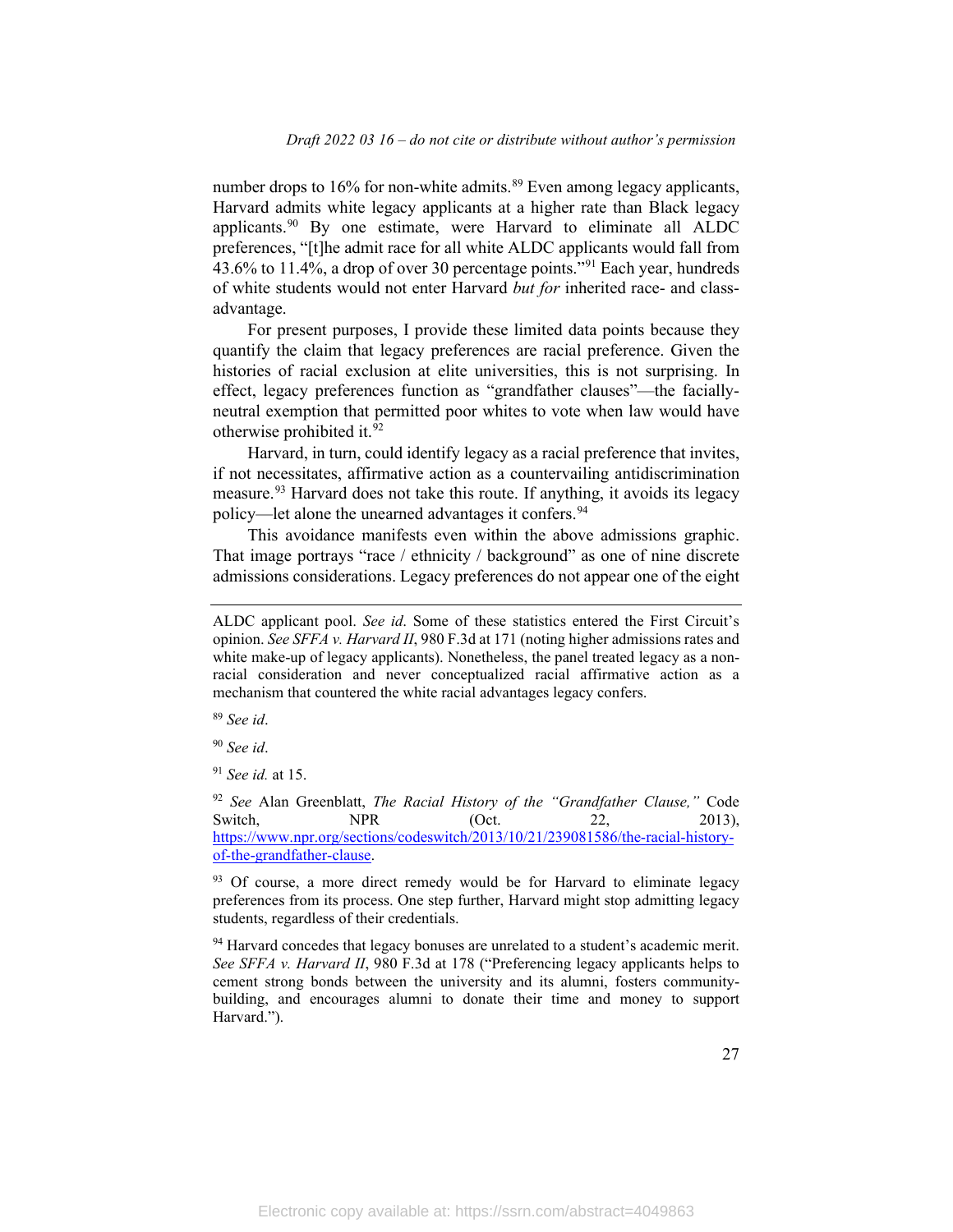other considerations. Rather, Harvard buries legacy preferences within an ellipsis that bears the name "Other Considerations."

When Harvard discusses legacy, it describes the policy as just another "tip."<sup>95</sup> By employing the same term for affirmative action and legacy preferences, Harvard invites a false equivalence in kind and degree. As for kind, the common language suggests that both considerations confer "preferences" that depart from objective measures of merit.<sup>[96](#page-28-1)</sup> The only distinction concerns the identity of the beneficiaries.<sup>[97](#page-28-2)</sup> Harvard, in effect, erodes any meaningful distinction between a policy (legacy) that rewards and reproduces inherited social advantage and one (affirmative action) that counters that very privilege. In essence, Harvard reifies the same colorblind logic that denies any meaningful difference between Jim Crow and policies designed to remedy its legacy of exclusion and subordination.

But Harvard does more than obscure any qualitative distinction. By applying the imprecise term "tip," Harvard understates the outsized advantage legacy applicants enjoy.<sup>[98](#page-28-3)</sup> Legacy "tips" exceed that of any other consideration. [99](#page-28-4) By one account, the "typical" white applicant would see their admission probability increase from 10% to 65% if they were a double

<span id="page-28-4"></span><sup>99</sup> *See supra* note 97 (discussing magnitude of legacy preferences).

<span id="page-28-0"></span><sup>&</sup>lt;sup>95</sup> Harvard's Opposition to Cert. at 5 (explaining that admissions officers "may give an applicant a 'tip' for unusual intellectual ability; strong personal qualities; the capacity to contribute to racial, ethnic, socioeconomic, or geographic diversity; outstanding creative or athletic ability; or excellence in other dimensions. Readers may also give 'tips' to recruited athletes and children of alumni, donors, faculty, or staff (ALDCs).").

<span id="page-28-1"></span><sup>96</sup> UNC confers legacy preferences for out-of-state applicants. *See*  [https://admissionslawsuit.unc.edu/lawsuit/fact-check/.](https://admissionslawsuit.unc.edu/lawsuit/fact-check/)

<span id="page-28-2"></span> $97$  A claim common to public discourse is that legacy preferences constitute "affirmative action" for whites. *See, e.g.*, *College Legacy Admissions: Affirmative Action for Whites*, Letter, NEW YORK TIMES (Aug. 6, 2017), [https://www.nytimes.com/2017/08/06/opinion/college-legacy-admissions-](https://www.nytimes.com/2017/08/06/opinion/college-legacy-admissions-affirmative-action-for-whites.html)

[affirmative-action-for-whites.html.](https://www.nytimes.com/2017/08/06/opinion/college-legacy-admissions-affirmative-action-for-whites.html) This common critique it reflects the recognition that legacy preferences function as white racial preferences, and incorporates the dominant presumption that affirmative action comprises "racial preferences" for people of color.

<span id="page-28-3"></span><sup>98</sup> A similar analysis extends to "low income students." *See SFFA v. Harvard II*, 980 F.3d at 172 ("OIR[] . . . found that 'low income students clearly receive a 'tip' in the admissions process' but that 'the tip for legacies and athletes is larger' than for low income applicants.").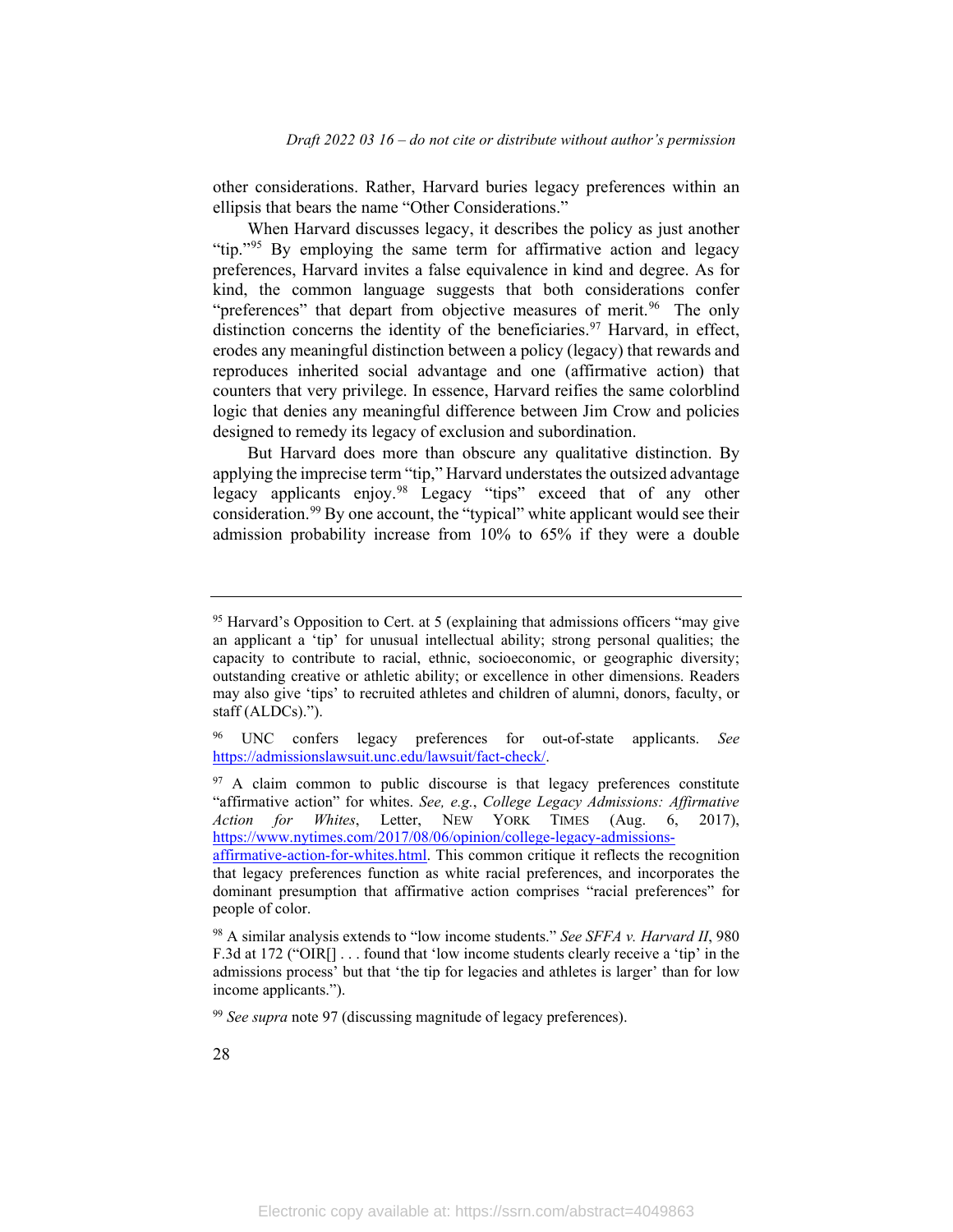legacy.[100](#page-29-0) In contrast, were this "typical" candidate covered by Harvard's affirmative action policy, their likelihood of admission would increase to  $36\%$ <sup>[101](#page-29-1)</sup>

To be clear, these statistics should be taken with a grain of salt. As with many admission rate calculations, the underlying analyses omit multiple variables that shape the actual admissions process.<sup>[102](#page-29-2)</sup> Moreover, the counterfactual ("what if a white student were black") inaccurately assumes that one can alter race and hold all other variables constant. But even recognizing these limitations, the lesson is clear: Harvard misrepresents legacy preferences both with respect to their qualitative substance and impact. This approach makes sense from an affirmative action critic. But not affirmative action's formal champion. Particularly at Harvard, legacy admissions call for a reframe from *whether* race operates within admissions to *how* it does.

In a recent decision upholding Harvard's admissions policy, the First Circuit seemed poised to make this turn when it foreshadowed "describ[ing] the background against which Harvard's tip tak[es] race into account."<sup>[103](#page-29-3)</sup> But rather than identify racial (dis)advantages—such as legacy preferences embedded across Harvard's admissions process, the Court siloed race to the moment of formal race-consciousness. One is hard-pressed to fault the court; it did little more than follow Harvard's lead.<sup>[104](#page-29-4)</sup>

#### *3. Downplaying Race*

As noted above, many on the Left recognize that facial neutrality does not eliminate racial (dis)advantage. But even if one accepts this premise, a different question concerns the magnitude of racial (dis)advantages—are they marginal or defining features of an admissions regime. For affirmative action advocates, one might expect the stronger claim. Harvard might, for example, offer the following assessment: "Race permeates the admissions process to

<span id="page-29-0"></span><sup>100</sup> *See* Arcidiacono et al., *supra* note <legacy [92]>, at 13.

<span id="page-29-1"></span><sup>101</sup> *See id*.

<span id="page-29-2"></span><sup>102</sup> *See SFFA v. Harvard II*, 980 F.3d at 172 ("This model . . . suffered from the same problems and limitations as OIR's earlier models in that it omitted many variables that Harvard actually considered in its admissions process.").

<span id="page-29-3"></span><sup>103</sup> *SFFA v. Harvard II* at 172.

<span id="page-29-4"></span><sup>104</sup> *See supra* Part II.B.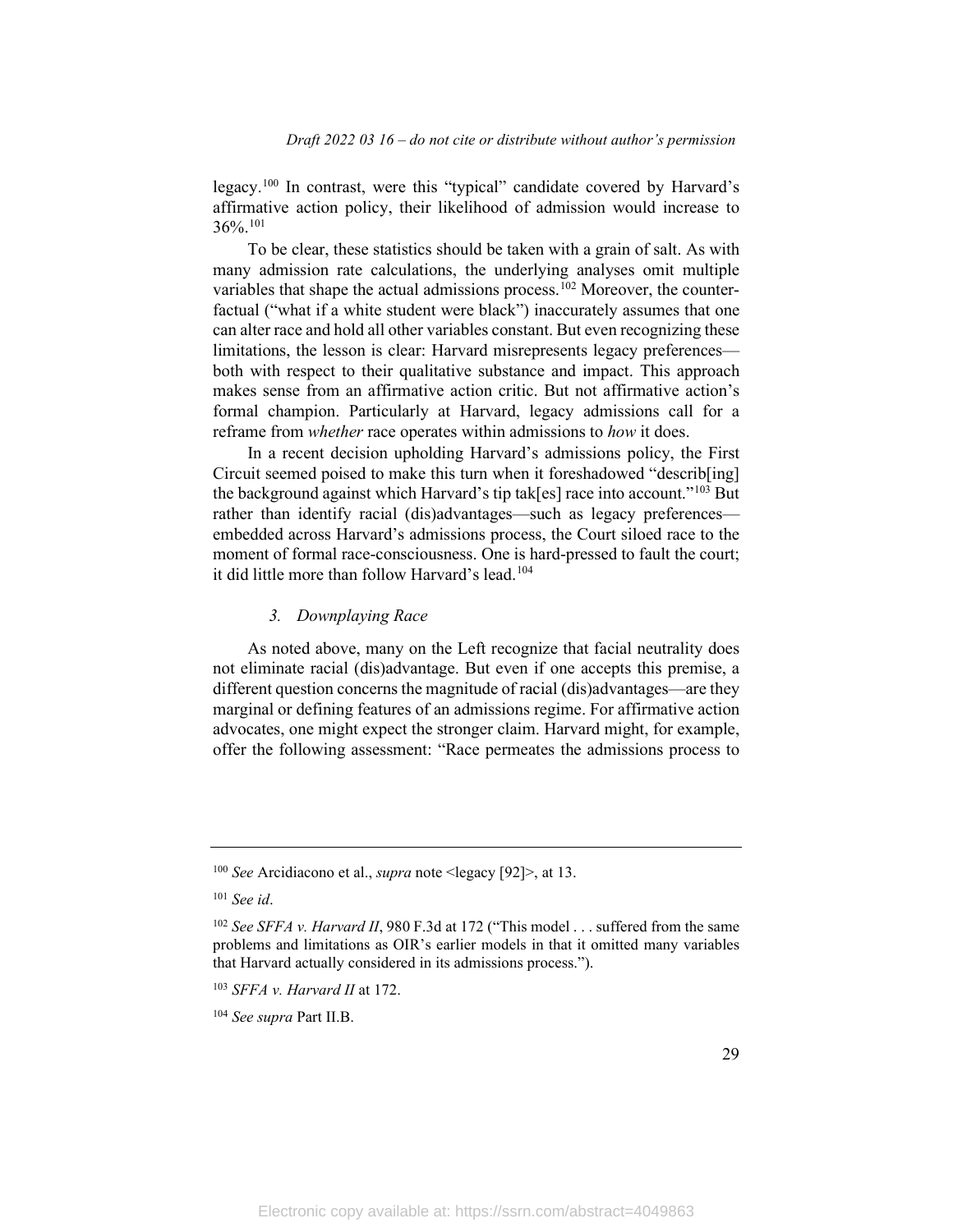such an extent that it must be a predominant factor as the University makes its decisions."[105](#page-30-0)

This statement buttresses the claim that affirmative action can render race less relevant in admissions. It may be surprising, therefore, that the statement comes from neither Harvard nor UNC. To the contrary, it comes from SFFA, the plaintiff in both suits.<sup>[106](#page-30-1)</sup>

Rather than agree with this claim (and reiterate affirmative action's counter-preference function), Harvard and UNC downplay race's relevance. The following statements are illustrative:

- SFFA asserts . . . that "[r]ace is often the reason that someone gets lopped," i.e., removed from the tentatively admitted class due to class size constraints. That too is false.<sup>[107](#page-30-2)</sup>
- Even SFFA's expert conceded that "a large number of applicants to Harvard will be rejected without race ever becoming a factor."<sup>[108](#page-30-3)</sup>
- As the district court found, moreover, race "never becomes 'the defining feature' of applications," consideration of race never results in the admission of unqualified applicants, race-based tips are "not disproportionate to the magnitude of other tips," and race-based tips "are not nearly as large" as those approved by the Court in Grutter.
- "Thus, no matter which preferred model is used—[Defendant's] or [Plaintiff's]—race and ethnicity is not the dominant factor in whether an applicant is admitted or rejected across the University's admissions process.'<sup>[109](#page-30-4)</sup>

<span id="page-30-0"></span><sup>105</sup> *See* Dist. Ct. Op. at 31 ("Plaintiff contends that the consideration of race permeates the admissions process to a degree that suggests race is a predominant factor.").

<span id="page-30-1"></span><sup>106</sup> *See also* Jay Caspian Kang, Where Does Affirmative Action Leave Asian-Americans?, N.Y. TIMES MAG. (Aug. 28, 2019), [https://www.nytimes.com/2019/08/28/magazine/affirmative-action-asian-american](https://www.nytimes.com/2019/08/28/magazine/affirmative-action-asian-american-harvard.html)[harvard.html](https://www.nytimes.com/2019/08/28/magazine/affirmative-action-asian-american-harvard.html) (quoting Edward Blum) ("We believe that a student's skin color or ethnic heritage should not be used to help or harm that student's prospects of being admitted to a college or university.").

<span id="page-30-2"></span><sup>&</sup>lt;sup>107</sup> Harvard Opp. to Cert. at 16.

<span id="page-30-3"></span><sup>108</sup> Harvard Opp. to Cert. at 23.

<span id="page-30-4"></span><sup>109</sup> Def.'s Post-Trial Brief at 44. *See also* Dist. Ct. Opinion ("[R]ace plays a role in a very small percentage of decisions: 1.2% for in-state students and 5.1% for out-ofstate students."); *see id*. ("[T]he evidence tends to show that race is not a predominate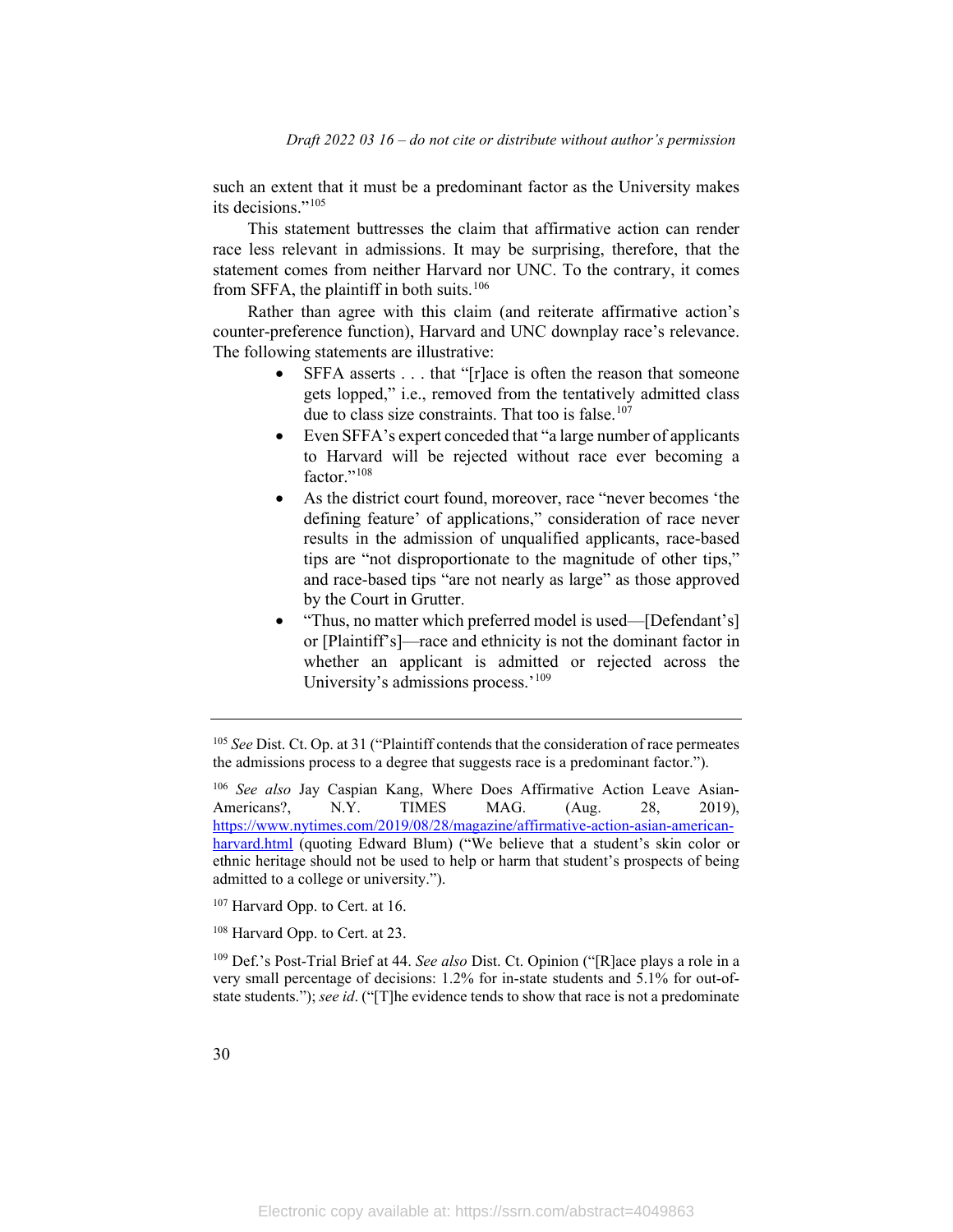• "Thus, taken as a whole, the record evidence establishes that race and ethnicity is not the dominant factor in the University's admissions process."[110](#page-31-0)

One can understand why Harvard and UNC take the above approach. The Supreme Court requires universities to evaluate each applicant "as an individual and not in a way that makes an applicant's race or ethnicity the defining feature of his or her application."[111](#page-31-1) In the standard affirmative action litigation, the defendant prove that its "racial classification" is narrowly tailored to promote a "compelling interest." The preceding admonition informs the narrow tailoring prong and communicates that race may inform the admissions process, but to a limited extent. Or borrowing the Court's language, a university may consider applicant race, but may not make race a "defining feature" of an applicant's file.

But even if one accepts that race *should not* be a defining feature, that principle does not answer whether facial neutrality *or* race-consciousness gets you there. Put differently, even if the Constitution condemns selection processes in which race predominates, there is no inherent reason why the Constitution prefers facially neutral processes. That conclusion requires the empirical presumption that race and racism are inoperative until affirmative action arrives. In short, Harvard and UNC could work within existing doctrine but challenge the prevailing presumption that facial-neutrality equals racialneutrality. Accordingly, rather than downplay race, the schools could emphasize the myriad racial (dis)advantages embedded within their standard facially-neutral process.

This discursive shift might make no difference to a hostile and ideologically motivated Supreme Court. But it matters. Identifying race as a

<span id="page-31-0"></span><sup>110</sup> Def.'s Post-Trial Brief at 100. *See also id*. at 42-43 (comparing the relative impact of race and standardized test scores on admissions outcomes).

factor in the University's candidate evaluations."); *see id*. ("Plaintiff has provided no evidence that UNC . . . has allowed race to become a predominate factor in the admissions process, or has failed to adequately reflect on the role race plays in admissions decisions.").

<span id="page-31-1"></span><sup>111</sup> *Grutter v. Bollinger*, 539 U.S. 306, 337 (2003). *See also SFFA v. Harvard II*, 980 F.3d at 190 (citing Gratz & Fisher II for proposition that race not "become the decisive factor in admissions."). This doctrinal backdrop helps to explain why the student intervenors, who otherwise employ a counter-preference framing, also downplay race's overall relevance. *See* Intervenors Post-Trial Brief at 30 ("To be clear, race may have played a limited role in the admissions of Ms. Cole and Ms. Vasquez-Rodriguez, but there is absolutely nothing suspect about a university ascribing value to an applicant's ability to contribute to campus diversity based, in part, on their race.").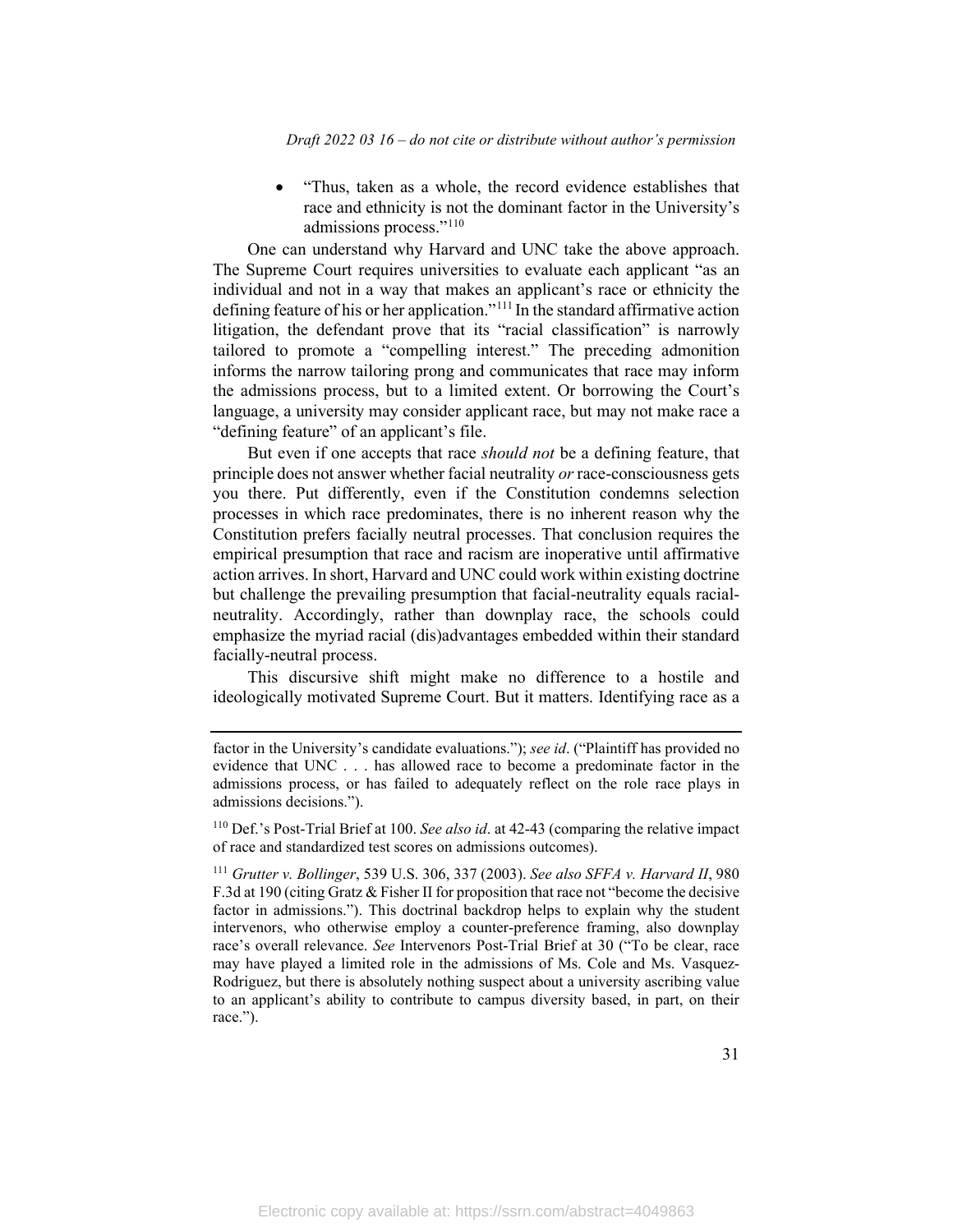defining feature of standard selection processes counters the colorblind logic that invite predictable lines of legal and political attack. The alternative where Harvard and UNC still reside—countenances a colorblind story that rationalizes the status quo and fuels a regressive assault on antiracism itself.

#### *4. Inverting Racial Advantage*

There are moments when Harvard and UNC recognize racial (dis)advantage within their respective admissions policies. But rather than surface criteria that confer white racial advantage, the defendants suggest that affirmative action confers racial advantage to students of color. This move— "inverting race"—completes the process of colorblind capture. In effect, the universities reduce the question to whether purported anti-white discrimination is permissible. Absent from discussion is whether affirmative action is sufficient to neutralize preexisting racial (dis)advantages that harm students of color.

To crystalize the concept of racial inversion, consider the following four statements:

- "The consideration of race only ever benefits students who are otherwise highly qualified, and it is not decisive even for those candidates."<sup>[112](#page-32-0)</sup>
- "Professor Arcidiacono acknowledged that *race makes a difference only for* a 'competitive pool' of applicants that is 'defined by a variety of variables and factors' other than race."<sup>[113](#page-32-1)</sup>
- "Simply because race and ethnicity might tip the scale for some students who are 'on the bubble' of being admitted or rejected does not mean that race and ethnicity plays a dominant role in the admissions decision and across the entire pool of applicants."<sup>[114](#page-32-2)</sup>

<span id="page-32-0"></span><sup>112</sup> Harvard Opp. to Cert. at 6.

<span id="page-32-1"></span><sup>113</sup> Harvard CA1 brief at 63. Harvard conveys a similar message when it denies imposing an "undue burden on any racial group." *See id*. at 65-68 ("Addressing Harvard's consideration of Asian-American applicants under the rubric of 'undue burden,' the court acknowledged that Asian-American (and white) students make up a smaller share of Harvard's class than they might under a race-neutral system.").

<span id="page-32-2"></span><sup>114</sup> Def.'s Post-Trial Brief at 51; *see also id*. at 100 ("[R]ace explains, at most, a very small share of applicants' admissions outcomes.").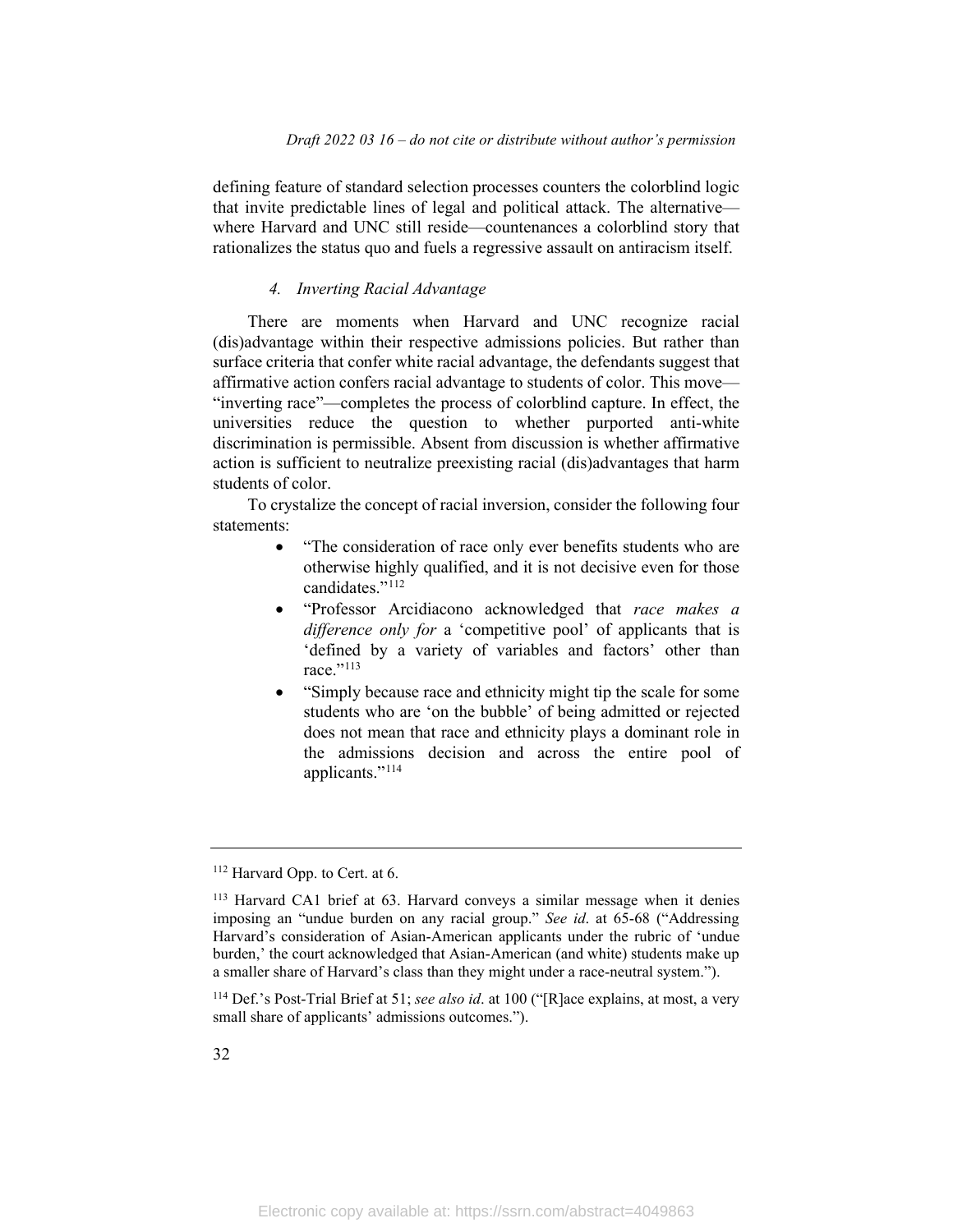• "[Plaintiff's expert] admitted that race is 'not a dominant factor for white applicants."<sup>[115](#page-33-0)</sup>

Even if inconsistent with a Colorconscious Story, racial inversion flows from the preceding elements of colorblind capture. When a university (a) misdescribes affirmative action, (b) extracts race, and (c) downplays race, it portrays a world in which race is inoperative but for affirmative action. From this backdrop, it only follows that racial advantage, if present at all, benefits affirmative action's beneficiaries.

Multiple aspects of racial inversion deserve attention. To begin, the universities emphasize that racial advantage—via affirmative action—only benefits "highly qualified" students of color. This framing erases the myriad race/class advantages that benefit wealthy white students.<sup>[116](#page-33-1)</sup>

It also obscures how racial (dis)advantages shape the pool of "qualified students." By isolating racial (dis)advantage to the moment of admissions, Harvard and UNC tell a colorblind story about each student's trajectory. The universities erase how race shaped students' access to the societal resources necessary to compile a competitive admissions file. As a result, the universities suggest that something other than race and racism explain why white (and a subset of Asian students) are over-represented among "highly qualified" students.

In both lawsuits, inverting racial advantage facilitates anti-affirmative action rhetoric. To begin, this tendency fuels the narrative that raceconsciousness discriminates against Asian Americans.[117](#page-33-2) Harvard and UNC deny that they discriminate against Asian applicants. But their broader

<span id="page-33-0"></span><sup>115</sup> *Id*. at 99; *see also* Dist. Ct. Opinion at 84 ("[Plaintiff's expert testimony] suggests that, while there might be a set of students who would see a sizable "bump" in their admissions probability in the model because of their race, a typical student would see a very minimal difference in their odds of being admitted.").

<span id="page-33-1"></span><sup>116</sup> At Harvard, racial inversion denies the racial advantage embedded in legacy preferences—a boost without which 75% of white legacy applicants would gain admission. At UNC, racial inversion denies North Carolina's legacy of desegregation resistance—a legacy that continues to this day.

<span id="page-33-2"></span><sup>117</sup> This narrative is not new. *See Fisher,* 136 S. Ct. at 2227 (Alito, J., dissenting) ("The majority's assertion that UT's race-based policy does not discriminate against Asian–American students defies the laws of mathematics. UT's program is clearly designed to increase the number of African–American and Hispanic students by giving them an admissions boost vis-à-vis other applicants. . . . Given a 'limited number of spaces,' providing a boost to African–Americans and Hispanics inevitably harms students who do not receive the same boost by decreasing their odds of admission. . . . But the UT plan discriminates *against* Asian–American students.").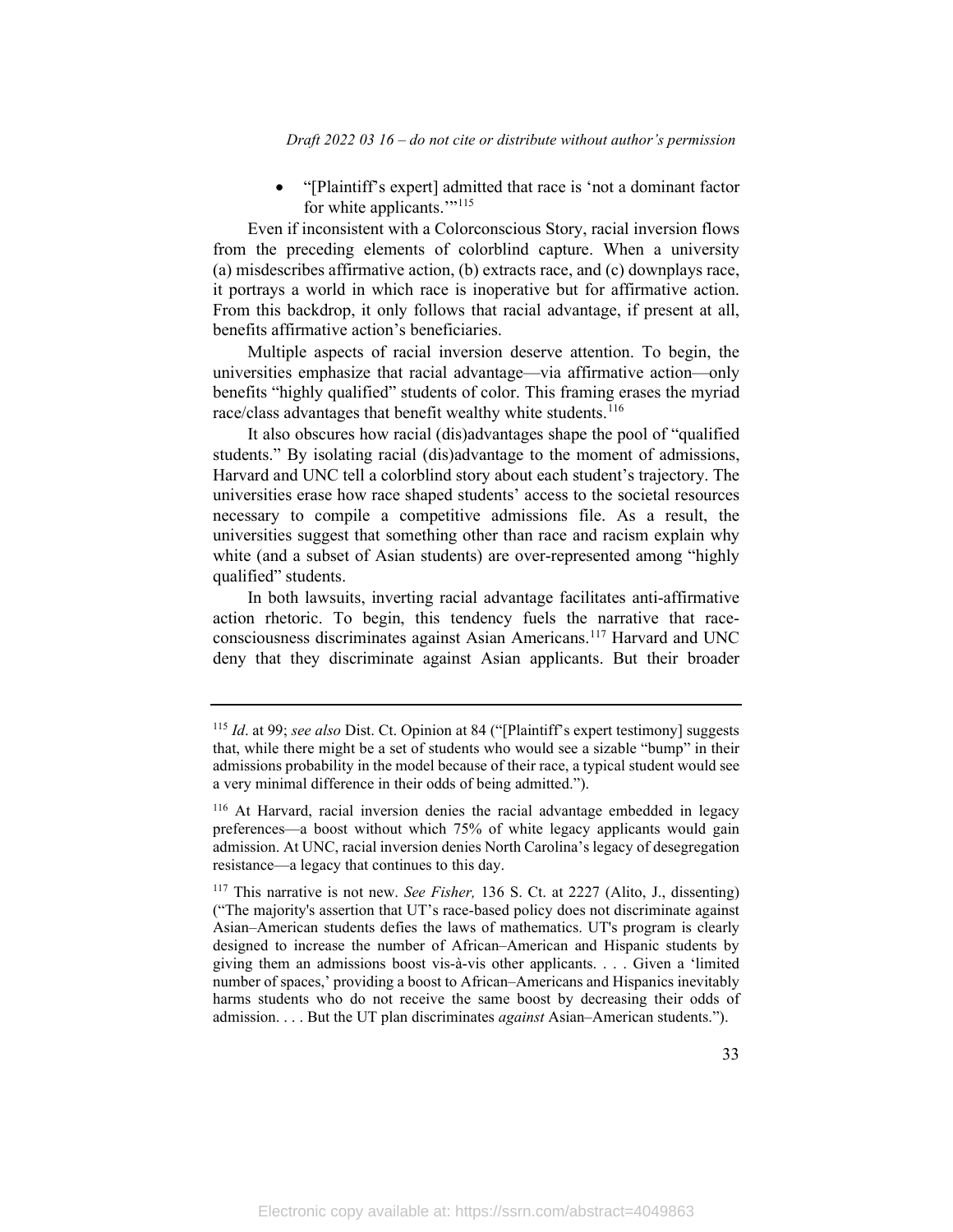affirmative action stories mask white racial advantage and reinforce narratives of Asian victimhood. [118](#page-34-0) In so doing, Harvard and UNC facilitate the claim that affirmative action pits students of color against one another.<sup>[119](#page-34-1)</sup> As a result, the plaintiffs need not construct a competing narrative; they can ride the universities' own affirmative action story.

Colorblind capture is not inevitable. But to avoid it, affirmative action advocates must adhere to a Colorconscious conceptions of race and racism. In this next section, I outline how university defendants might do so.

#### III. EVADING COLORBLIND CAPTURE

Above, I explored how affirmative action advocates often traffic in colorblind conceptions of race and racism. Colorblind capture is ubiquitous. But it is not inevitable. To illustrate, I now outline how Harvard and UNC could defend their respective policies. My goal is modest: outline how advocates can defend race-conscious admissions without abandoning a colorconscious admissions story. Among other benefits, doing so invites an underlying reframe: rather than ask *whether* race operates within admissions, ask *how* it operates.

To begin, I outline how affirmative action can reduce race's relevance *before*, *during*, and *after* admissions. Doing so furthers three distinct ends: (1) *fortify* standard doctrinal arguments(e.g., the diversity rationale), (2) *leverage*  dormant doctrinal arguments (e.g., Justice Powell's anti-preference rationale), and (3) *challenge* existing doctrinal structures (e.g., applying strict scrutiny to remedial racial classifications).<sup>[120](#page-34-2)</sup> From here, I identify two additional arguments that illuminate the predominance of race in standard faciallyneutral policies.

Two notes before proceeding.

<span id="page-34-0"></span><sup>118</sup> *See* Jonathan P. Feingold, *SFFA v. Harvard: How Affirmative Action Myths Mask White Bonus,* 107 CALIF. L. REV. 707 (2019).

<span id="page-34-1"></span><sup>119</sup> *See id*; Kimberly West-Faulcon, *Obscuring Asian Penalty with Illusions of Black Bonus*, 64 UCLA L. REV. DISCOURSE 590 (2017).

<span id="page-34-2"></span><sup>&</sup>lt;sup>120</sup> Such an approach would better approximate the multi-front offensive that SFFA has leveraged against Harvard and UNC. SFFA has argued (1) that the universities violate existing law and (2) that the Supreme Court should overturn precedent in ways that render doctrine less hospitable to affirmative action. *See* Complaint, *Students for Fair Admissions, Inc. v. President & Fellows of Harvard Coll*., 308 F.R.D. 39 (D. Mass. 2015), *aff'd*., 807 F.3d 472 (1st Cir. 2015) (No. 14-cv-14176) ("*SFFA v. Harvard 2015*"); Complaint, *Students for Fair Admissions, Inc. v. Univ. of N. Carolina*, 319 F.R.D. 490 (M.D.N.C. 2017) (No. 14-cv-954) ("*SFFA v. UNC"*).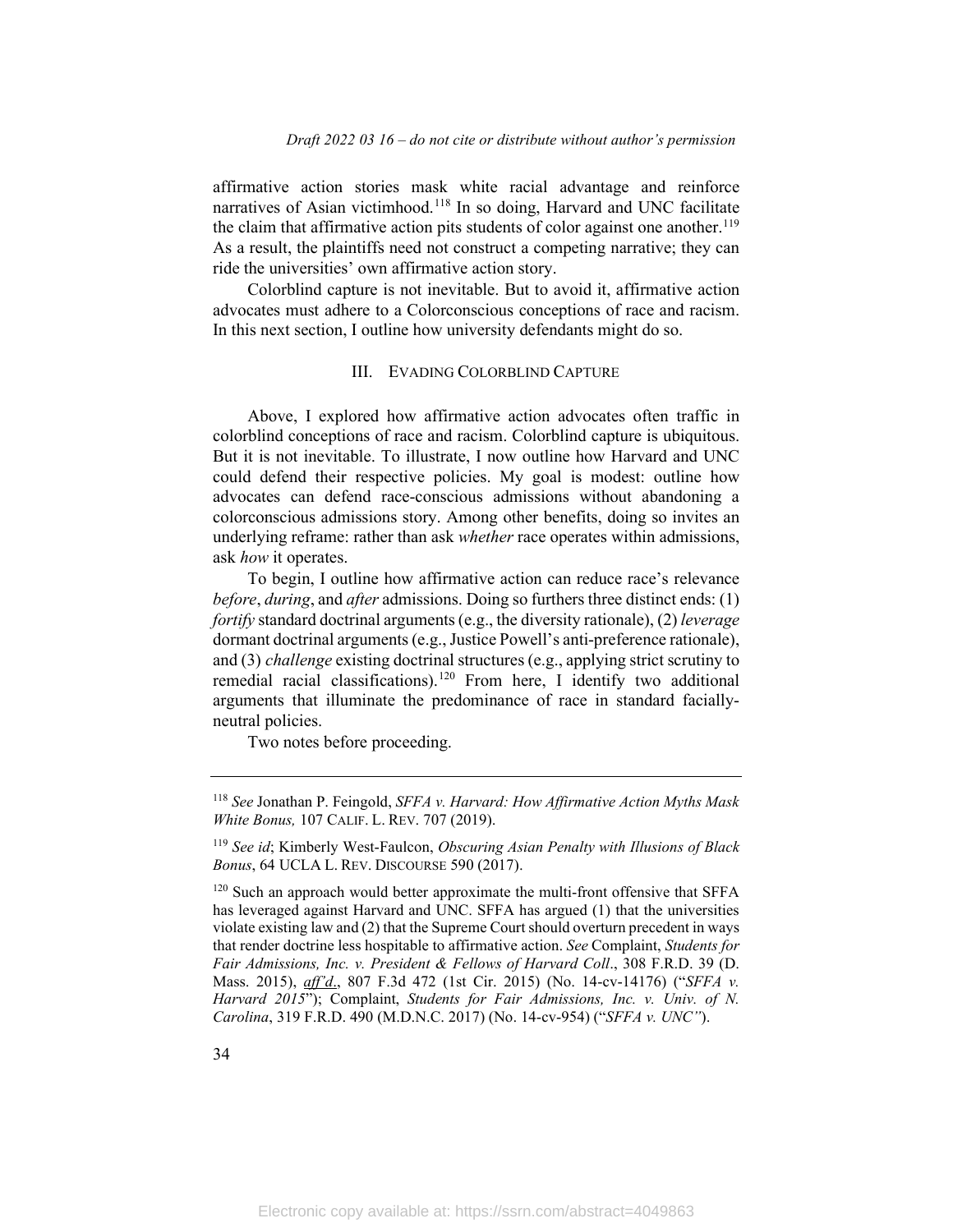First, the following is not a one-size-fits-all recipe for defending raceconscious admissions. Advocates should tailor arguments to an institution's specific policy and local context and history. This applies to UNC (which formally excluded Black applicants and resisted desegregation) and Harvard (which was among the first elite universities to adopt race-conscious admissions). Still, most—if not all—institutions can employ the following roadmap to reinforce a colorconscious story that repositions affirmative action as essential antidiscrimination.

Second, no fact, argument, or rationale will persuade five sitting Justices to preserve race-conscious admissions. [121](#page-35-0) But advocates should not let the Justices set the terms of engagement. [122](#page-35-1) If ever there were a time to mobilize the most compelling case for race-conscious admissions, it is now. [123](#page-35-2) The alternative endangers more than affirmative action in higher education. [124](#page-35-3) Affirmative action remains the discursive site where we, as a country, debate

<span id="page-35-1"></span><sup>122</sup> *See* Carbado, *supra* note <Footnote 43 [13]>, at 1168 ("At the very least, liberal supporters of affirmative action, on the Supreme Court and elsewhere, ought to put their best foot forward when they defend the policy, which means reconceptualizing affirmative action as a countermeasure.").

<span id="page-35-0"></span><sup>&</sup>lt;sup>121</sup> Given the Supreme Court's current hostility to civil rights, advocates may be weary of marshaling novel arguments that the Court could reject—and thereby further restrict race-conscious practices. This reality invites a strategy of active avoidance both with respect to appearing before the court and preserving arguments therein. As to the former, it is unlikely that university defendants will be able to avoid Supreme Court review without abandoning race-conscious admissions. Even if a successful buffer against creating bad law, this strategy would have the same effect: the end of affirmative action. A distinct set of questions might include the following: (1) How can university defendants rally public support around affirmative action without exposing race-conscious practices to unnecessary judicial scrutiny? (2) How might university defendants mitigate racial (dis)advantages even in the absence of affirmative action? (3) How might universities leverage high-profile litigation to defuse affirmative action myths that compromise broader anti-racist efforts?

<span id="page-35-2"></span><sup>123</sup> Moreover, the law is not static. Arguments unsuccessful today might nonetheless bear future fruit. *See* Carbado, *supra* note <Footnote 43 [13]>, at 1130 ("Given that the Court has grown even more conservative as a result of its recent additions, and the new challenges to affirmative action in the judicial pipeline, if ever there was a time for liberal Supreme Court justices to play racial justice offense, it is now.").

<span id="page-35-3"></span><sup>124</sup> *See* Carbado, *supra* note <Footnote 43 [13]>, at 1173 (It would be worrisome, to say the least, if such conflations and oversimplifications became the basis for the conservative Supreme Court justices to adjudicate affirmative action as unconstitutional per se. Whether liberal supporters of affirmative action realize it, they would be implicated in that outcome.").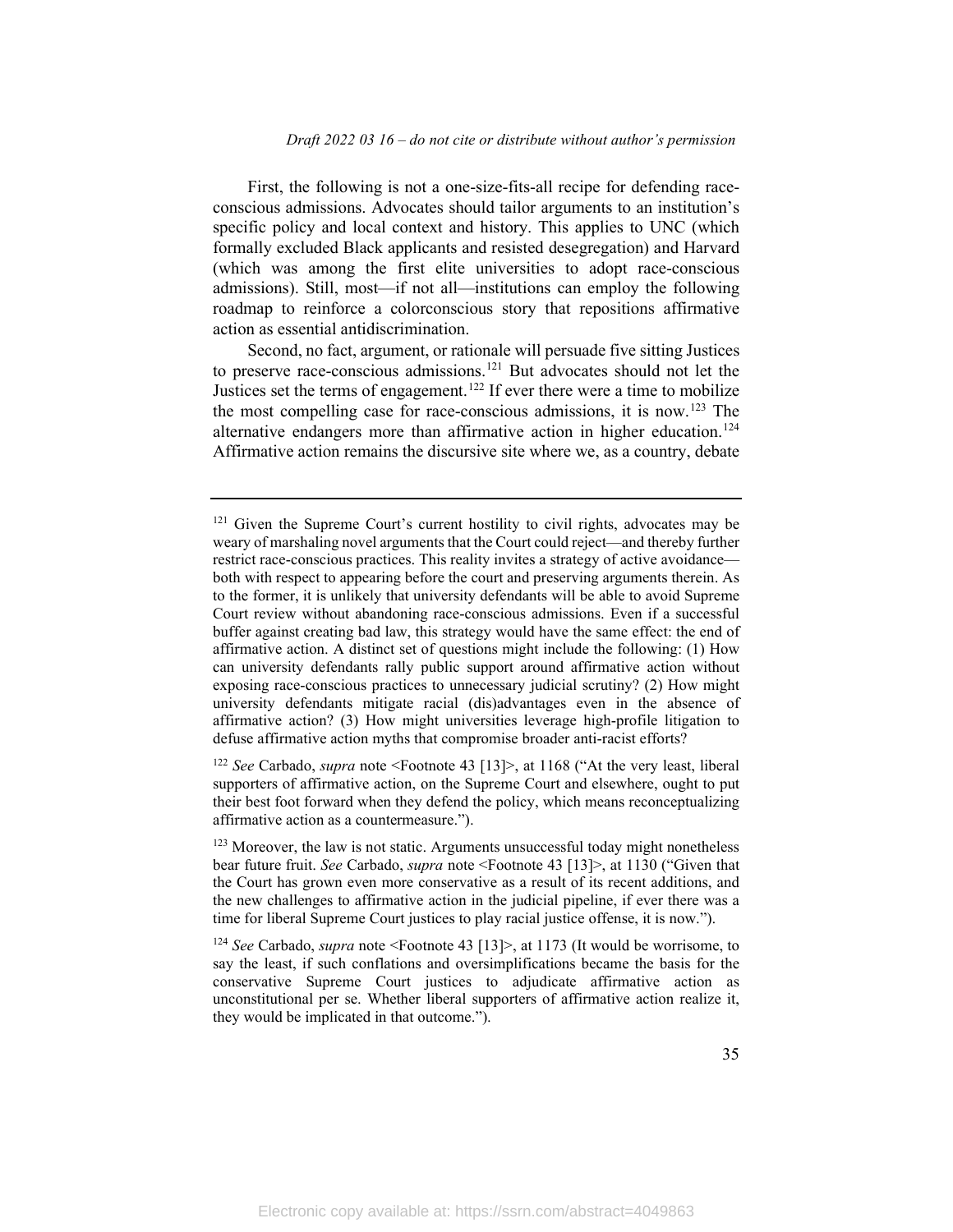the enduring relevance of racism in America. In this moment of anti-antiracist backlash, defending affirmative action as a "preference"—even if justifiable—normalizes colorblindness and delegitimizes antiracism itself.

## *A. "Race Matters" Before, During, and After Admissions*

#### *1. Before Admission: Legacies of Racial Exclusion*

In the wake of Jim Crow, federal courts recognized that the Constitution permits entities to employ race-conscious measures to remedy their own discrimination.<sup>[125](#page-36-0)</sup> Within a generation, this "remedial justification" began to encounter "political and legal obstacles."[126](#page-36-1) Among other hurdles, the Supreme Court has circumscribed the meaning of unlawful "discrimination"<sup>[127](#page-36-2)</sup> and heightened the evidentiary burden affirmative action defendants must overcome. [128](#page-36-3) These obstacles help to explain why universities have discarded remedial rationales to defend their admissions

<span id="page-36-0"></span><sup>125</sup> *See Fisher v. Texas*, 570 U.S. 297, 317 (2013) (Thomas, J., dissenting).

<span id="page-36-1"></span><sup>126</sup> Kang & Banaji, *supra* note <*Fair Measures* [41]*>*1067–68; Kathleen M. Sullivan, *Sins of Discrimination: Last Term's Affirmative Action Cases*, 100 HARV. L. REV. 78, 92 (1986). Here, I use the term "remedial defense" and "remedial justification" interchangeably to capture the rationale that an entity may, consistent with the Constitution, employ race-conscious measures to remedy its own prior discrimination. This differs from remedial measures designed to ameliorate "societal discrimination," a rationale The Supreme Court has rejected. *See Bakke,* 438 U.S. at 310 ("The State certainly has a legitimate and substantial interest in ameliorating, or eliminating where feasible, the disabling effects of identified discrimination. . . . That goal was far more focused than the remedying of the effects of 'societal discrimination,' an amorphous concept of injury that may be ageless in its reach into the past.").

<span id="page-36-2"></span><sup>&</sup>lt;sup>127</sup> Given the Supreme Court's reluctance to find cognizable discrimination in cases spanning *Richmond v. Croson*, 488 U.S. 469 (1989), *Trump v. Hawaii*, 138 S. Ct. 2392 (2018), and *Brnovich v. Democratic Nat'l Comm.*, 141 S. Ct. 2321 (2021)—all involving strong evidence of discrimination—one might question whether Harvard or UNC could fare any better.

<span id="page-36-3"></span><sup>128</sup> *See* Alan Jenkins, *Foxes Guarding the Chicken Coop: Intervention as of Right and the Defense of Civil Rights Remedies*, 4 MICH J. RACE & L. 263, 307 (1999), at 307 (explaining that a successful remedial defense requires a university to "demonstrate a 'strong basis in evidence for [its] conclusion that remedial action was necessary.'"); Cheryl I. Harris & Kimberly West-Faulcon, *Reading Ricci: Whitening Discrimination, Racing Test Fairness,* 58 UCLA L. REV. 73 (2010).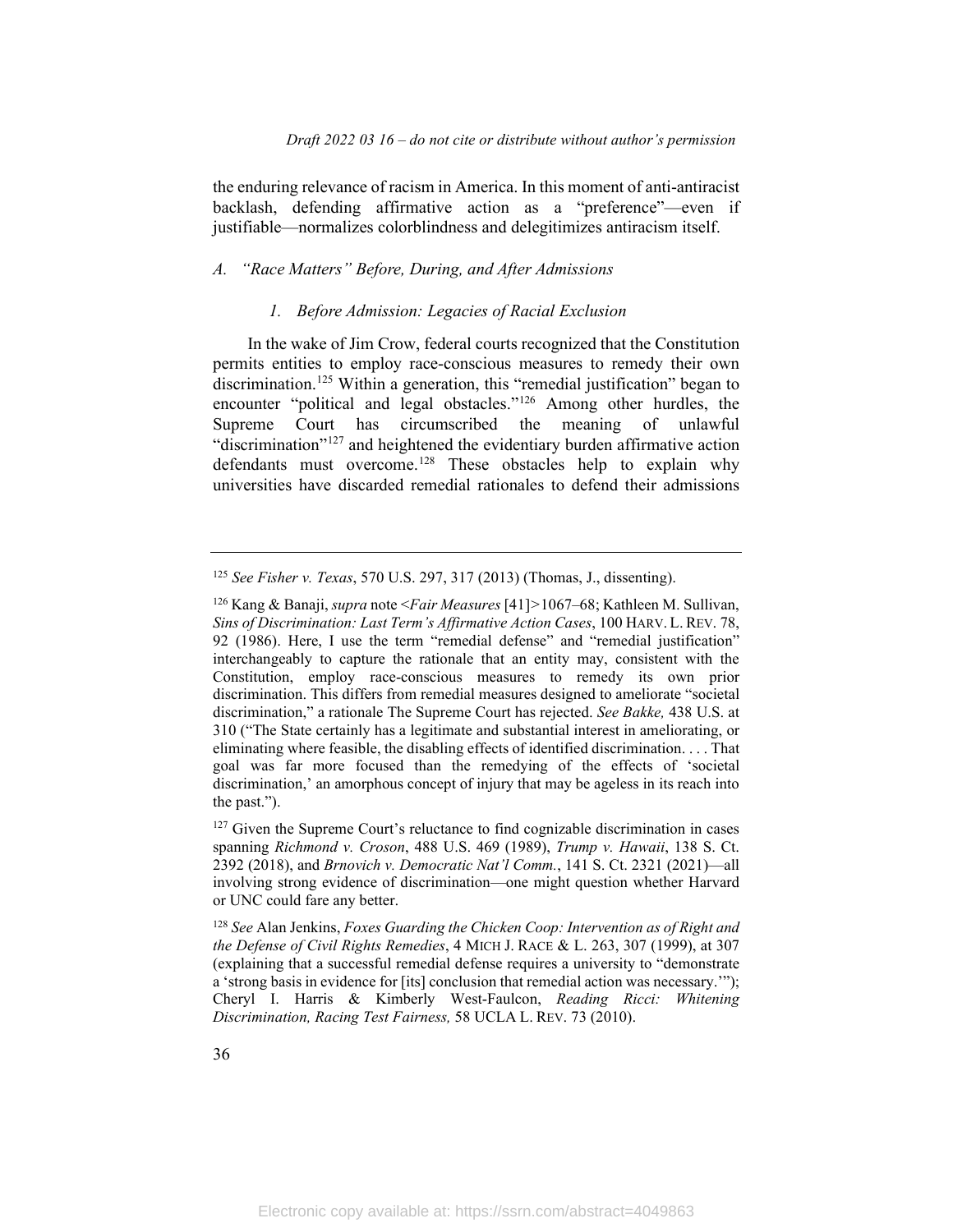policies. [129](#page-37-0) These hurdles do not, however, justify abandoning remedial rationales—which both Harvard and UNC have done. [130](#page-37-1)

To begin, bridging past to present enables universities to tell a thicker story about why race still matters.<sup>[131](#page-37-2)</sup> This act of truth telling comprises an important intervention in itself—particularly against a backdrop of growing campaign to erase the past through book bans and educational gag orders.<sup>[132](#page-37-3)</sup>

<span id="page-37-2"></span><sup>131</sup> Tom Foreman Jr., *UNC Protesters Cite Ongoing Frustration Amid Tenure Dispute*, ASSOC. PRESS (June 25, 2021).

<span id="page-37-3"></span><sup>132</sup> *See* Jeffrey Sachs, *Scope and Speed of Educational Gag Orders Worsening Across the Country,* PEN America (Dec. 13, 2021), [https://pen.org/scope-speed-educational](https://pen.org/scope-speed-educational-gag-orders-worsening-across-country/)[gag-orders-worsening-across-country/.](https://pen.org/scope-speed-educational-gag-orders-worsening-across-country/) Kimberle Crenshaw, King was a critical race theorist before there was a name for it, LA Times (Jan. 17, 2022) ("[CRT] has become the target of coordinated efforts to stigmatize and erase generations of antiracist knowledge, advocacy and history. The objective is both to disappear antiracism's history and to deny its contemporary salience.").

<span id="page-37-0"></span><sup>129</sup> *See* Khaled A. Beydoun & Erika K. Wilson, *Reverse Passing*, 64 UCLA L. REV. 282, 322 (2017) ("Because of the legal obstacles associated with articulating and maintaining a race-conscious affirmative action program for purposes of remedying past discrimination, those seeking to utilize a race-conscious affirmative action program are more likely to prevail in court if they instead choose to articulate a desire to achieve diversity as the rationale for such a program."). A separate explanation is that remedial rationales force universities to broadcast ugly institutional stories that could invite legal liability. *See* Feingold, *supra* <*Ambivalent Advocates*>; Jenkins, *supra* note <Foxes Guarding the Chicken Coop [134], at 307 ("[T]he *Croson* standard places great weight on evidence that would raise an inference of liability against the government under the Equal Protection Clause and 1964 Civil Rights Act. . . . [T]hat same showing creates a prima facie case of unlawful discrimination against the affirmative action defendant vis-à-vis excluded minorities.").

<span id="page-37-1"></span><sup>&</sup>lt;sup>130</sup> Harvard inaccurately contends that student body diversity is the only compelling interest available to defend race-conscious admissions. *See* Harvard's Response to Motion to Intervene, *SFFA v. Harvard 2015*, 308 F.R.D. at 39. Some lower federal courts have adopted this misplaced position, which appears to derive from imprecise language in Justice Kennedy's *Fisher I* opinion. *See SFFA v. Harvard 2015*, at 51 ("The Court, however, has also suggested that a university may not employ racial classifications to remediate past instances of discrimination or injustice, because a 'university's 'broad mission [of] education' is incompatible with making the 'judicial, legislative, or administrative findings of constitutional or statutory violations' necessary to justify remedial racial classification.'"). Reading Justice Kennedy's *Fisher* opinion alongside Justice Thomas' dissent, the most supportable reading is that Justice Kennedy was reiterating that "societal discrimination" does not justify affirmative action—not that a university cannot employ race-conscious admissions to remedy its own discrimination.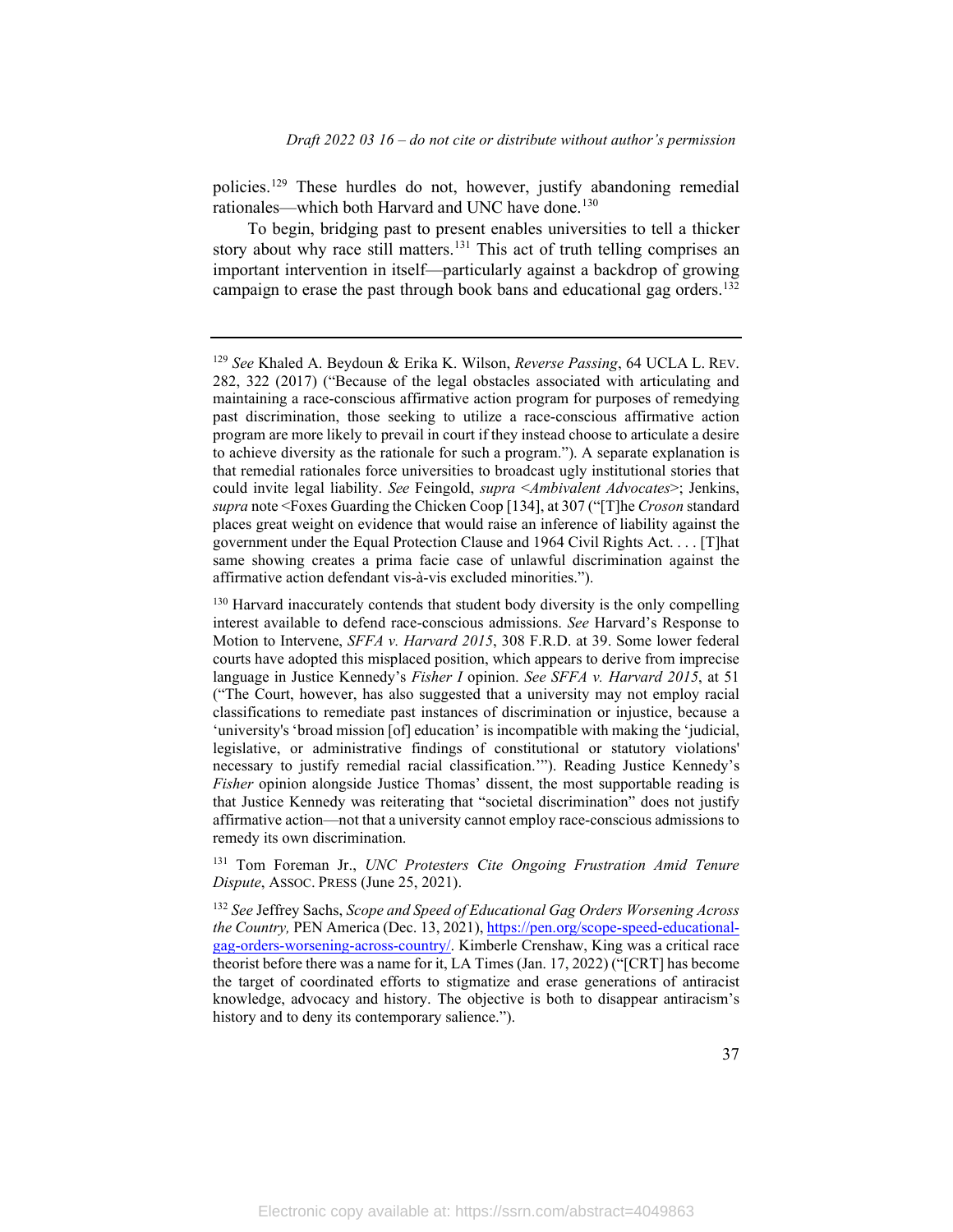When elite schools deny or diminish the past's imprint on the present, the cost transcends a missed opportunity to defend affirmative action. Such narratives also feed regressive narratives that locate racism in an ignoble past.

But even as a matter of law, the remedial justification enjoys a stronger constitutional mooring than other viable defenses—including the diversity rationale.<sup>[133](#page-38-0)</sup> Even Justice Thomas, the Court's most vocal affirmative action opponent, recognizes the remedial defense:

[T]he Court has recognized that the government has a compelling interest in remedying past discrimination for which it is responsible, but we have stressed that a government wishing to use race must provide a strong basis in evidence for its conclusion that remedial action [is] necessary. $134$ 

It is one thing for Thomas to identify a valid defense (in the abstract) and quite another for him to accept it (in actual litigation). Only a naïve reader would confuse Justice Thomas' endorsement of the remedial rational with a commitment to uphold affirmative action when a record reveals past discrimination. [135](#page-38-2) At the same time, there is little reason to believe the diversity rationale—where Harvard and UNC place their eggs—would fare any better before the current Court.

At bottom, the remedial defense offers a doctrinal anchor to implicate histories of racial exclusion that continue to compromise racial inclusion in the present. [136](#page-38-3) By extension, litigation grants universities an elevated platform to publicly account for their own legacies of racialized segregation and

<span id="page-38-3"></span><sup>136</sup> The District Court, relying on one of the intervenors' expert witnesses, noted that UNC's discriminatory past might support its admissions policy. Notably, the court linked this evidence to the diversity rationale. *See* Dist. Ct. Opinion n.5.

<span id="page-38-0"></span><sup>133</sup> *See* Jenkins, *supra* note <*Foxes Guarding the Chicken Coop* [134]*>*, at 323 ("[*Croson* and *Adarand*] reaffirmed . . . that government bodies . . . may constitutionally employ racial classifications essential to remedy unlawful treatment of racial or ethnic groups subject to discrimination.") (quotation marks omitted).

<span id="page-38-1"></span><sup>134</sup> *Fisher v. Texas*, 570 U.S. 297, 317 (2013) (Thomas, J., dissenting).

<span id="page-38-2"></span><sup>135</sup> *Cf.* Samuel Issacharoff*, Law and Misdirection in the Debate over Affirmative Action*, 2002 U. CHI. L. F. 11, 12–13 (2002) ("Even then, it was clear that the defense of an ongoing legal obligation to take affirmative steps to integrate a particular university's student body was undoubtedly limited to a very small subset of the leading institutions that engage in affirmative action. Moreover, as reflected in the recent University of Georgia litigation, even the once-segregated institutions are increasingly removed from that formal discriminatory past.").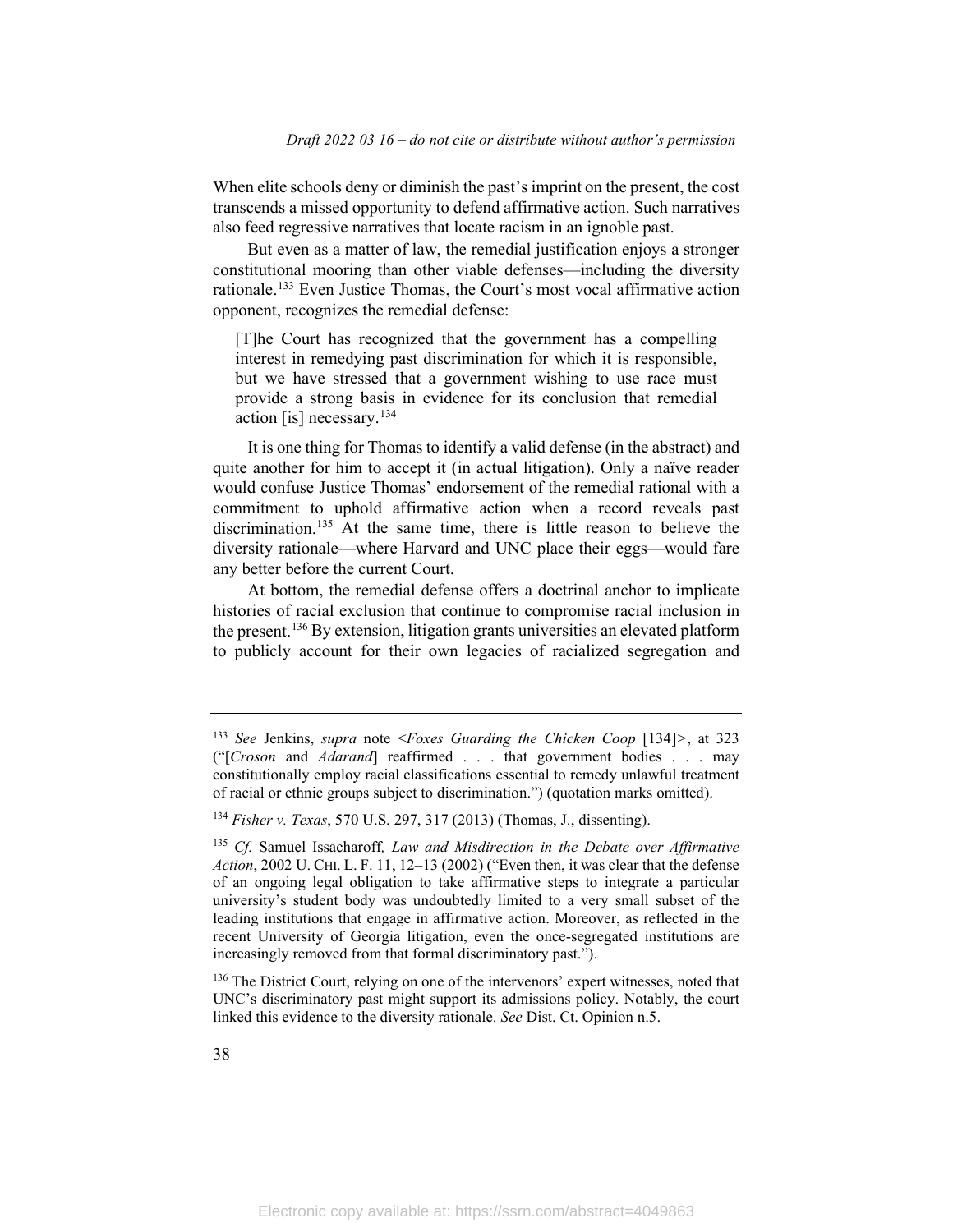subordination—and thereby counter regressive narratives that deny how racism imprinted our collective past and present.<sup>[137](#page-39-0)</sup>

Neither Harvard nor UNC have embraced this opportunity. In fact, both have resisted intervenor attempts to develop a record necessary to support a remedial defense.<sup>[138](#page-39-1)</sup> This reluctance to highlight the past is not new to affirmative action litigation; defendants have long resisted intervenor efforts to foreground the university's past racial discrimination.<sup>[139](#page-39-2)</sup>

To concretize how invoking the past furthers a colorconscious admissions story, I turn to UNC, whose history of de jure segregation and desegregation resistance invites a remedial defense.<sup>[140](#page-39-3)</sup>

<span id="page-39-0"></span><sup>&</sup>lt;sup>137</sup> *How* a university talks about racism can constitute an important intervention. Adam Harris, *This is the End of Affirmative Action, What Are We Going to Do About It?*, The Atlantic (Sept. 2020) (describing introspective projects at elite universities).

<span id="page-39-1"></span><sup>&</sup>lt;sup>138</sup> The UNC intervenors sought "to present evidence showing that UNC-Chapel Hill's current admissions policy is necessary in part because it helps remedy the long history of segregation and discrimination in North Carolina, including within the University itself." Memorandum of Law in Support of Proposed Defendant-Intervenors' Motion to Intervene at 15, *SFFA v. UNC*, 319 F.R.D. 490 (M.D.N.C. 2017) (No. 14-cv-954). *See also id*. ("This [unfavorable] outcome could result if the Court does not consider or weigh (or cannot consider or weigh because the record is insufficiently developed) the history of discrimination at UNC-Chapel Hill, the inextricable link between that history and UNC's current compelling interest in student body diversity, and the adverse effect that elements of the current admissions process have on the diversity of the student population.").

<span id="page-39-2"></span><sup>139</sup> *See* William C. Kidder, *Affirmative Action in Higher Education: Recent Developments in Litigation, Admissions, and Diversity Research*, 12 BERKELEY LA RAZA L.J. 173, 176 n.14 (2001); *See also Johnson v. Bd. of Regents of Univ. of Georgia*, 263 F.3d 1234, 1244 (11th Cir. 2001) ("Although UGA argues loosely that its use of race is 'supported' by the university's history of discrimination, UGA does *not* identify remediating past discrimination as the compelling interest justifying its policy; indeed, it has repeatedly disavowed that interest.").

<span id="page-39-3"></span><sup>140</sup> For records detailing UNC's desegregation resistance, see *Desegregation of the University of North Carolina at Chapel Hill: Archival Resources*, <https://guides.lib.unc.edu/desegregation-unc/archival> (last visited Dec. 13, 2021).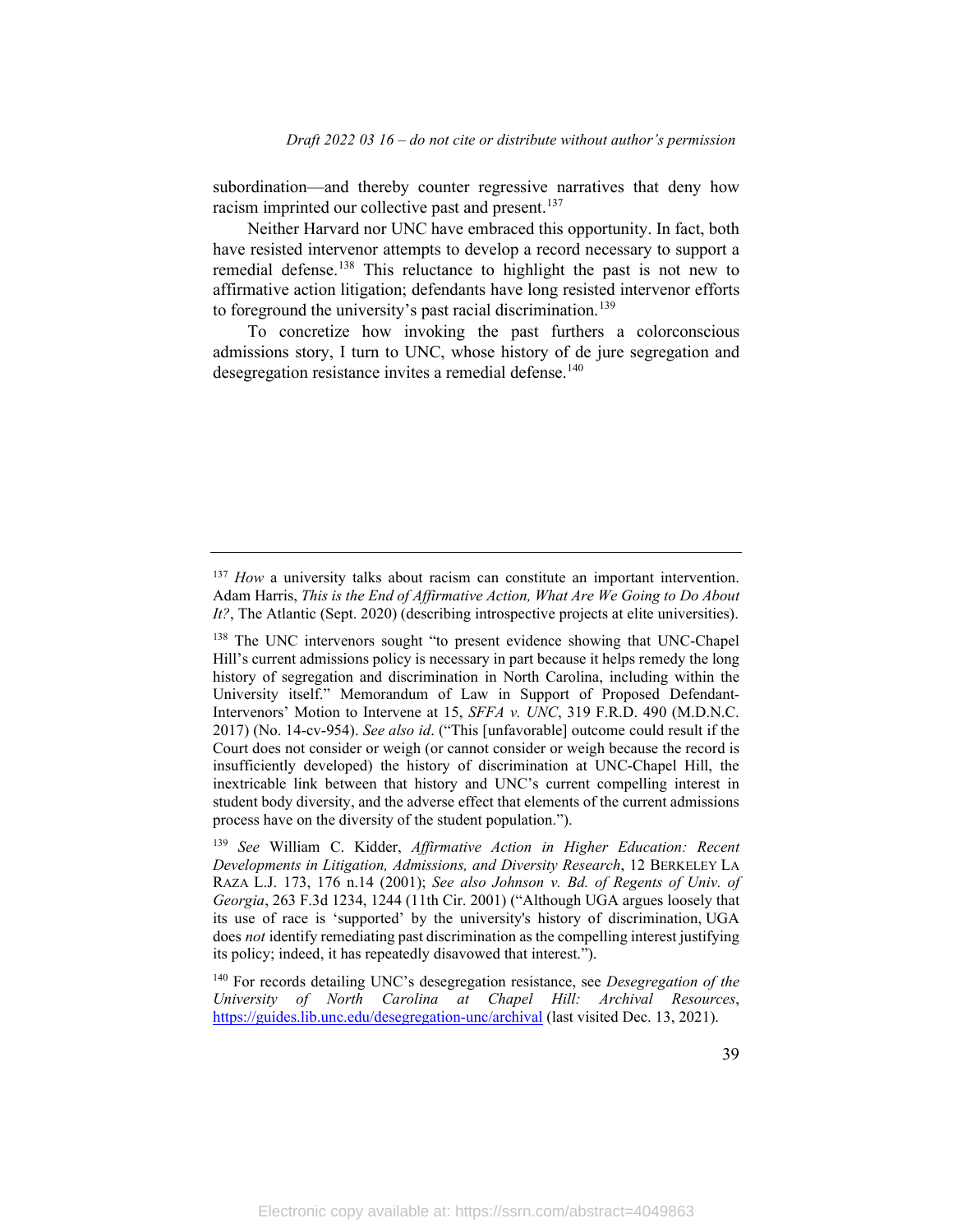Prior to 1951,<sup>[141](#page-40-0)</sup> the UNC system formally barred black students from every campus.[142](#page-40-1) In 1951, student plaintiffs prevailed in litigation that forced UNC to admit Black students to its law school and medical school.<sup>[143](#page-40-2)</sup> This decision was significant but limited; it neither compelled nor prompted corresponding changes across North Carolina's public university system. Even after *Brown v. Board of Education*, which prohibited de jure segregation in public schools, UNC continued to bar non-white students from its undergraduate campuses.<sup>[144](#page-40-3)</sup> This resistance occurred even in the face of public protest and legal challenge.<sup>[145](#page-40-4)</sup>

A 1955 statement from UNC's Board of Trustees captures the university's commitment to racial exclusion:

The State of North Carolina having spent millions of dollars in providing adequate and equal educational facilities in the undergraduate departments of its institutions of higher learning for all races, it is hereby declared to be the policy of the Board of Trustees of the Consolidated University of North Carolina that applications of Negroes to the undergraduate schools of the three branches of the Consolidated University be not accepted.[146](#page-40-5)

<span id="page-40-2"></span><sup>143</sup> *See McKissick v. Carmichael*, 187 F.2d 949 (4th Cir. 1951).

<span id="page-40-4"></span>

<span id="page-40-5"></span><sup>146</sup> *Id*.

<span id="page-40-0"></span><sup>&</sup>lt;sup>141</sup> The following overview is inexhaustive. Among other limitations, I focus on admissions policies in the years following *Brown v. Board of Education*. Excluded, in turn, are myriad manifestations of racial discrimination at UNC and the surrounding area. *See* Pollitt, *Problems in Southern Desegregation: The Chapel Hill Story*, 43 N.C. L. REV. 689, 691 (1965) (commenting that in 1963 "[t]he three motels (although not the University-owned Carolina Inn), the only bowling alley, all the barbershops except the one located in the campus student union, approximately a third of the restaurants (especially those ringing the town), two grocery stores fronting the highways leading into the community, and several service stations were segregated; some with 'White Only' signs in prominent display."). Moreover, my focus omits UNC's much longer legacy of white supremacy—including the university's entanglement with, and support for, the Confederacy and slavery. *See* Geeta Kapur*, To Drink from the Well* (2020).

<span id="page-40-1"></span><sup>142</sup> Donna L. Nixon, *The Integration of UNC-Chapel Hill – Law School First,* 97 N.C. L. REV. 1741 (2019).

<span id="page-40-3"></span><sup>144</sup> *Frasier v. Bd. of Trustees of Univ. of N. C.*, 134 F. Supp. 589, 590 (M.D.N.C. 1955), *aff'd sub nom. Bd. Of Trustees of Univ. of N.C. v. Frasier,* 350 U.S. 979 (1956). <sup>145</sup> *Id*.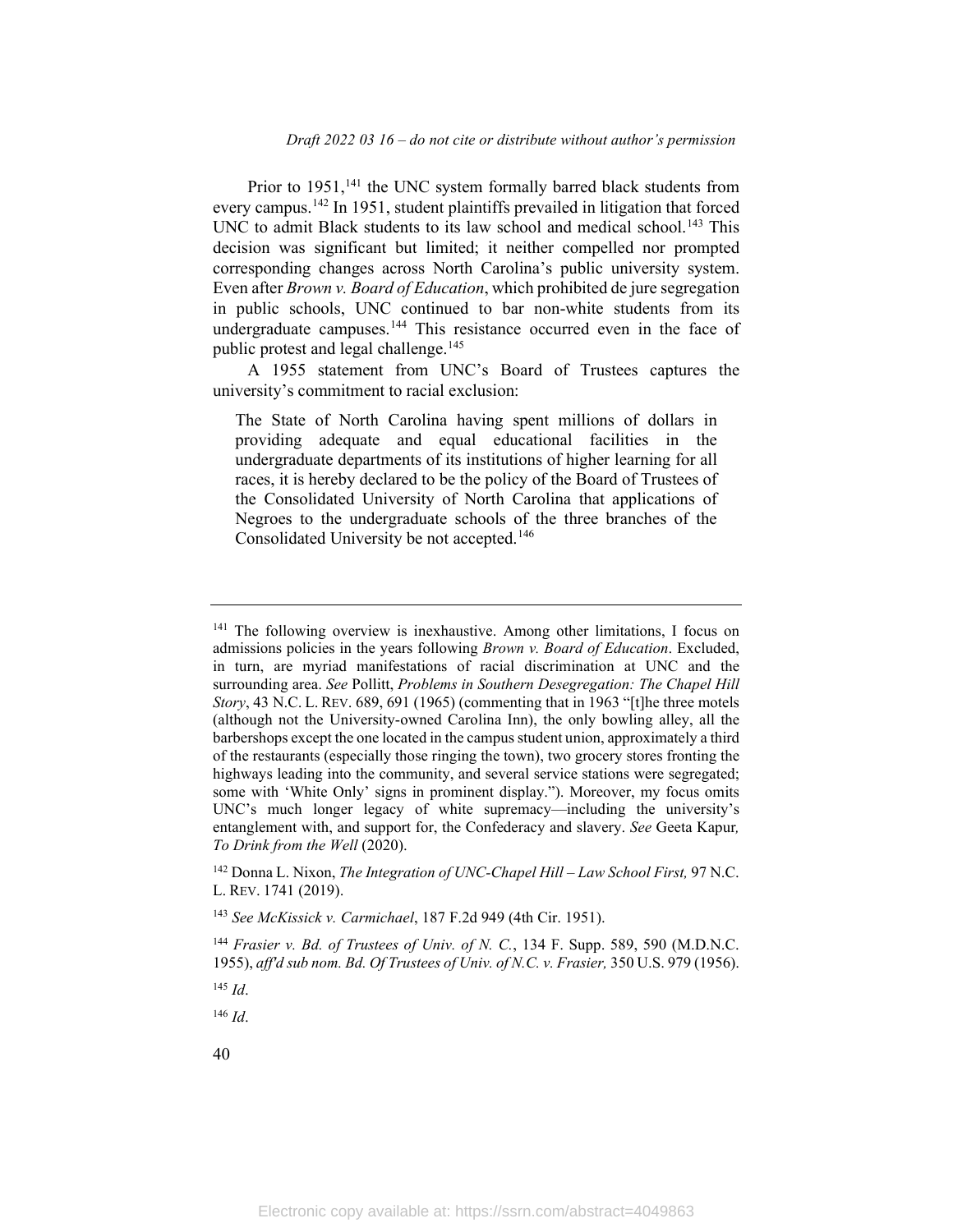Not until 1956, following Supreme Court intervention, did UNC formally desegregated its undergraduate campuses.<sup>[147](#page-41-0)</sup> But abolishing de jure segregation did not translate to racial inclusion. Lacking, for example, was a commensurate commitment to remedy UNC's legacy of racial segregation. [148](#page-41-1) In the years since *Brown*, one could argue that UNC has done more to resist desegregation than to realize integration.<sup>[149](#page-41-2)</sup>

Throughout the 1960s, North Carolina resisted desegregation through a strategy of "moderation."<sup>[150](#page-41-3)</sup> Breaking from other Confederate states that outright defied federal mandates, North Carolina's white elite employed a subtler approach that privileged token representation and moderated

<span id="page-41-2"></span><sup>149</sup> North Carolina has a more nuanced history of desegregation at the K-12 level, in which the state saw meaningful racial integration before a period of re-segregation. *See id.* But even the period of increased racial integration is a mixed story; it often involved the closure of successful Black schools and the termination of successful Black educators. *See* Irving Joyner, *Pimping Brown v. Board of Education: The Destruction of African-American Schools and the Mis-Education of African-American Students*, 35 N.C. CENT. L. REV. 160, 194 (2013) ("From 1963 to 1970, the number of Black principals in the state's elementary schools plunged from 620 to only 170. Even more striking, 209 Black principals headed secondary schools in 1963, but less than 10 still held that crucial job in 1970. By 1973, only three had survived this wholesale displacement.") (brackets omitted).

<span id="page-41-3"></span><sup>150</sup> *See* Davison M. Douglas, *The Rhetoric of Moderation: Desegregating the South During the Decade After Brown*, 89 NW. U. L. REV. 92, 98 (1994) ("[T]he concept of 'moderation' in the post-*Brown* South, particularly in North Carolina, was a malleable concept, skillfully used to deflect widespread pupil integration. Resistance to *Brown* was far more spectacular in the defiant southern states such as Virginia and Louisiana, but equally effective in states such as North Carolina that understood the value of tokenism and appeals to moderation.").

<span id="page-41-0"></span><sup>147</sup> *Bd. of Trustees of Univ. of N.C. v. Frasier*, 350 U.S. 979 (1956).

<span id="page-41-1"></span><sup>148</sup> Jennifer Ayscue et al., *Segregation Again: North Carolina's Transition from Leading Desegregation Then to Accepting Segregation Now*, THE CIV. RTS. PROJECT (May 14, 2014), [https://civilrightsproject.ucla.edu/research/k-12](https://civilrightsproject.ucla.edu/research/k-12-education/integration-and-diversity/segregation-again-north-carolina2019s-transition-from-leading-desegregation-then-to-accepting-segregation-now/Ayscue-Woodward-Segregation-Again-2014.pdf) [education/integration-and-diversity/segregation-again-north-carolina2019s](https://civilrightsproject.ucla.edu/research/k-12-education/integration-and-diversity/segregation-again-north-carolina2019s-transition-from-leading-desegregation-then-to-accepting-segregation-now/Ayscue-Woodward-Segregation-Again-2014.pdf)[transition-from-leading-desegregation-then-to-accepting-segregation-now/Ayscue-](https://civilrightsproject.ucla.edu/research/k-12-education/integration-and-diversity/segregation-again-north-carolina2019s-transition-from-leading-desegregation-then-to-accepting-segregation-now/Ayscue-Woodward-Segregation-Again-2014.pdf)[Woodward-Segregation-Again-2014.pdf](https://civilrightsproject.ucla.edu/research/k-12-education/integration-and-diversity/segregation-again-north-carolina2019s-transition-from-leading-desegregation-then-to-accepting-segregation-now/Ayscue-Woodward-Segregation-Again-2014.pdf) ("Unlike other Southern states that used more overtly defiant tactics to oppose the federal government, North Carolina's state and local politicians implemented a subtle legal strategy to delay integration as long as possible.").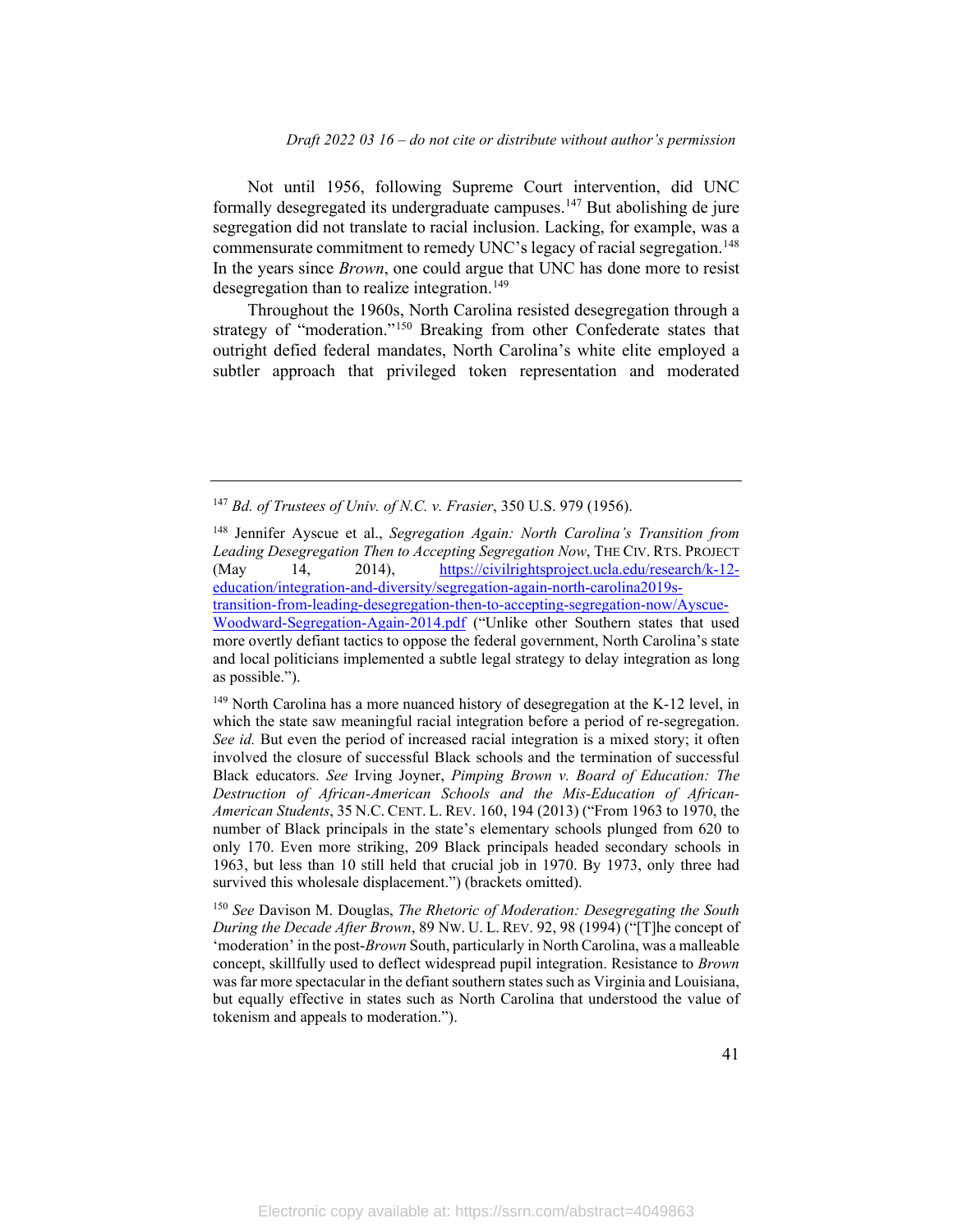rhetoric.<sup>[151](#page-42-0)</sup> Moderation proved an effective strategy.<sup>[152](#page-42-1)</sup> As late as 1969, fifteen years after *Brown* and five years after Congress passed the Civil Rights Act of 1964,<sup>[153](#page-42-2)</sup> UNC remained—in effect if not form—an all-white institution. [154](#page-42-3)

UNC's desegregation resistance, even if initially effective, never escaped public scrutiny. Buoyed by the Civil Rights Movement, local stakeholders and organizations pressed the federal government to enforce antidiscrimination law. [155](#page-42-4) In 1969, the Nixon administration responded by naming North Carolina among ten states ordered to develop desegregation plans.[156](#page-42-5) Rather than comply, UNC joined four other states that "ignored the request because they realized that Nixon did not plan to enforce consequences for failing to comply."[157](#page-42-6) The following year, Nixon's Department of Health,

<span id="page-42-1"></span><sup>152</sup> *See* Douglas, *supra* note <Rhetoric of Moderation [155]>.

<span id="page-42-5"></span><sup>156</sup> *Id*.

<span id="page-42-6"></span><sup>157</sup> *Id*.

<span id="page-42-0"></span><sup>151</sup> *See* Braxton Craven, *Legal and Moral Aspects of the Lunch Counter Protests*, CHAPEL HILL WKLY., 1B (Apr. 28, 1960) ("The choice is not between segregation and integration; it is between some integration and total integration. . . . [If we resist all integration], it is a foregone conclusion that the winner will be total integration, or that the schools will be closed. . . . Token integration . . . will save the state and save the schools. . . . This is moderation."). Even before *Brown*, North Carolina's legislature had opened an all-Black law school for the express purpose of excluding Black students from its flagship schools. Nixon, *supra* note <The Integration of UNC-Chapel Hill [147]>, at 1756–57 ("The unaccredited North Carolina College School of Law was . . . specifically created . . . to avoid integrating Carolina Law, the state's flagship university."); *See Joyner, supra note* <pimping brown [154]>, at 169 ("Legislators established the law school to protect the University of North Carolina Law School from a *Missouri ex rel. Gaines* inspired lawsuit by the NAACP on the grounds that the state did not have a law school African-Americans could attend.").

<span id="page-42-2"></span><sup>&</sup>lt;sup>153</sup> Title VI of the Civil Rights Act of 1964 made it unlawful for entities receiving federal funding to engage in racial discriminate. 42 U.S.C. § 2000d (2012) ("No person in the United States shall, on the ground of race, color, or national origin, be excluded from participation in, be denied the benefits of, or be subjected to discrimination under any program or activity receiving Federal financial assistance.")

<span id="page-42-3"></span><sup>154</sup> *See id*.

<span id="page-42-4"></span><sup>155</sup> History Department of N.C. State Univ., *Fluctuating Commitment*, N.C. STATE UNIV.: THE STATE OF HISTORY, [https://soh.omeka.chass.ncsu.edu/exhibits/show/colorline-hew/hewcommitment.](https://soh.omeka.chass.ncsu.edu/exhibits/show/colorline-hew/hewcommitment)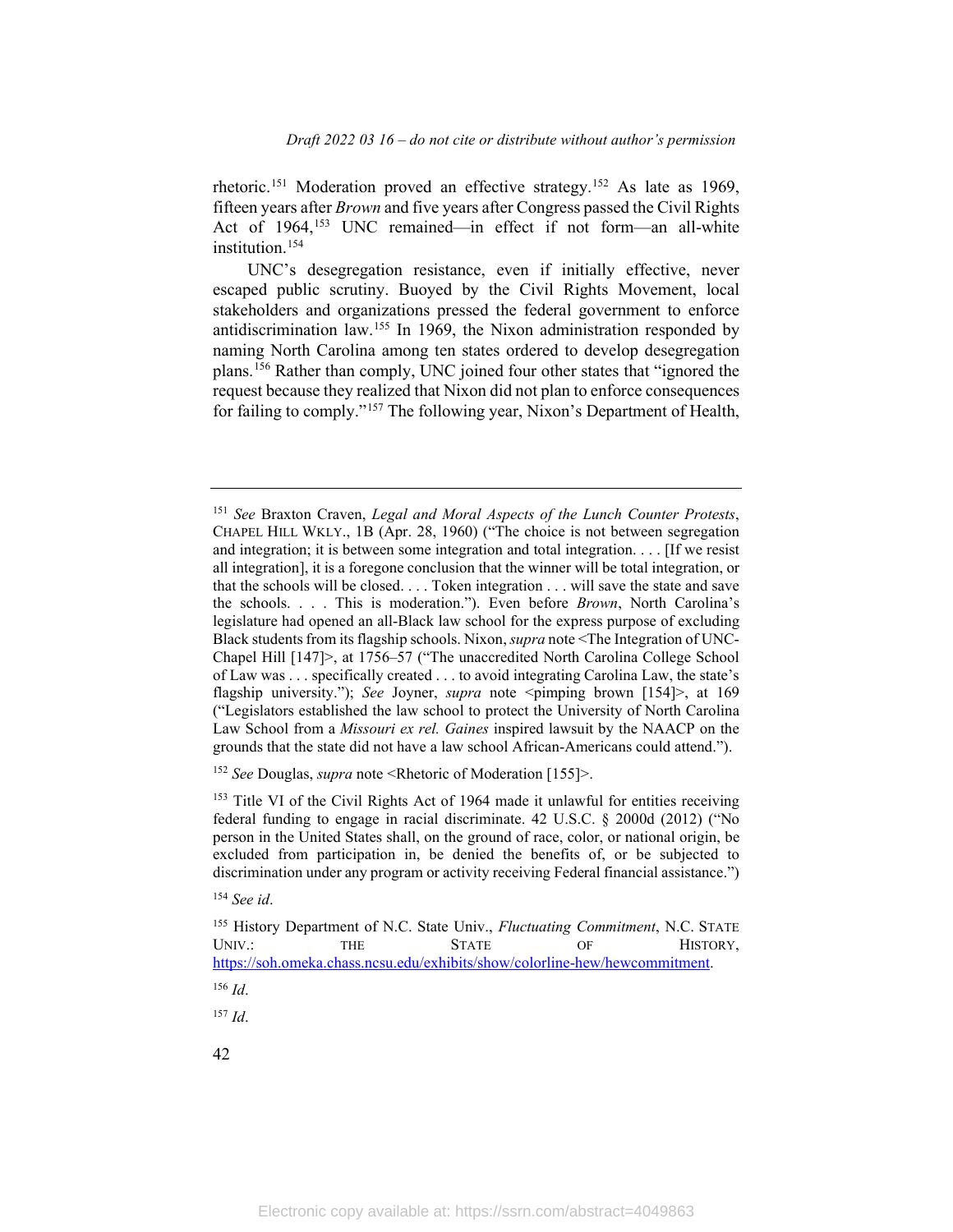Education and Welfare ("HEW")<sup>[158](#page-43-0)</sup> advised UNC that failing to remedy its legacy of de jure segregation violated Title VI.<sup>[159](#page-43-1)</sup> The agency's complaint initiated a decade of negotiation between UNC and the federal government.<sup>[160](#page-43-2)</sup> This stalemate ended in 1979, when the Carter Administration—which revitalized federal commitments to civil rights enforcement—announced its intent to terminate roughly  $$90$  million in federal funding to UNC.<sup>[161](#page-43-3)</sup>

The threat was short lived. In 1981, Ronald Reagan entered the White House and brought with him an education philosophy more sympathetic to desegregation resistance than desegregation. That year, UNC and Reagan's Department of Education entered a settlement to govern desegregation across the UNC system.<sup>[162](#page-43-4)</sup> The settlement ended the eleven-year legal dispute between UNC and the federal government. It did not, however, convince local civil rights leaders that North Carolina would, in fact, desegregate its public universities. The skepticism was warranted. Beyond lacking specific requirements, the agreement was negotiated in secret and facilitated by North Carolina Senator Jesse Helms—a stalwart segregationist.<sup>[163](#page-43-5)</sup> David S. Tatel, who led HEW during the Carter Administration, offered a candid reaction:

<span id="page-43-0"></span><sup>158</sup> In 1979, HEW was split into the Department of Health and Human Services and the Department of Education. *See* United States Department of Health, Education and Welfare Records, John F. Kennedy Presidential Library and Museum, [https://www.jfklibrary.org/asset-viewer/archives/USDHEW.](https://www.jfklibrary.org/asset-viewer/archives/USDHEW)

<span id="page-43-1"></span><sup>159</sup> *See* David W. Bishop, *The Consent Decree Between the University of North Carolina System and the U.S. Department of Education*, 1981-82, 52(3) J. NEGRO EDUC. 350 (1983).

<span id="page-43-2"></span><sup>&</sup>lt;sup>160</sup> In 1973, UNC submitted a desegregation plan that called for enhanced recruitment, remedial programming, and an antidiscrimination policy, among other provisions. Nixon's Department of HEW rejected the plan for lacking specific admissions goals or plans for execution. *See id.*

<span id="page-43-3"></span><sup>161</sup> *See* Consent Decree, 1979-1981, N.C. STATE UNIV.: THE STATE OF HISTORY, <https://soh.omeka.chass.ncsu.edu/exhibits/show/colorline-hew/hewconsentdecree>*.* 

<span id="page-43-4"></span><sup>162</sup> Bishop, *supra* note <Consent Decree Between [165]>, at 350.

<span id="page-43-5"></span><sup>163</sup> The *New York Times* portrayed the consent decree as follows:

But the agreement does not require the state university system, which includes 16 campuses, to dismantle programs at white schools to eliminate duplication of programs, as the Carter Administration had demanded.

The agreement was worked out in secret negotiations at the same time the Government was taking the state to court in a suit that could have cost North Carolina \$90 million in Federal education aid.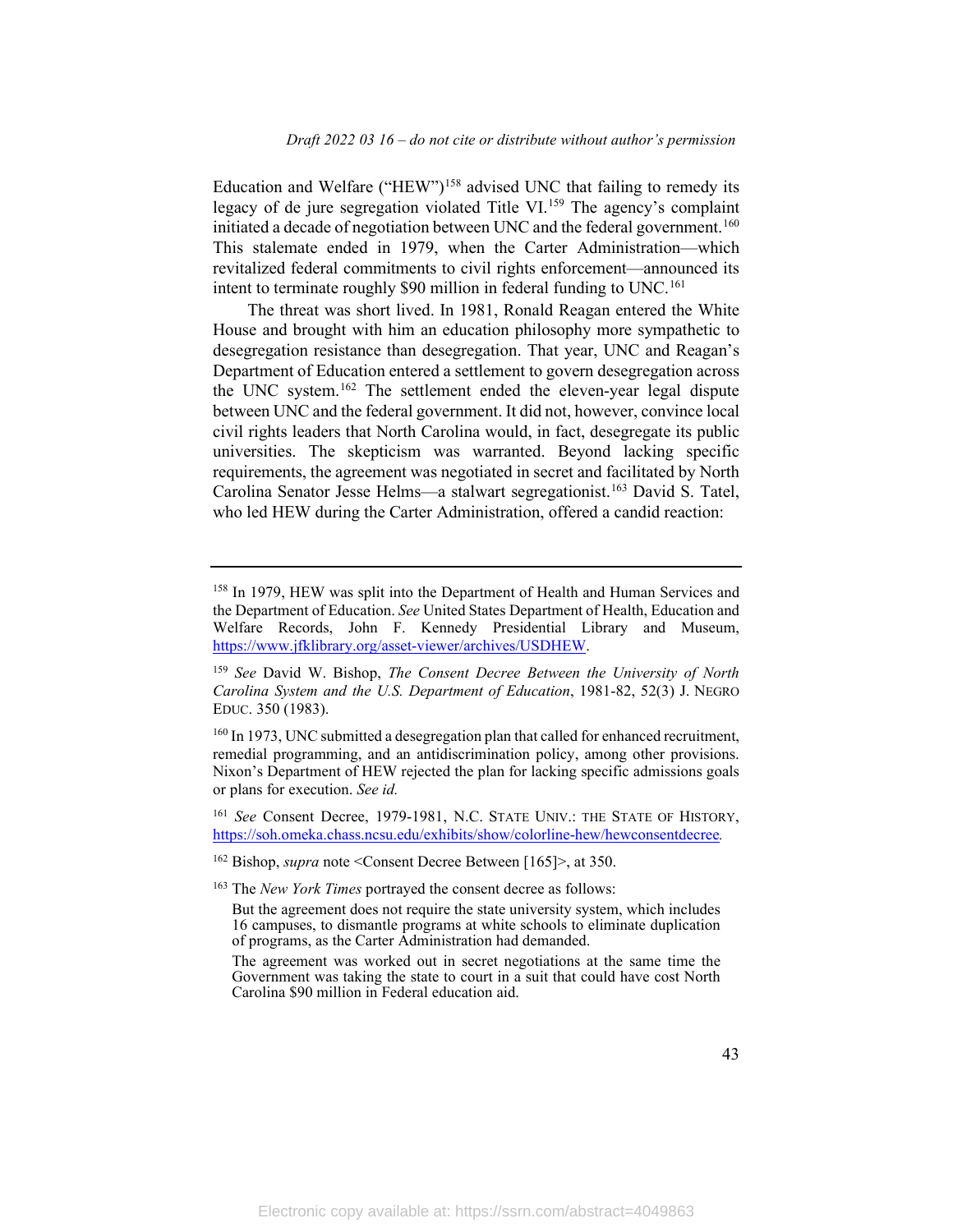This is the first really major action the new administration has taken in the civil rights field, and it shows they're not interested in enforcing the civil rights laws that prohibit segregation in education[.]This settlement doesn't read like a desegregation plan. It reads like a joint U.S.-North Carolina defense of everything the system did.<sup>[164](#page-44-0)</sup>

Elliott Lichtman, who prepared multiple NAACP briefs over the preceding decade, offered a similar take. According to Lichtman, the agreement comprised "'a triple end run' around federal courts in Washington, civil rights laws and the Constitution."[165](#page-44-1)

To summarize, for nearly three decades after the Supreme Court prohibited de jure segregation in *Brown v. Board*, North Carolina's white political class defied federal orders to integrate its public university campuses. Federal confrontation ended in 1981, but only through a closed-door negotiation between outspoken segregationists and a sympathetic administration.

A brief review of UNC's racial demographics adds texture to this partial history.<sup>[166](#page-44-2)</sup> Before *Brown*, Black students were absent from UNC's campuses. In the four years following *Brown*, the UNC system's Black student

*Carolina Settles Integration Suit*, N.Y. TIMES (June 21, 1981), [https://www.nytimes.com/1981/06/21/us/carolina-settles-integration-suit-on](https://www.nytimes.com/1981/06/21/us/carolina-settles-integration-suit-on-universities.html)[universities.html.](https://www.nytimes.com/1981/06/21/us/carolina-settles-integration-suit-on-universities.html)

<span id="page-44-0"></span><sup>164</sup> Charles R. Babcock, *U.S. Accepted Desegregation Plan Once Rejected for N.C. Colleges,* WASH. POST (July 11, 1981), [https://www.washingtonpost.com/archive/politics/1981/07/11/us-accepted](https://www.washingtonpost.com/archive/politics/1981/07/11/us-accepted-desegregation-plan-once-rejected-for-nc-colleges/3e4c542b-40b8-405f-8cc9-a46952035b0f/)[desegregation-plan-once-rejected-for-nc-colleges/3e4c542b-40b8-405f-8cc9](https://www.washingtonpost.com/archive/politics/1981/07/11/us-accepted-desegregation-plan-once-rejected-for-nc-colleges/3e4c542b-40b8-405f-8cc9-a46952035b0f/) [a46952035b0f/](https://www.washingtonpost.com/archive/politics/1981/07/11/us-accepted-desegregation-plan-once-rejected-for-nc-colleges/3e4c542b-40b8-405f-8cc9-a46952035b0f/)

<span id="page-44-1"></span><sup>165</sup> *See id*. (stating also that the NAACP would challenge the consent decree); *see also* Bishop, *supra* note <The Consent Decree [165]>, at 359 ("The LDF concluded that the Decree totally lacked 'commitments to meet *specific* requirements of the desegregation 'Criteria.'").

<span id="page-44-2"></span><sup>166</sup> Institutional demographic statistics never tell a complete story. Still, these figures add depth UNC's legacy of racial exclusion. As a point of reference, North Carolina's population is roughly 22% Black, a baseline that the State has employed to measure racial inclusion within its universities. *See* 1981 Consent Decree (defining "underrepresented" as "those groups whose percentage enrollment within the undergraduate student body is lower than their percentage within the general population in North Carolina").

<sup>. . .</sup> Mr. Bell credited Senator Jesse Helms, Republican of North Carolina, with helping to start the negotiations with North Carolina officials. He said Mr. Helms had told them of Mr. Bell's interest and that secret talks were conducted through Douglas Bennett, a Washington lawyer.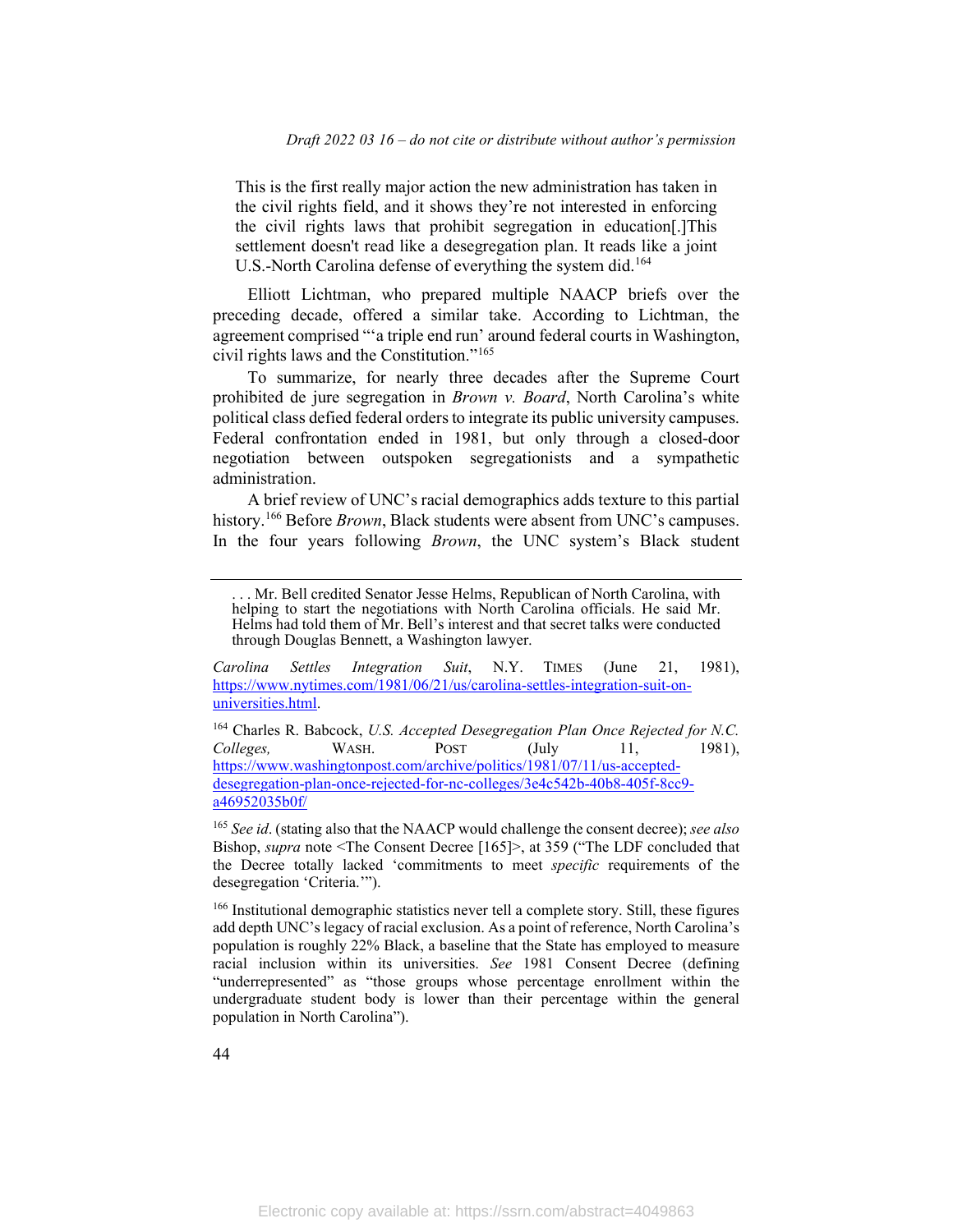population never exceeded 26 (or .30% percent of the entire student population). By 1974, amid federal litigation, Black enrollment nearly eclipsed 1,000 students (surpassing 5% of system's student body).

UNC Chapel Hill shares a similar story. UNC's percentage of Blackidentified students peaked in 2011, at 11% of the campus population. This figure represents a significant increase from 35 years' prior, when the State settled with Reagan's Department of Education. Still, in a state that is over 20% Black, that peak reflects UNC's inability to rectify a legacy of racial exclusion. In the decade since, UNC's Black student population declined to a low of 7.8% in 2018.<sup>[167](#page-45-0)</sup> In 2014, the year SFFA sued UNC, that number was  $8.4\%$ <sup>[168](#page-45-1)</sup>

The foregoing provides a partial picture of racial exclusion as UNC. Yet even this partial picture exceeds the longitudinal story UNC has told about race and racism on its campus. Fortunately, this story is not wholly absent from the litigation.<sup>[169](#page-45-2)</sup> Notwithstanding UNC's resistance, student intervenors secured the ability to share a more comprehensive account. We can see, in turn, what a more capacious remedial defense, that ties past to present, might entail. [170](#page-45-3) This begins with the intervenors' basic framing of the case:

[A] "race-blind" . . . admissions process would produce a range of harms. Such harms would include: . . . lessening the diversity within each racial group, thereby entrenching racial stereotypes; exacerbating racial isolation among students who are already among the most marginalized on UNC's campus; and undermining their leadership and

<span id="page-45-0"></span><sup>167</sup> Undergraduates enrolled at UNC Chapel Hill, *Analytic Reports: Student Characteristics*, Office of Institutional Research and Assessment, [https://oira.unc.edu/reports/.](https://oira.unc.edu/reports/)

<span id="page-45-1"></span><sup>168</sup> *Id*.

<span id="page-45-2"></span><sup>169</sup> UNC's only reference to the Consent Decree is for definitional purposes. *See* UNC Defendants' Proposed Findings of Fact and Conclusions of Law at 9, *SFFA v. UNC*, 319 F.R.D. 490. UNC does not, for example, explain the conditions that permitted the consent decree's adoption, the decades of desegregation resistance it followed, nor the desegregation resistance it facilitated.

<span id="page-45-3"></span><sup>170</sup> *See* Defendant-Intervenors' Proposed Findings of Fact and Conclusions of Law at 2, *SFFA v. UNC*, 319 F.R.D. 490 ("Unrebutted evidence demonstrates that while UNC has made strides in harnessing the benefits of diversity, Black, Latinx, and Native American students continue to experience tokenism, false stereotypes, racial isolation, and overt racial hostility on UNC's campus. These dynamics require UNC's ongoing attention to both numeric representation and contextual factors that shape the campus climate.").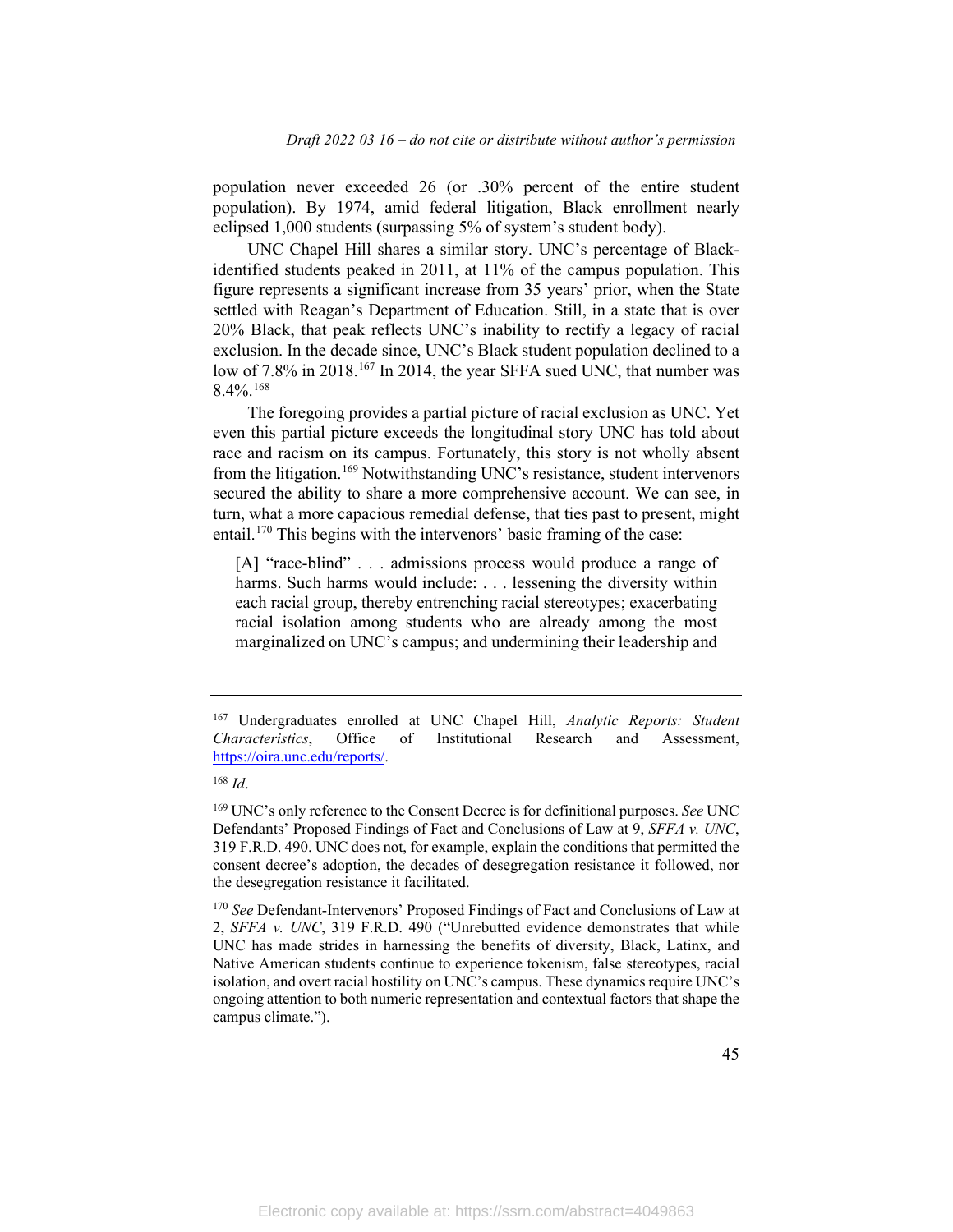*Draft 2022 03 16 – do not cite or distribute without author's permission*

collective efforts to *counter the lingering effects of racial discrimination on campus*. [171](#page-46-0)

To buttress the foregoing, the intervenors tie contemporary racial hostility to "North Carolina's sordid history of state sponsored racial discrimination, which includes excluding African-American and other students of color from UNC-Chapel Hill."<sup>[172](#page-46-1)</sup> The intervenors highlight how even after court-ordered integration, "UNC's leadership turned a blind eye to the discrimination experience by those same students once admitted."[173](#page-46-2) Against this backdrop, the intervenors relay how UNC's institutional culture continues to stymy the full participation of students of color.<sup>[174](#page-46-3)</sup> To anchor this claim, the intervenors cite individual acts of bias, the presence of confederate relics, and visits by white nationalists. [175](#page-46-4) From this backdrop, the intervenors contend that "[w]hile UNC publicly rejects its prior legacy of racial discrimination and has made some progress in removing and renaming confederate relics, . . . *UNC's historical context has present-day manifestations that make students of color feel unwelcome on UNC's campus*."[176](#page-46-5)

To be clear, there is no reason to believe this conclusion, and the evidence on which it relies, will sway a hostile court. Still, this story is critical; without understanding UNC's racial past, it is impossible to understand UNC's racial present. In other words, this account provides a more honest, comprehensive, and colorconscious admissions story. The intervenors, unlike UNC, seed frame affirmative action as modest antidote to ongoing racial harms inseparable from an institutional legacy of racial exclusion.

<span id="page-46-1"></span><sup>172</sup> *Id*.

<span id="page-46-4"></span><sup>175</sup> *See id*. at 42-43.

<span id="page-46-5"></span><sup>176</sup> *See id.* at 43 (emphasis added).

<span id="page-46-0"></span><sup>&</sup>lt;sup>171</sup> *Id.* at 3 (emphasis added)

<span id="page-46-2"></span><sup>173</sup> *Id*. at 41-42.

<span id="page-46-3"></span><sup>174</sup> *See id*. *at* 64 ("UNC's past history does not stand in isolation. The record is abundantly clear that to this day, issues of race, white supremacy, and the historic legacy of slavery and Jim Crow discrimination continue to pervade UNC's campus environment, impacting the University's ability to harness the educational benefits that flow from student body diversity.").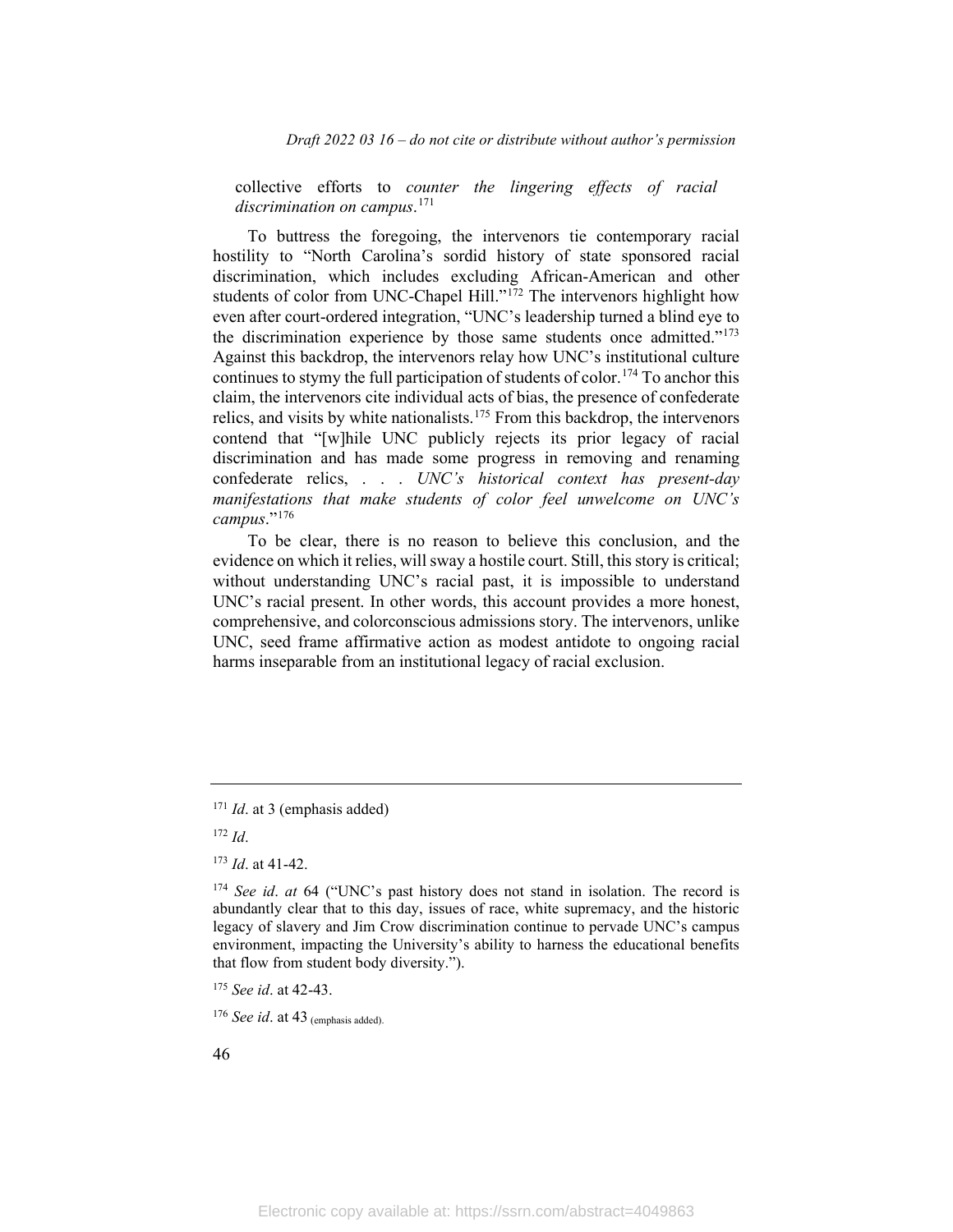#### *2. During Admissions: Racially Defective Measures of "Merit"*

Above, I outlined how race mattered in the past (and continues to shape the present). Here, I explore how race matters in the present. Specifically, I affirmative action advocates can surface the myriad racial advantages that standard facially neutral criteria confer upon class-privileged white students. This presentist focus sharpens the claim that affirmative action comprises essential antidiscrimination by mitigating concrete and quantifiable racial (dis)advantages embedded in standard admissions regimes.

Elsewhere, I have detailed how standard measures of "merit"—from standardized tests to interviews—systematically under-state the existing abilities of individuals from negatively stereotyped groups.[177](#page-47-0) The underlying scholarship underscores a critical observation: a portion of perceived achievement "gaps" is illusory.[178](#page-47-1) Rather than capturing actual differences in ability, part of the gap reflects measurement defects that artificially inflate the academic talent of white students relative to students of color.<sup>[179](#page-47-2)</sup>

This is not a "pipeline" story about past discrimination producing unequal educational opportunities.<sup>[180](#page-47-3)</sup> Rather, this is a story about unequal

<span id="page-47-3"></span> $180$  Narratives that attribute racial disparities to racialized resource gaps are not, in whole, wrong. But they tend to (a) reproduce the pernicious presumption that Black

<span id="page-47-0"></span><sup>177</sup> *See* Jonathan Feingold, *Racing towards Color-Blindness: Stereotype Threat and the Myth of Meritocracy*, 3 GEO.J. L. & MOD. CRITICAL RACE Persp. 231 (2011). *See also* Sam Erman & Gregory M. Walton, *Stereotype threat and Antidiscrimination Law: Affirmative Steps to Promote Meritocracy and Racial Equality in Education,* 88 S. CAL. L. REV. 307 (2015); Carbado, *supra* note <Footnote 43 [13]>, at 1146–47 ("There is some, albeit imperfect, evidence that implicit biases [and stereotype threat] . . . impact[], to the detriment of students of color, critical admissions criteria and decisions, including: (1) the content of letters of recommendation; (2) assessment of resumes; (3) evaluation of writing samples; (4) student performance on standardized tests; (5) grading; (6) mentoring; and (7) placement decisions.").

<span id="page-47-1"></span><sup>178</sup> Christine R. Logel et al., *Unleashing Latent Ability: Implications of Stereotype Threat for College Admissions*, 47 EDUC. PSYCH. 42 (2012) (""[A] portion of perceived group-based differences across educational settings is often illusory, a consequence of psychological harms that obscure the actual, but 'latent,' ability of negatively stereotyped students.").

<span id="page-47-2"></span><sup>&</sup>lt;sup>179</sup> This story of discrimination is, in respects, narrow. It does not, for example, implicate intersecting structural (e.g., the relationship between housing segregation and educational resources) and individual (e.g., teacher expectations) forces that shape a student's educational trajectory. *See generally* Carbado, *supra* note <Footnote 43 [13]>, at 1123.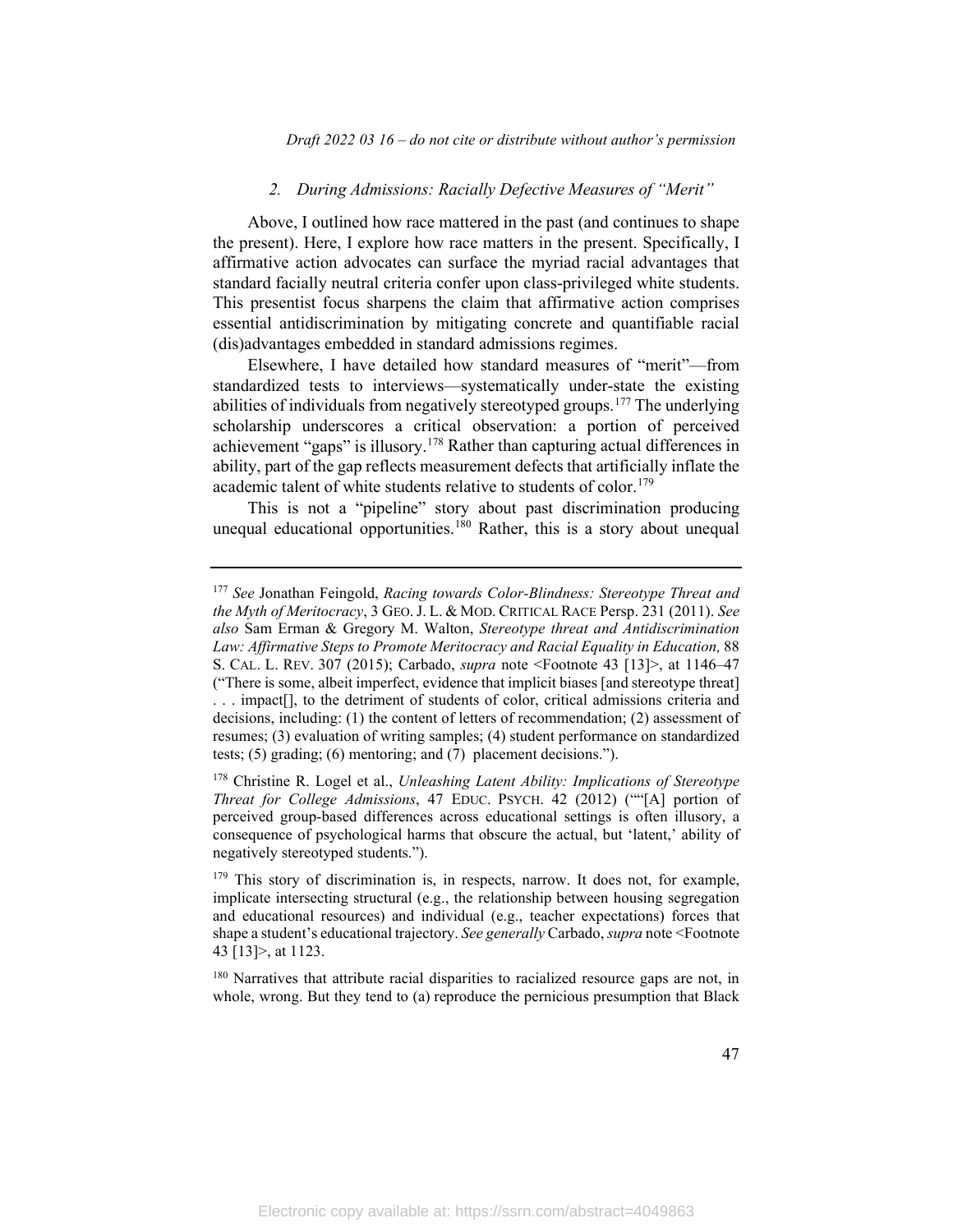treatment in the present—disparate treatment that is most likely to harm middle- and upper-class students of color.<sup>[181](#page-48-0)</sup> When universities rely on fraught metrics, they extend racial advantages to white students. Accounting for applicant race, in turn, can create more objective, fair, and race-neutral processes by mitigating those advantages.

Notably, this framing enjoys a doctrinal hook. In *Bakke*, Justice Powell struck down Davis's admissions policy. But he also made the following observation:

Racial classifications in admissions conceivably could serve a fifth purpose . . . : *fair appraisal of each individual's academic promise* in the light of some *cultural bias in grading or testing procedures*. To the extent that race and ethnic background were *considered only to the extent of curing established inaccuracies* in predicting academic performance, it might be argued that there is *no "preference" at all*. [182](#page-48-1)

This insight, buried in a footnote, enjoys empirical support. [183](#page-48-2) This has not, however, translated to the courtroom. With limited exception, affirmative

<span id="page-48-0"></span><sup>181</sup> Standard measures of merit are most likely to under-state the existing talent of students from "the academic vanguard of their group"—that is, students who are race disadvantaged but class privileged. Claude M. Steele, *A Threat in the Air: How Stereotypes Shape Intellectual Identity and Performance*, 52(6) AM. PSYCH. 613, 617 (1997). *See also* Camille Lamar Campbell, *Getting at the Root Instead of the Branch: Extinguishing the Stereotype of Black Intellectual Inferiority in American Education, A Long-Ignored Transitional Justice Project*, 38 L. & INEQ. 1, 54 (2020) ("Paradoxically, highly-motivated students who are most invested in academics and whose academic engagement should enhance their performance are most vulnerable to stereotype threat.").

<span id="page-48-1"></span><sup>182</sup> *Bakke*, 438 U.S. at 306 fn. 43 (1978).

<span id="page-48-2"></span><sup>183</sup> Justice Powell relegated this insight to a single footnote, in part, because Davis did not invoke the counter-preference argument—an omission that reflected UC's ambivalence toward its own policy. *See* JOEL DREYFUSS & CHARLES LAWRENCE III, *supra* note <Politics of Inequality [62]>. Available evidence supporting a counterpreference frame included many of Davis's own students, who would not have been admitted based on standard metrics of academic achievement alone. *See id*. Moreover, UC never disclosed that the Medical School Dean employed a

students are less capable and talented than their white counterparts and (b) conflate racial (dis)advantage with class. *See* Jonathan Feingold, *Deficit Frame Dangers*, Ga. St. L. Rev. (2021). Among other consequences, "pipeline" stories can reinforce the unfounded claim that middle-class status inoculates students of color from racial disadvantage. *See generally* Jonathan Feingold, *supra* note <All Poor Lives Matter [89]>.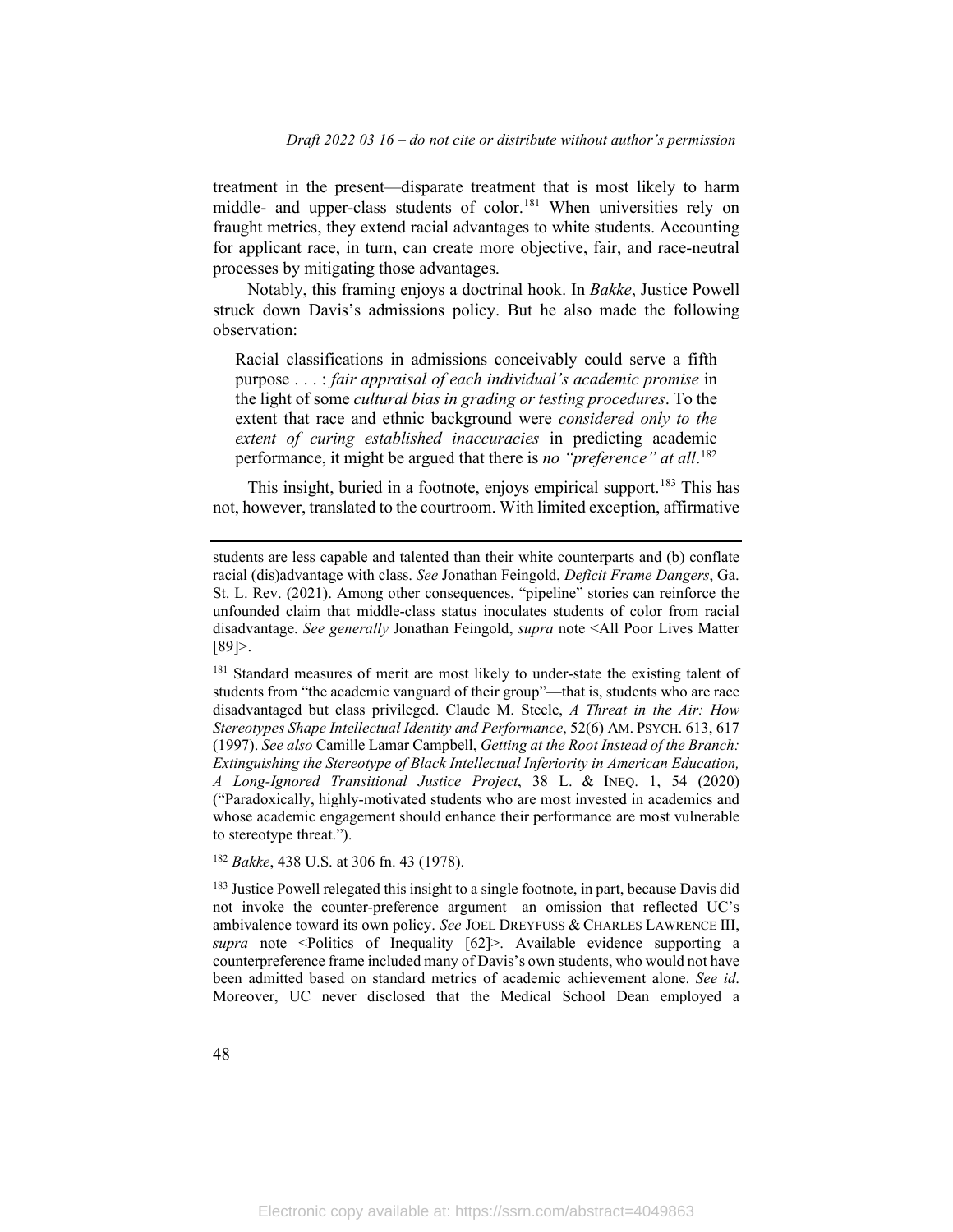action advocates have yet to harness this rationale—even though it dovetails with the Colorconscious Story.

Having focused on UNC above, I now turn to Harvard.<sup>[184](#page-49-0)</sup> To begin, we might ask whether Harvard considers criteria likely to compromise a "fair appraisal" of every applicant's academic talent and potential. At least three stand out: (1) standardized test scores<sup>185</sup>; (2) teacher & counselor recommendations; and (3) alumni interviews.<sup>[186](#page-49-2)</sup>

We can start with standardized tests. Decades of research confirm that racial performance gaps cannot be explained, in full, by differences in preparation, motivation, or resources.<sup>[187](#page-49-3)</sup> A significant portion results from stereotype threat, a psychological phenomenon that depresses the

<span id="page-49-1"></span><sup>185</sup> In December 2021, Harvard announced that standardized test scores would be an optional component of an applicant's file through 2026. *See* Nick Anderson, *Harvard won't require SAT or ACT through 2026 optional push grows*, Washington Post (Dec. 16, 2021). This places Harvard alongside a growing number of universities that have reduced or eliminated reliance on standardized test scores.

<span id="page-49-2"></span><sup>186</sup> Race arguably informs every criterion upon which Harvard relies. *See* Carbado, *supra* note <Footnote 43 [13]>, at 1145 ("Negative action can manifest itself not only in 'hard' evaluative measures, such as standardized test scores and grades, but also in 'soft' evaluative measures, such as leadership experience, awards, extracurricular opportunities, internships, and letters of recommendation."). I have focused on the identified criteria to manage scope.

<span id="page-49-3"></span><sup>187</sup> *See* Feingold, *supra* note <Racing Towards Color-Blindness [183]>, at 234 ("Stereotype threat may be a possible source of bias in standardized tests, a bias that arises not from item content but from group differences in the threat that societal stereotypes attach to test performance."); Erman & Walton, *supra* note <Stereotype Threat and Antidiscrimination Law>.

discretionary list—a practice through which the Dean approved the admission of roughly 5 (out of 100) wealthy and well-connected students per admissions cycle who would not have been admitted under standard criteria. *See id*.

<span id="page-49-0"></span><sup>184</sup> Albeit underdeveloped, the student intervenors mobilized counter-preference frames in the Harvard and UNC litigation. *See* Defendant-Intervenors' Proposed Findings of Fact and Conclusions of Law at 17, *SFFA v. UNC*, 319 F.R.D. 490 ("Race-conscious admissions allows UNC to account for inequalities and better assess a student's potential."); Harvard Intervenors Post-Trial Brief at 10 ( "Traditional admissions criteria systematically undervalue the potential contributions of racial minorities. . . . The ability to consider race allows admissions officers to counterbalance the racial skew in admissions criteria and academic opportunities.").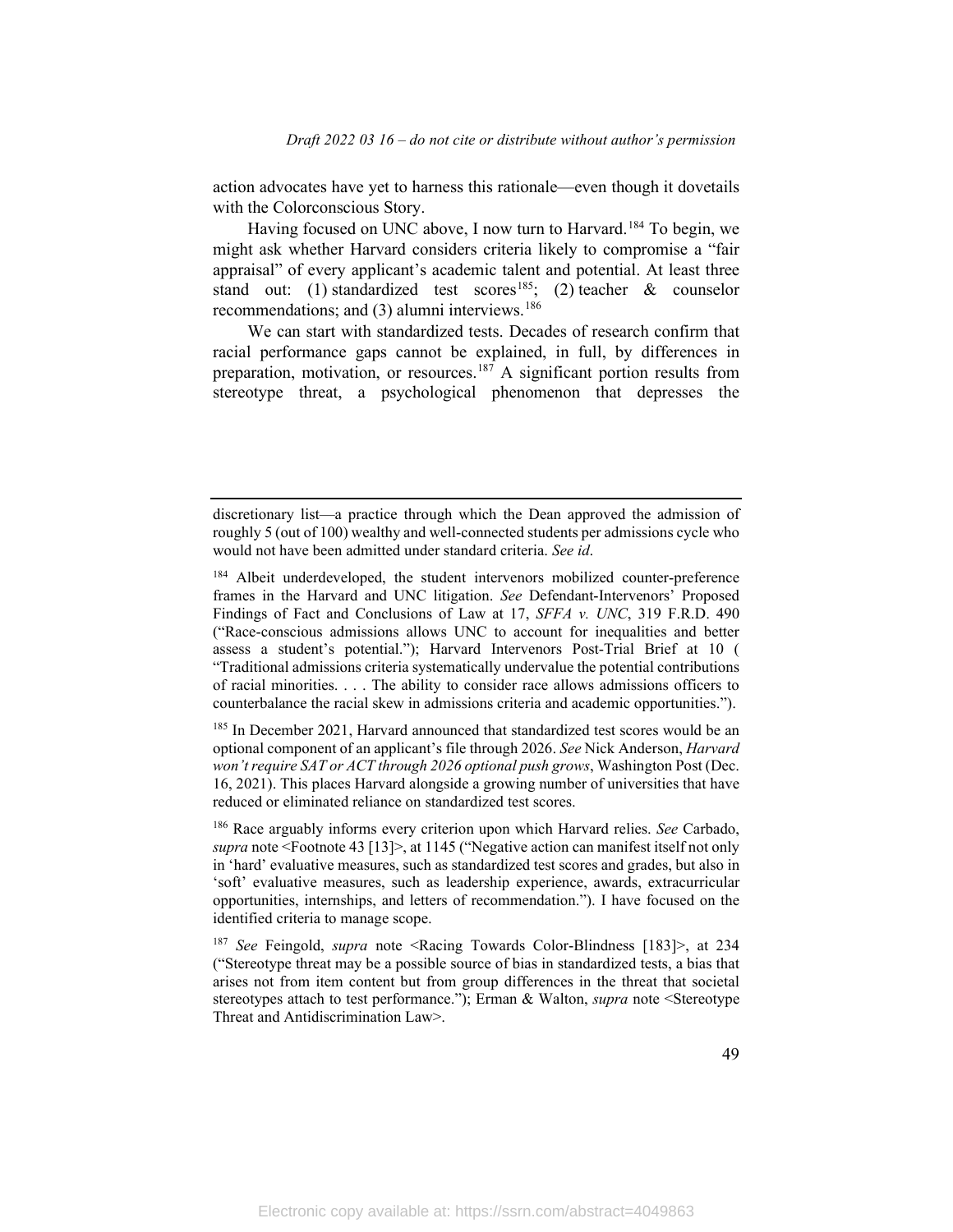performance of high performing individuals in domains where their group faces a negative stereotype.[188](#page-50-0)

Stereotype threat's impact is concrete and quantifiable. According to two meta-analyses, stereotype threat may account for roughly one fifth of a standard deviation in test performance.<sup>[189](#page-50-1)</sup> Translated to the SAT, this equates to roughly sixty-three points on a 2,400-point test.<sup>[190](#page-50-2)</sup> 63 points might appear trivial. But it explains significant portions of observed performance gaps.<sup>[191](#page-50-3)</sup>

This literature betrays the perception that standardized tests—whatever their faults—provide a unform assessment of student ability. [192](#page-50-4) Blind reliance on these tests, in turn, deprives Black and Latinx students of a "fair appraisal" of their academic talent and promise. Moreover, it confers a corresponding racial advantage upon white applicants unencumbered by negative societal stereotypes. For universities that consider standardized test scores, raceconsciousness offers a direct if imprecise mechanism to promote "meritocraticracy."

Beyond standardized tests, criteria that rely on subjective judgment present similar "fair measure" concerns. This includes letters of recommendation and alumni interviews—both of which grant evaluators

<span id="page-50-2"></span><sup>190</sup> *See* Jonathan Feingold, *Hidden in Plain Sight*, 2019 UTAH L. REV. 59, 98 (2109).

<span id="page-50-0"></span><sup>188</sup> *See generally* Kim Shayo Buchanan & Phillip Atiba Goff, *Racist Stereotype Threat in Civil Rights Law*, 67 UCLA L. REV. 316, 330–31 (2020).

<span id="page-50-1"></span><sup>189</sup> *See* Gregory M. Walton & Steven J. Spencer, *Latent Ability: Grades and Test Scores Systematically Underestimate the Intellectual Ability of Negatively Stereotyped Students*, 20 PSYCHOL. SCI. 1132, 1134-37 (2009).

<span id="page-50-3"></span><sup>191</sup> See *id*.; *see also* Gregory M. Walton & Steven J. Spencer, *Latent Ability: Grades and Test Scores Systematically Underestimate the Intellectual Ability of Negatively Stereotyped Students*, 20 PSYCH. SCI. 1132, 1137 (2009) ("The observed effect sizes suggest that the SAT Math test underestimates the math ability of women like those in the present sample by 19 to 21 points, and that the SAT Math and SAT Reading tests underestimate the intellectual ability of African and Hispanic Americans like those in the present sample by a total of 39 to 41 points for each group. Insofar as the overall gender gap on the SAT Math test is 34 points and as the overall Black-White and Hispanic-White gaps on the SAT (combining math and reading) are 199 and 148 points, respectively, these differences are substantial." (citation omitted)).

<span id="page-50-4"></span><sup>&</sup>lt;sup>192</sup> Elsewhere, I have argued that stereotype threat renders standardized tests "susceptible to 'uneven conditions'" measurement errors because the tests "subject certain performers, because of their race, to materially different conditions during performance (but fail to account for this difference." Feingold, *supra* note <*Equal Protection Design Defects* [85]>, at 530.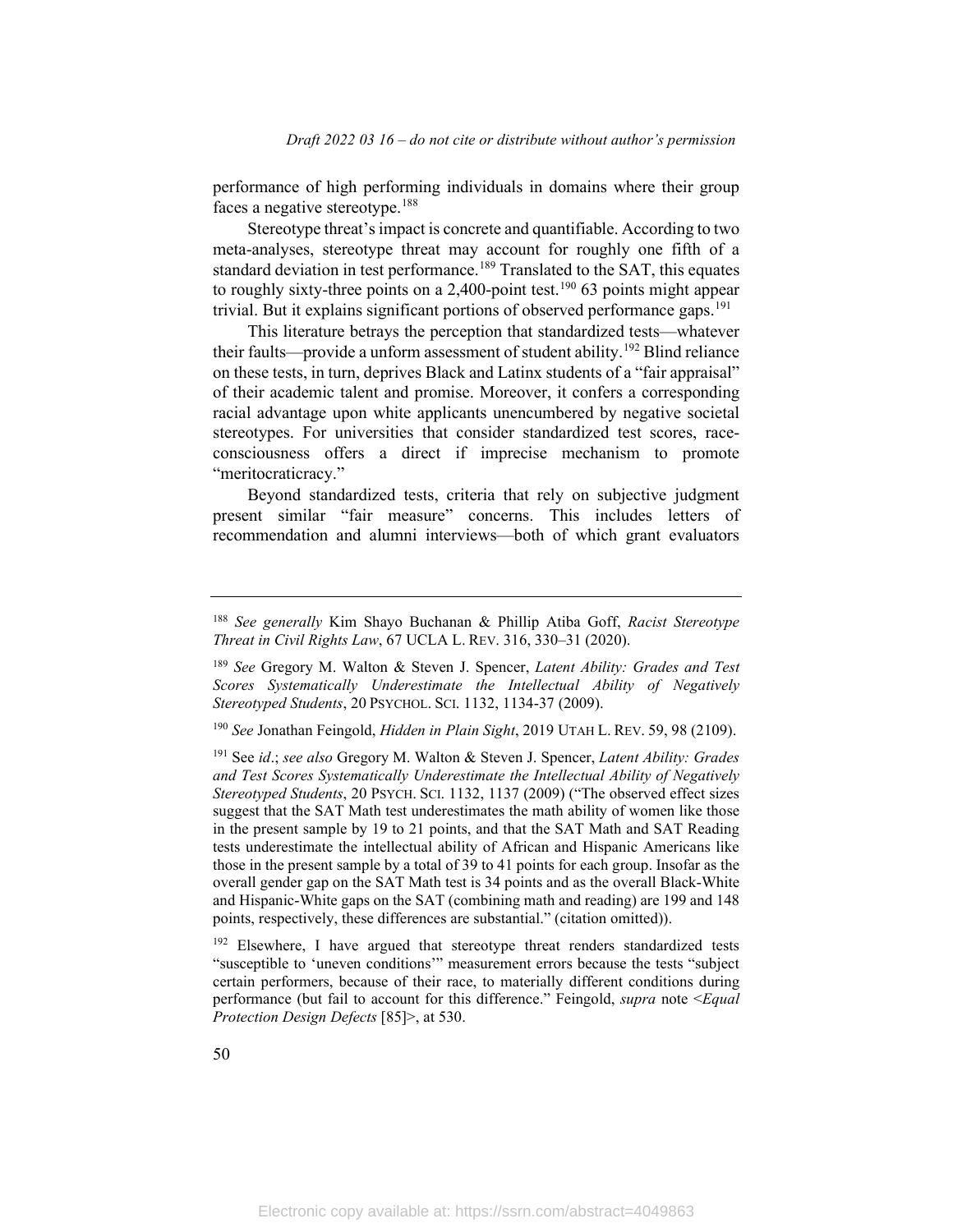substantial discretion. As a result, such criteria are vulnerable to measurement errors (that is, disparate treatment) that arise from implicit biases.<sup>[193](#page-51-0)</sup>

Notably, implicit bias concerns entered the Harvard litigation as a potential source of alleged disparate treatment. But these concerns came not from Harvard—e.g., as a racial (dis)advantage against which affirmative action intervenes. Rather, SFFA invoked implicit biases to buttress its narrative of anti-Asian bias.<sup>[194](#page-51-1)</sup> According to SFFA, Harvard's "personality rating"—which incorporates teacher and guidance counselor recommendations—invites racial stereotyping and has been the "downfall of many Asian American applicants. [195](#page-51-2)

Harvard rejected SFFA's allegations on factual and legal grounds. On the facts, Harvard denied that implicit biases infiltrated its process or otherwise subject Asian applicants to disparate treatment. On the law, Harvard argued that disparate treatment traceable to implicit biases or third-parties (e.g., high school guidance counselors) was not legally cognizable.<sup>[196](#page-51-3)</sup>

On the surface, the parties' respective positions make sense. SFFA, the plaintiff, alleges disparate treatment. Harvard, the defendant, objects. But if SFFA wants to deligitimize affirmative action (its apparent goal), and Harvard wants to fortify race-conscious admissions (its apparent goal), the

<span id="page-51-3"></span><sup>196</sup> Def.'s Harvard Brief.

<span id="page-51-0"></span> $193$  The district court noted that "teacher and guidance counselor recommendations seemingly presented Asian Americans as having less favorable personal characteristics than similarly situated non-Asian American applicants." *SFFA v. Harvard I* at 170.

<span id="page-51-1"></span><sup>&</sup>lt;sup>194</sup> Plaintiff's Proposed Findings of Fact and Conclusions of Law (hereinafter "SFFA Harvard Brief") at 25-26, SFFA v. Harvard, 807 F.3d 472 (1st Cir. 2015) (No. 14-cv-14176) ("The United States has a long and tragic history of racial discrimination against Asian Americans. Today, Asian Americans continue to face explicit and implicit racial bias. . . . Admissions systems that rely on subjective criteria are susceptible to abuse, including racial stereotyping and other forms of racial discrimination. Harvard's personal rating is especially susceptible to abuse because of its general subjectivity and because of Harvard's failure to take steps to guard against racial stereotyping."). SFFA critiques Harvard for failing to provide implicit bias training—which SFFA suggests is necessary because implicit biases can manifest as "prejudices of which [admissions officers] are unaware" may "nonetheless play a large role in their evaluations of people and their work." *Id*. at 28.

<span id="page-51-2"></span><sup>195</sup> *SFFA v. Harvard I* at 170 ("Because teacher and guidance counselor recommendation letters are among the most significant inputs for the personal rating, the apparent race-related or race-correlated difference in the strength of guidance counselor and teacher recommendations is significant."); .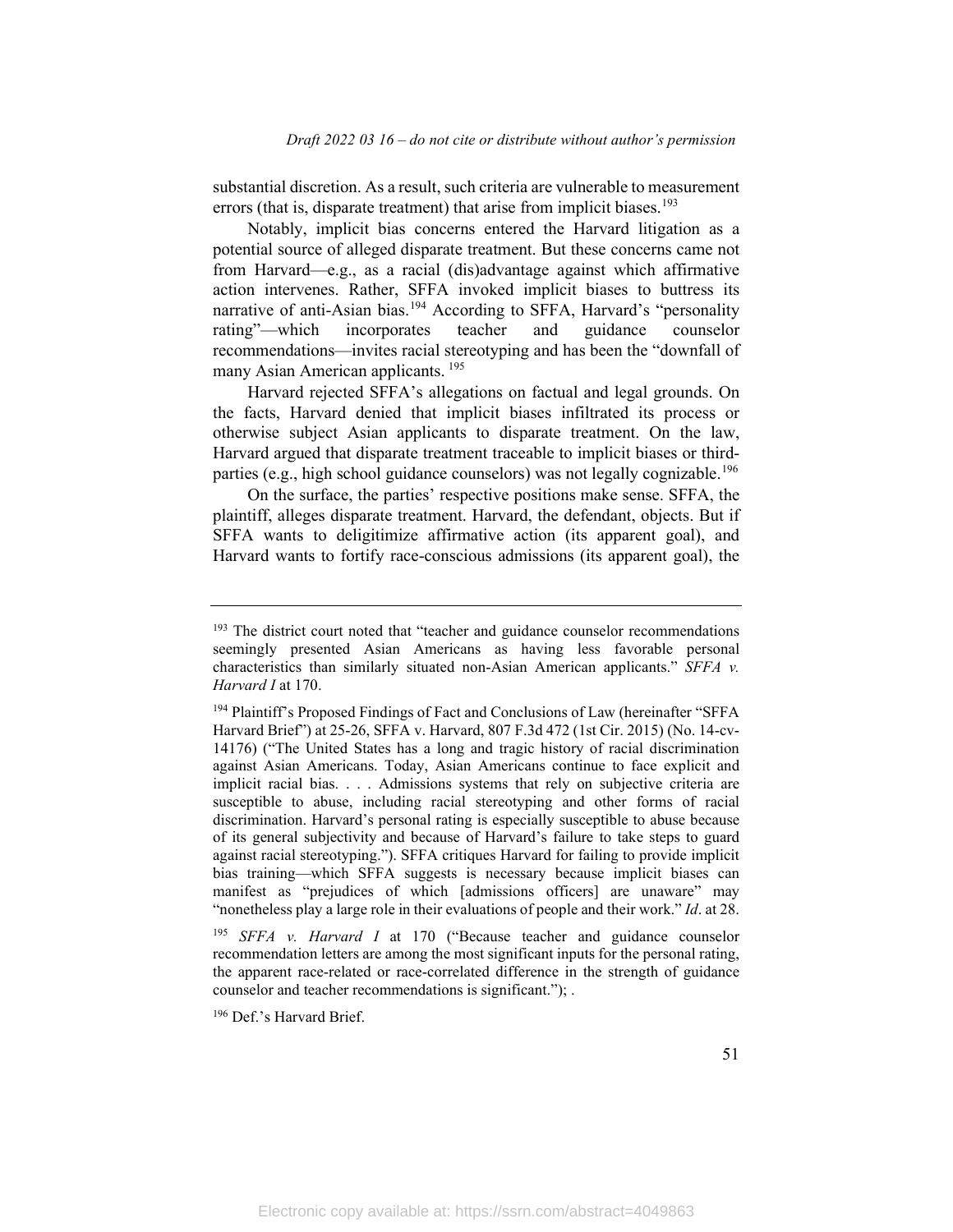preceding arguments appear more awkward.<sup>[197](#page-52-0)</sup> By invoking implicit biases, SFFA is articulating a structuralist racial story that locates racial bias within facially neutral considerations. Put differently, when Harvard relies on the "personal rating" without correcting a predictable measurement error (that disadvantages Asians), Harvard harms Asian applicants to the benefit of white applicants with equal (or worse) qualifications. Absent intervention, "white students and [Asian] students are not competing on even ground."<sup>[198](#page-52-1)</sup>

In effect, SFFA opened the door for Harvard to defend affirmative action as a countermeasure. Absent intervention, implicit biases benefit students from societal favored groups (here, white students) and disadvantage students societally disfavored groups (here, Asian students). Race-conscious admissions, in turn, could mitigate the unearned racial advantage white students otherwise enjoy. Or in Justice Powell's words, evidence of anti-Asian bias calls for a targeted, race-conscious countermeasure to "cur[e] established inaccuracies in predicting academic performance" of Asian applicants. [199](#page-52-2) That race-conscious intervention, which de-biases existing metrics, would constitute "no 'preference' at all."<sup>200</sup>

Harvard could have embraced SFFA's implicit bias story. It has not. This decision, perhaps strategic on the surface, compromises the case for raceconscious. Rather than fortify its own policy's legal and moral mooring, Harvard reified colorblind critique. To begin, by discounting implicit biases, Harvard reinforced the view that facial-neutrality equals racial neutrality. This claim, in turn, naturalizes the "preference framing" that already pervades public perceptions of affirmative action. Moreover, Harvard enabled SFFA's core narrative that affirmative action is the source of anti-Asian bias.<sup>[201](#page-52-4)</sup>

<span id="page-52-1"></span><sup>198</sup> Carbado, *supra* note <Footnote 43 [13]>.

<span id="page-52-2"></span><sup>199</sup> *Bakke*, 438 U.S. 265, [] (1978)

<span id="page-52-0"></span><sup>&</sup>lt;sup>197</sup> Notably, the district court recognized multiple ways in which race infects the admissions process, yet never translated these observations into a counter-preference framing. *SFFA v. Harvard I* at 203 ("Further, the Court feels confident stating that the statistical disparities in personal ratings and admissions probabilities that have been identified are the result of some external race-correlated factors and perhaps some slight implicit biases among some admissions officers that, while regrettable, cannot be completely eliminated in a process that must rely on judgments about individuals.").

<span id="page-52-3"></span><sup>200</sup> The district court comes closest to making this point. *SFFA v. Harvard II* at 202 ("[T]o the extent that the disparities are the result of race, they are unintentional and would not be cured by a judicial dictate that Harvard abandon considerations of race in its admission process.").

<span id="page-52-4"></span><sup>201</sup> *See* Feingold, <sffa v. Harvard [124]>.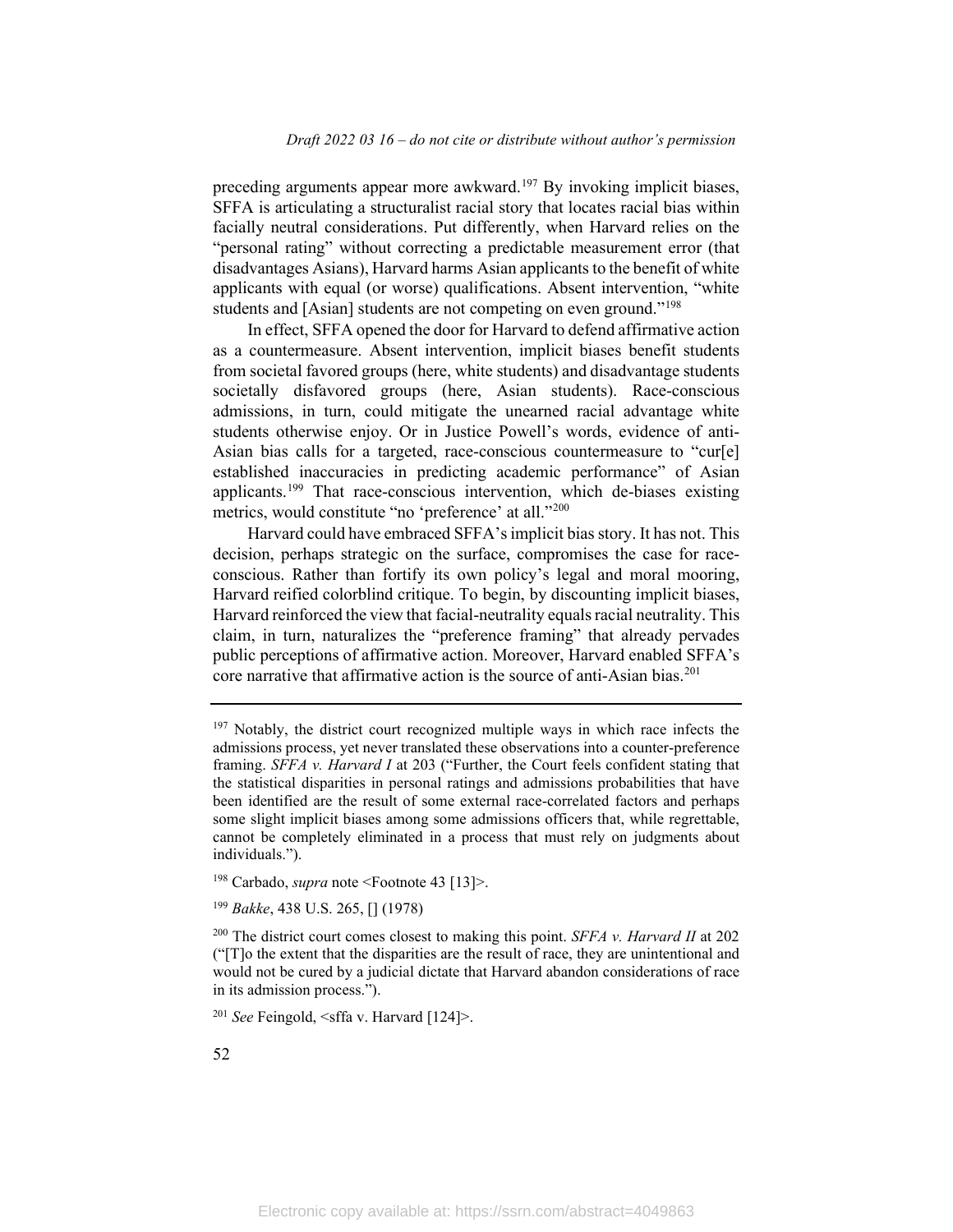To be clear, Harvard might discriminate against Asian applicants, and implicit biases might be part of the story. But that story exculpates affirmative action, even if it implicates Harvard. SFFA reinforces this point when it documents anti-Asian bias that benefits white (and likely wealthy) students, not other students of color.[202](#page-53-0) Harvard, for its part, feeds that narrative—even if it undermines the case for affirmative action.

Before proceeding, it is worth exploring how the counterpreference framing defuses the concern that affirmative action stigmatizes its beneficiaries.<sup>[203](#page-53-1)</sup> On the merits, this claim enjoys limited empirical support.<sup>[204](#page-53-2)</sup> For present purposes, however, I am most interested in how "stigma" concerns interact with competing theories of race and racism.

In the abstract, stigma arguments follow a basic logical progression: if an entity admits un(der)qualified members of a specific group, all group

<span id="page-53-0"></span> $202$  The lower courts identified multiple ways that race could have disadvantaged Asian American vis-à-vis similarly situated white students. Letters of recommendation were part of this story. *SFFA v. Harvard I* 170 ("[R]ace-correlated variation in teacher and guidance counselor recommendations is likely a cause of at least part of the disparity in the personal ratings."). The courts theorized multiple factors, ranging from implicit biases to the disproportionate concentration of Asian applicants in "public high schools where overloaded teacher and guidance counselors may provide more perfunctory recommendations." SFFA v. Harvard, 980 F.3d 157, 201 (1st Cir. 2020); see also SFFA v. Harvard, 397 F. Supp. 39 at 202 ("[Lower scores] might be the result of qualitative factors that are harder to quantify, such as teacher and guidance counselor recommendations, or they may reflect some implicit biases.").

<span id="page-53-1"></span><sup>203</sup> *See* Grutter v. Bollinger, 539 U.S. 306, 373 (2003) (Thomas, J., dissenting) (outlining concern that affirmative action stigmatizes Black students); Angela Onwuachi-Willig et. al., *Cracking the Egg: Which Came First-Stigma or Affirmative Action?*, 96 CAL. L. REV. 1299, 1301–02 (2008) ("Proponents of this view identified both internal stigma—doubt of one's own qualifications—and external stigma—the burden of the doubts of others in one's qualifications—as reasons for dismantling affirmative action programs.").

<span id="page-53-2"></span> $204$  The weight of evidence identifies racial stereotypes, not affirmative action, as the source of stigma. *See* Onwuachi-Willig et. al., *supra* note <Cracking the Egg [213]>, at 1344 ("[W]ith respect to the seven law schools we surveyed, it was not affirmative action that resulted in internal and/or external stigma, but rather racial stereotypes that have attached historically to different groups, regardless of affirmative action's existed.").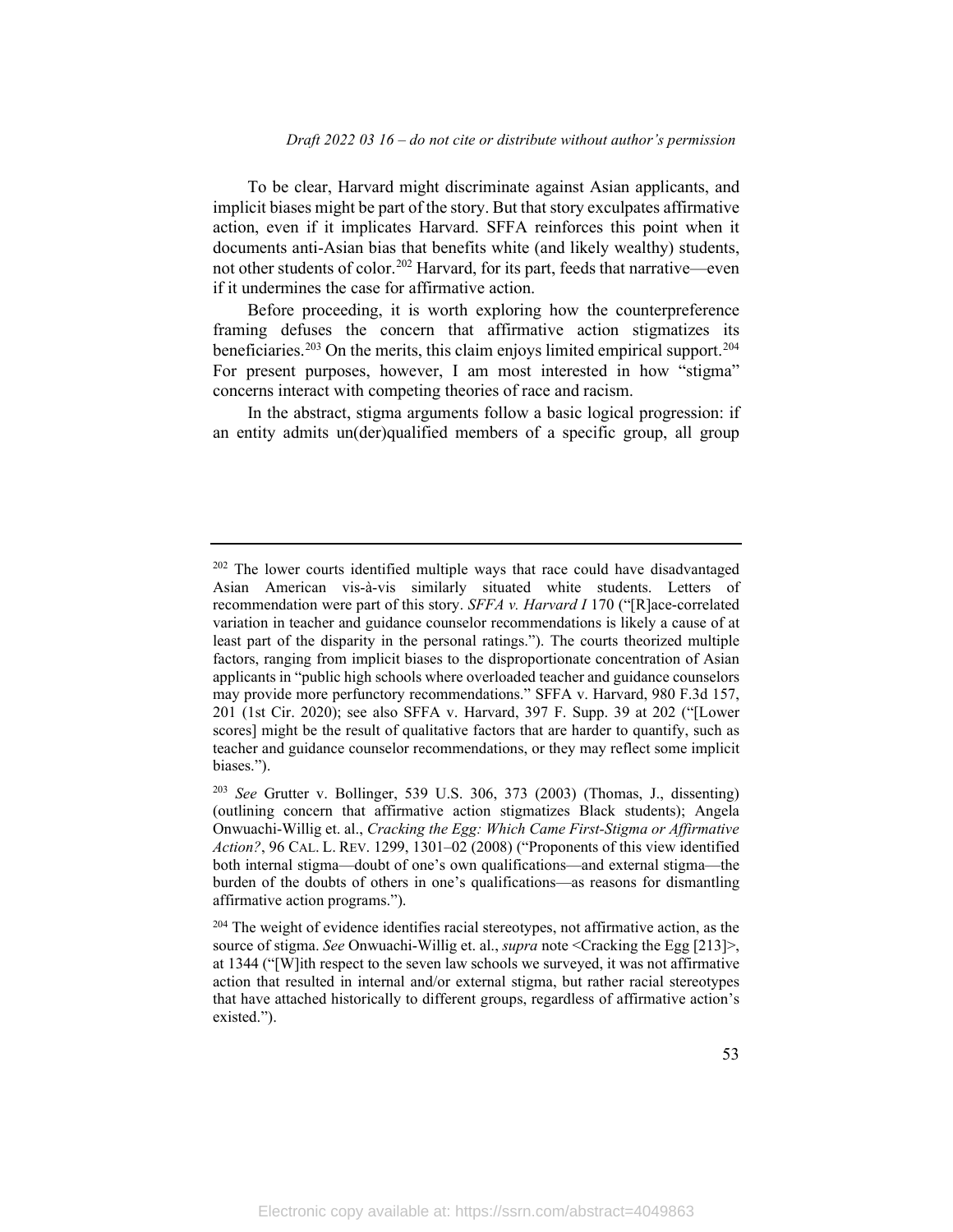members are stigmatized regardless of their individual qualifications. [205](#page-54-0) Even if one accepts this premise, additional presumptions are required before one can conclude that affirmative action produces stigma. Specifically, affirmative action should produce stigma if: it contravenes an otherwise raceneutral, objective and meritocratic process by favoring its beneficiaries over more-qualified students. In contrast, affirmative action should not stigmatize its beneficiaries if: a university considers applicant race to reduce identifiable racial (dis)advantages within its facially neutral process.

We can concretize the above by returning to SFFA's implicit bias concerns. If Harvard knows that implicit biases are likely to produce "personal ratings" that under-state the existing merit of Asian applicants relative to white applicants with similar (or worse) qualifications, a raceconscious policy that attends to this specific racial (dis)advantage would not create a "racial preference" for Asians. To the contrary, it would reduce a "racial preference" for white applicants—one that, if unaddressed, ensures that Harvard will admit un(der)qualified white applicants over more deserving Asians.

If one endorses the stigma logic, the above account does not depict a system free from stigma. Rather, it suggests that standard stigma arguments identify the wrong victim and culprit. Asian students would not be stigmatized by an affirmative action policy that mitigates anti-Asian bias. Rather, Harvard stigmatizes its white students—even those who would have gained admissions absent the myriad of racial advantages, spanning legacy status to implicit biases, that benefit their racial peers.

To be more precise, Harvard could defend affirmative action as a countermeasure that reduces a myriad of racial (and class) (dis)advantages that pollute its standard admissions system. Doing so would defuse predictable lines of attack—including the claim that race-conscious admissions stigmatize Black students. But Harvard does the opposite. Rather than surface racial (dis)advantages across its admissions process, Harvard denies, discounts, and obscures race's enduring relevance. As a result, Harvard reproduces the very presumptions that legitimate and rationalize enduring racial disparities on its own campus. And, more broadly, Harvard breathes lift into the colorblind logic that regressive forces have long weaponized to malign antiracism itself.

<span id="page-54-0"></span><sup>205</sup> *See also* john a. powell, Post-Racialism or Targeted Universalism?, 86 DENV. U. L. REV. 785, 792 (2009) ("There is an assumption that racially targeted programs create white resentment because there is a sense that whites who are playing by the rules are having things taken from them and given to undeserving non-whites who do not play by the same rules.").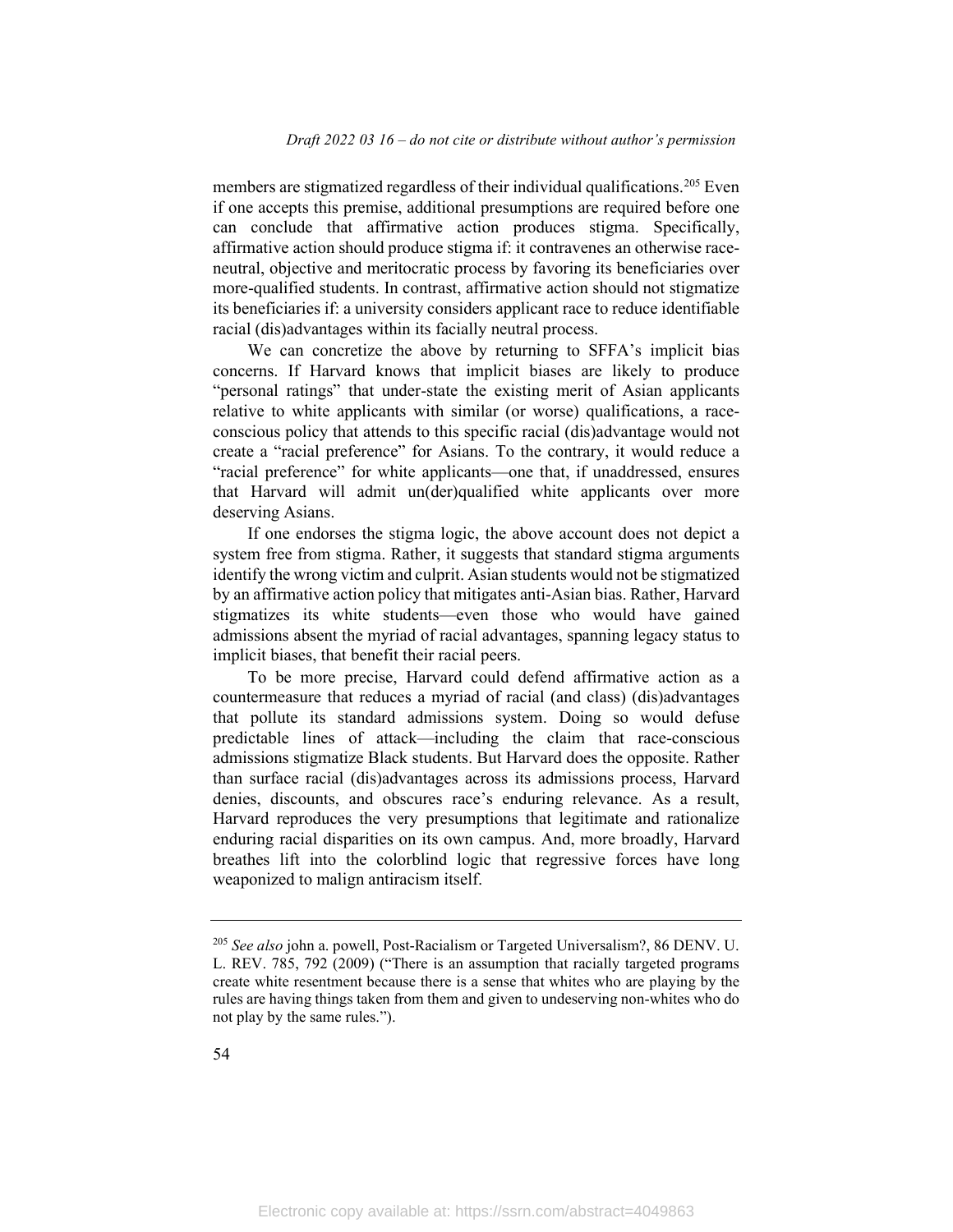#### *3. After Admission: Racial Headwinds in the Classroom*

Above, I outlined how universities could surface racial (dis)advantages that arise before and during the admissions process. Here, I shift the frame forward and outline how affirmative action promotes race-neutrality after admissions.

Harvard and UNC identify student body diversity as the goal informing their race-conscious practices. This makes sense; as recently as 2016, the Supreme Court reaffirmed the "diversity rationale's" status as settled constitutional doctrine.<sup>[206](#page-55-0)</sup> Even so, the diversity rationale remains far from secure—particularly given a new conservative majority open to revisiting and overturning existing precedent. [207](#page-55-1) For this reason alone, it is worrisome that Harvard and UNC have marshalled a thin theory of diversity susceptible to predictable but avoidable critique.[208](#page-55-2) More specifically, the university defendants understate why racial diversity matters on campus and in the classroom. As a result, Harvard and UNC reinforce a formalist vision of race and racism that compromises the case for racial diversity in higher education and beyond.

To see what a thicker diversity story might entail, we can start by reviewing standard diversity critiques from the Right and Left.

From the Right, a common claim is that racial diversity's educational benefits—to the extent they exist—are limited to subjects that directly implicate race. In short, racial diversity might matter in an ethnic studies class or Asian-American history class, but not in a physics or math class.<sup>[209](#page-55-3)</sup> From the Left, a resonant concern is that diversity—as a concept and practice decouples race from racism in ways that privilege the interests, comfort, and

<span id="page-55-2"></span> $208$  Moreover, elite universities have resources to buttress existing arguments by funding research that examines the benefits of student body diversity. This work continues to occur; there is no reason universities could more directly fund it. *See, e.g.,* Adam Chilton et al., *Assessing Affirmative Action's Diversity Rationale*, 122(2) COLUM. L. REV. (forthcoming 2022).

<span id="page-55-3"></span><sup>209</sup> *See* Rachel D. Godsil, *Why Race Matters in Physics Class*, 64 UCLA L. REV. Discourse 40, 62-63 (2016).

<span id="page-55-0"></span><sup>206</sup> *See Fisher v. Texas*, 136 S. Ct. 2198 (2016). *See also* Feingold, *supra* note <hidden in plain sight [197]>.

<span id="page-55-1"></span> $207$  Even if the diversity rationale survives in form, the Supreme Court could render it unavailable in practice. This would follow Justice Alito's *Fisher* dissent. *See id.* at 2227 ("Neither UT nor the majority has demonstrated that any of these four [diversity-related] goals provides a sufficient basis for satisfying strict scrutiny. And UT's arguments to the contrary depend on a series of invidious assumptions.").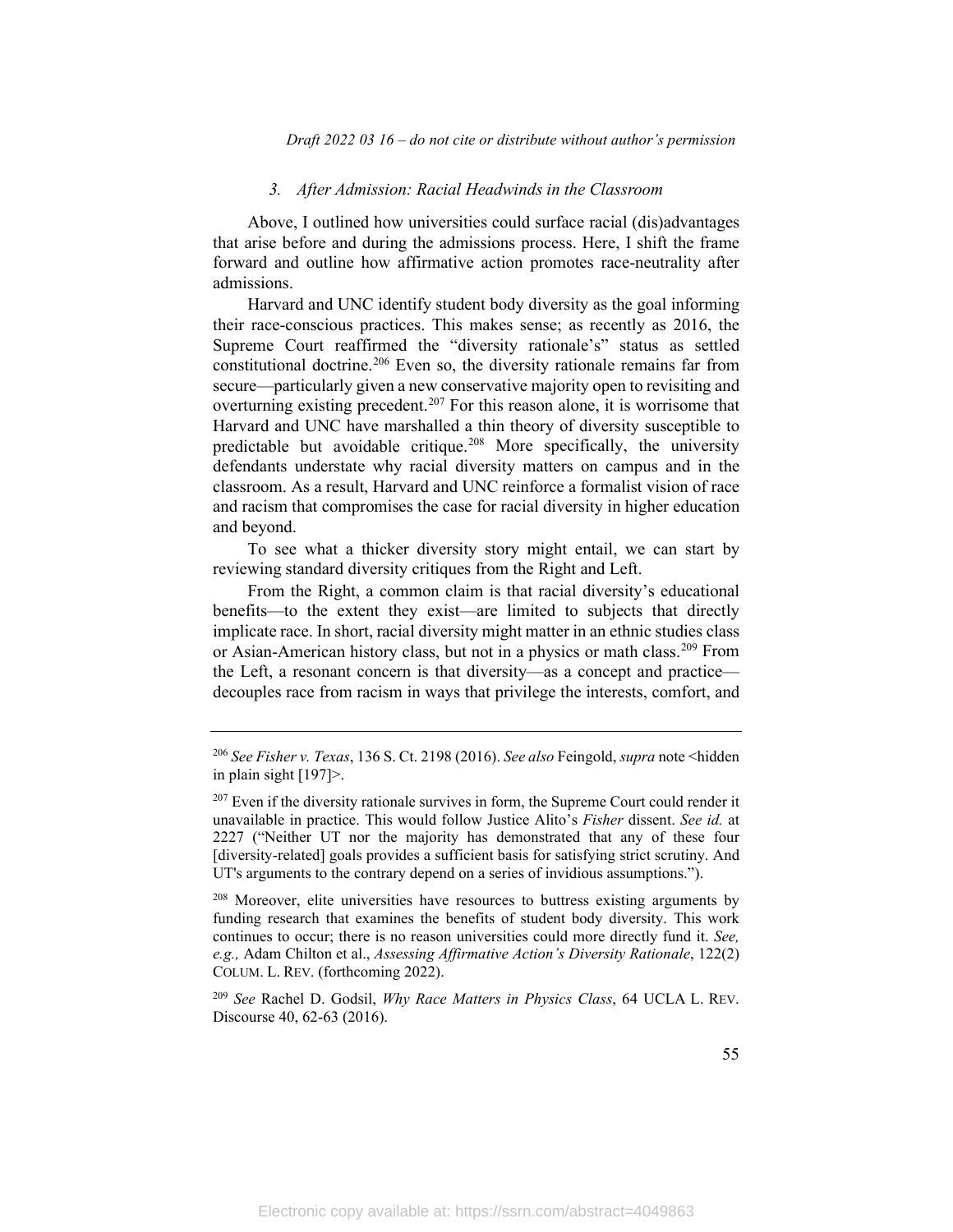learning of institutional insiders (who often are white, male, and cis-gendered).<sup>[210](#page-56-0)</sup> In other words, diversity commitments can legitimate the status quo by obscuring how race shapes institutional environments and experiences therein.

On the surface, these critiques appear divergent. They cohere, however, in two respects. First, a common conception of diversity infuses both. Advocates herald diversity for multiple reasons.[211](#page-56-1) But the dominant vision of diversity remains a "marketplace of ideas" approach that values diversity as a tool to promote robust discourse in the classroom.<sup>[212](#page-56-2)</sup> One can think of this as the First Amendment case for diversity: student body diversity yields more perspectives which facilitates more learning for all.

Albeit dominant, this First Amendment diversity story invites predictable critique—including that from the Right and the Left noted above. [213](#page-56-3) One response to both concerns entails a more robust diversity story. Rather than focusing on "discourse benefits" alone, advocates can foreground diversity's equality function. [214](#page-56-4) More specifically, racial diversity buffers students of color against a host of environmental headwinds that can

<span id="page-56-4"></span><sup>214</sup> *See* Feingold, *supra* note <hidden in plain sight [197]>.

<span id="page-56-0"></span><sup>210</sup> *See* Jonathan P. Feingold, *Diversity Drift*, 9 WAKE FOREST L. REV. ONLINE 14 (2019).

<span id="page-56-1"></span><sup>211</sup> *Compare* Thomas H. Lee, *University Dons and Warrior Chieftains: Two Concepts of Diversity*, 72 *Fordham L. Rev.* 2301, 2305 (2004) ("What I have called 'discourse' benefits are the core 'educational benefits' of student body diversity, and they are, unsurprisingly, grounded in 'the expansive freedoms of speech and thought associated with the university environment.'") with Charles R. Lawrence III, *Each Other's Harvest: Diversity's Deeper Meaning*, 31 U.S.F. L. REV. 757, 765 (1997) ("But I believe that this distinction is misconceived. The diversity rationale is inseparable from the purpose of remedying our society's racism.").

<span id="page-56-2"></span><sup>212</sup> *See Elise C. Boddie, The Indignities of Color Blindness,* 64 UCLA L. REV. DISCOURSE 64, 71 n.26 (2016) ("[T]he diversity rationale in higher education admissions . . . is rooted in First Amendment freedoms."*);* Feingold, *supra* <hidden in plain sight [197]>, at 115 ("To attain a robust marketplace of ideas, a university must admit individuals with different experiences and viewpoints.").

<span id="page-56-3"></span><sup>&</sup>lt;sup>213</sup> Moreover, this dominant framing tends to value difference for difference's sake, a position that can blur any meaningful distinction "between those who would #TakeAKnee to honor Black lives and those who travel the college circuit to mock, demean, and insult." Feingold, *supra* note <*Diversity Drift* [221]>.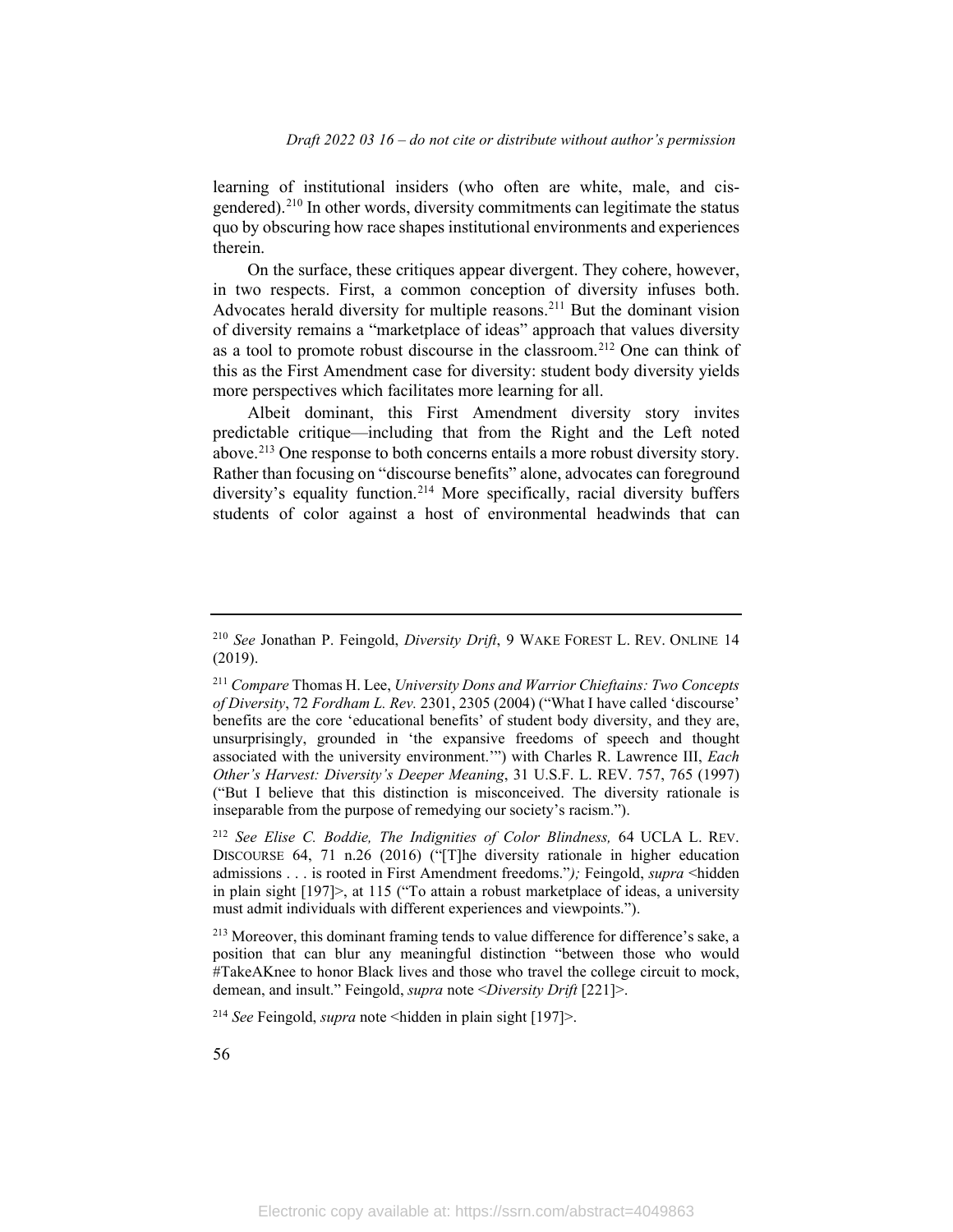compromise their right to an "equal university membership."<sup>[215](#page-57-0)</sup> This discursive and analytical shift—which repositions diversity as a predicate to equality—serves two purposes. First, it leverages existing doctrine (that is, the diversity rationale) to surface additional manifestations of racial (dis)advantage ubiquitous across university settings. Second, it fortifies the case for diversity by mooring an existing rationale to a more compelling legal, empirical, and normative anchor. $216$ 

Diversity's equality function is not absent from doctrine. The related concept of critical mass, for example, entered the Supreme Court's lexicon in *Grutter*. [217](#page-57-2) Invoking testimony from university administrators, Justice O'Connor embraced the notion that racial representation (or "critical mass") reduces racial isolation, tokenism and the negative effects that flow therefrom. [218](#page-57-3) More recently, in *Fisher v. Texas*, Justice Kennedy cited similar reasoning to support the University of Texas's race-conscious admissions program. [219](#page-57-4)

In ongoing litigation, Harvard and UNC note the link between racial representation and student experience. But consistent with their broad defenses, they understate the relevance of race and the case for affirmative action. Specifically, they fail to leverage this insight into a more fundamental point: admissions policies inattentive to race tend to produce severe racial disparities,<sup>[220](#page-57-5)</sup> which in turn produces institutional environments in which

<span id="page-57-0"></span><sup>215</sup> For a comprehensive overview of this argument, see Feingold, *supra* note <*Hidden in Plain Sigh* [197]*t>* (reviewing the social identity threat and stereotype threat literatures); Erman & Walton, *supra* note <*Stereotype threat and Antidiscrimination Law* [183]*>*; *See* Anastasia M. Boles, *Valuing the "Race Card": Teaching Employment Discrimination Using Culturally Proficient Instruction*, 44 T. MARSHALL L. REV. 25, 26 n.5 (2019) (citing sources).

<span id="page-57-1"></span><sup>216</sup> *See id*.

<span id="page-57-2"></span><sup>217</sup> *Grutter v. Bollinger*, 539 U.S. 306 (2003); Feingold, *supra* note <hidden in plain sight [197]>.

<span id="page-57-3"></span><sup>218</sup> *Grutter v. Bollinger*, 539 U.S. 306 (2003); Feingold, *supra* note <hidden in plain sight [197]>.

<span id="page-57-4"></span><sup>219</sup> *Fisher v. Texas*, 136 S. Ct. 2198 (2016) (citing evidence that "minority students admitted under the [race-neutral admissions] regime experienced feelings of loneliness and isolation).

<span id="page-57-5"></span><sup>220</sup> In recent years, extreme examples have garnered national attention. *See* Drake Pooley, *Why Has Black Enrollment Fallen at an Elite Southern University*, New York Times (Sept. 17, 2021), [https://www.nytimes.com/2021/09/17/opinion/auburn](https://www.nytimes.com/2021/09/17/opinion/auburn-university-black-students.html)[university-black-students.html.](https://www.nytimes.com/2021/09/17/opinion/auburn-university-black-students.html)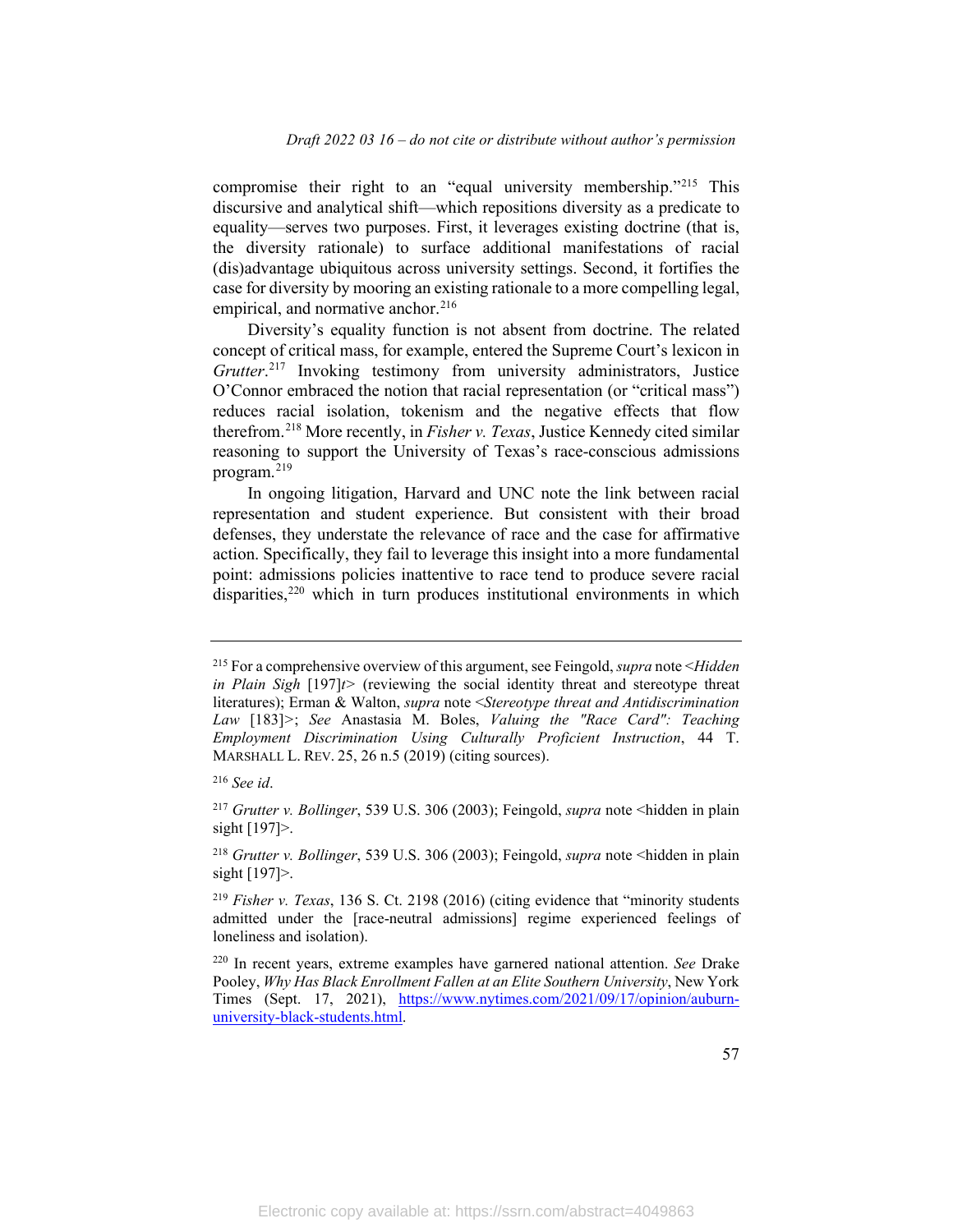students of color are more likely to experience racial hostility on campus. Or phrased in the alternative, affirmative action—by mitigating severe racial disparities—fosters educational environments in which all students, regardless of race, can enjoy the full benefits of university membership.<sup>[221](#page-58-0)</sup> In short, race-conscious admissions promote equality at the moment of admissions (by countering white racial advantage) and thereafter (by promoting more equitable educational environments).

To concretize the foregoing, consider an exchange between Chief Justice Roberts and the University of Texas's attorney in *Fisher v. Texas*. [222](#page-58-1) During oral argument, the Chief Justice posed the following question: "What—what unique—what unique perspective does a minority student bring to a physics class?" $223$  UT's counsel dodged the question.<sup>[224](#page-58-3)</sup> This non-response did not prove fatal—at least not for UT.<sup>[225](#page-58-4)</sup> Still, UT missed an opportunity to marshal the strongest case for diversity and affirmative action more broadly.

Harvard and UNC will no doubt receive a similar question. They should do better. They might start by invoking Professor Rachel Godsil, who argued that UT should have responded by highlighting diversity's equality function. Specifically, Godsil urged advocates to defend racial diversity as necessary, even in physics, to "create an environment in which all students can perform to their capacity through the reduction of stereotypes, racial anxiety, and racial isolation."[226](#page-58-5) In fact, racial diversity may matter most in classes like physics—that is, "disciplines and domains in which negative stereotypes hold a stronger historical significance and contemporary salience."<sup>[227](#page-58-6)</sup>

When they reach the Supreme Court, Harvard and UNC can draw on decades of scholarship that grounds the proposition that racial diversity

<span id="page-58-3"></span><sup>224</sup> *Id.* at 55-56.

<span id="page-58-6"></span><sup>227</sup> *Id*.

<span id="page-58-0"></span><sup>221</sup> Universities could, for example, link diversity's equality function to Title VI obligations to prevent a racially hostile environment.

<span id="page-58-1"></span><sup>222</sup> *Fisher v. Texas* is the most recent race-conscious admissions challenge to reach the Supreme Court.

<span id="page-58-2"></span><sup>223</sup> Transcript of Oral Argument at 55, *Fisher v. Univ. of Tex. at Austin*, 136 S. Ct. 2198 (2016) (No. 14-981).

<span id="page-58-4"></span><sup>225</sup> *See Fisher v. Texas*, 136 S. Ct. 2198 (2016) (upholding constitutionality of UT's race-conscious admissions policy).

<span id="page-58-5"></span><sup>226</sup> Rachel D. Godsil, *Why Race Matters in Physics Class*, 64 UCLA L. REV. Discourse 40, 62-63 (2016).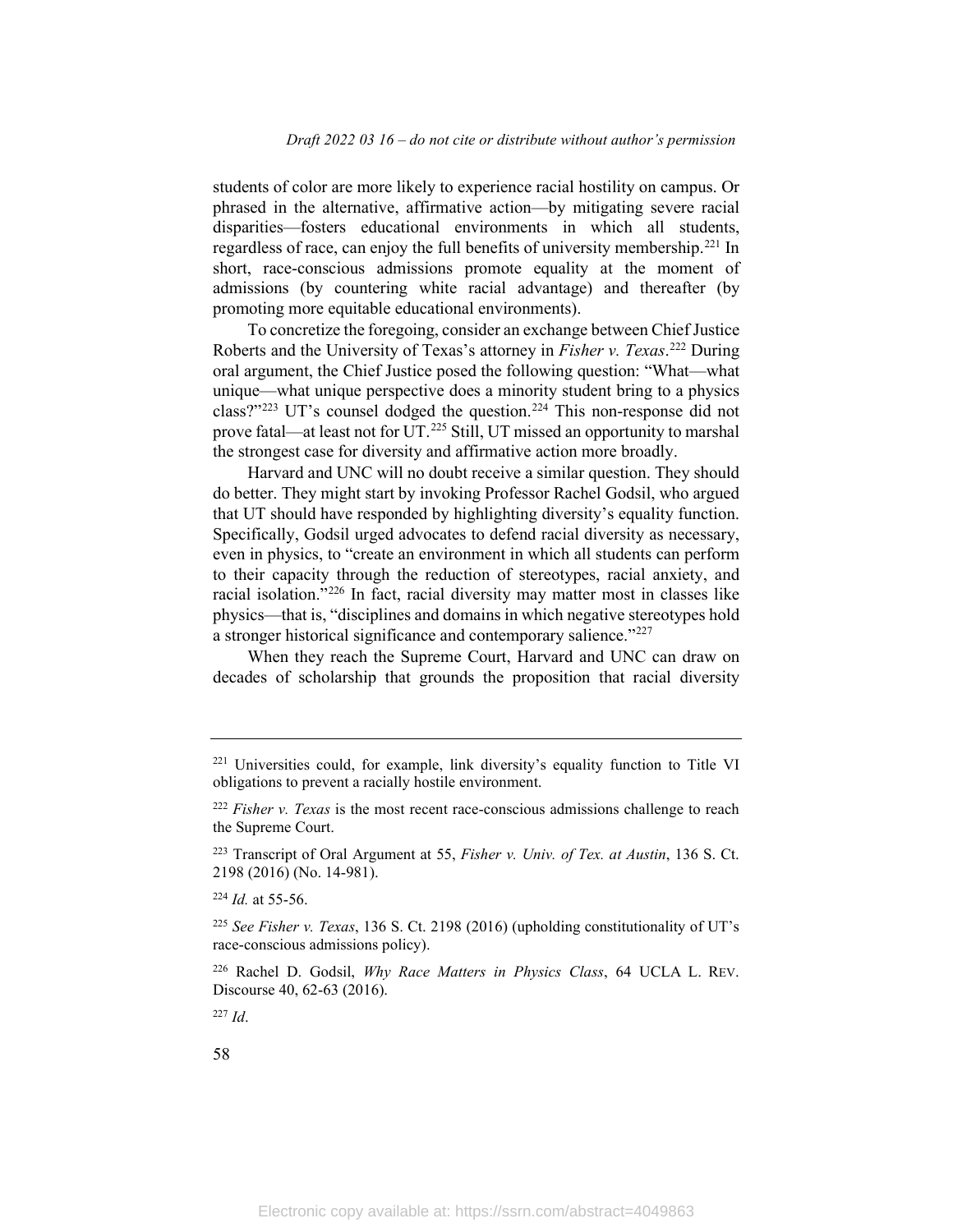promotes racial equality.<sup>[228](#page-59-0)</sup> But they need not look to this body of research alone. Universities enjoy access to a unique and local "data set" that can fortify this claim: their own students. Unfortunately, university defendants tend to overlook—if not minimize—the experiences of students on their campus. This dynamic has unfolded in both cases.<sup>[229](#page-59-1)</sup> Rather than center the voices and experiences of their students, Harvard and UNC have fought to exclude that testimony from the litigation.<sup>[230](#page-59-2)</sup> Fortunately, courts in both cases permitted student intervenors to thicken the factual record with their personal accounts of life on campus. Those stories are critical. Beyond strengthening the case for affirmative action, the testimony illuminates an unassailable yet contested reality: race continues to matter on university campuses, and affirmative action offers one tool to make that less so.

#### *B. The Rebrand: Affirmative Action as Affirmative Obligation*

Above, I explored how "race matters" before, during, and after admissions. The goal was three-fold: (1) add depth and texture to the structuralist insight that facial neutrality does not ensure racial neutrality; (2) reveal how colorblind logics (that cast affirmative action as justifiable discrimination), rather than this basic insight, animate affirmative action advocacy; (3) reinvigorate the case for advocates to defend affirmative action as essential anti-discrimination—a countermeasure that mitigates an array of racial (dis)advantages embedded in standard admissions processes.

Here, I take the argument one step further. If affirmative action comprises essential antidiscrimination, it suggests that universities do not just enjoy a *right* to consider applicant race. They might, as well, possess an *obligation* to do so. To unpack this final reframe, I turn to two final points of analysis: Title VI's disparate impact regulations and the tiers of scrutiny that govern equal protection challenges.

#### *1. Title VI Disparate Impact Regulations*

Rarely do universities argue that affirmative is required. Still, the UNC student intervenors made this precise point to justify their presence in the

<span id="page-59-0"></span><sup>228</sup> *See supra* Feingold, <hidden in plain sight>.

<span id="page-59-1"></span><sup>229</sup> *See* Cheryl I. Harris, *What the Supreme Court did not Hear in* Grutter *and* Gratz, 51 Drake L. Rev. 697 (2003).

<span id="page-59-2"></span><sup>230</sup> *See SFFA v. UNC* at 493 ("SFFA and UNC oppose intervention and argue that Proposed Intervenors should be allowed to participate as amicus curiae.").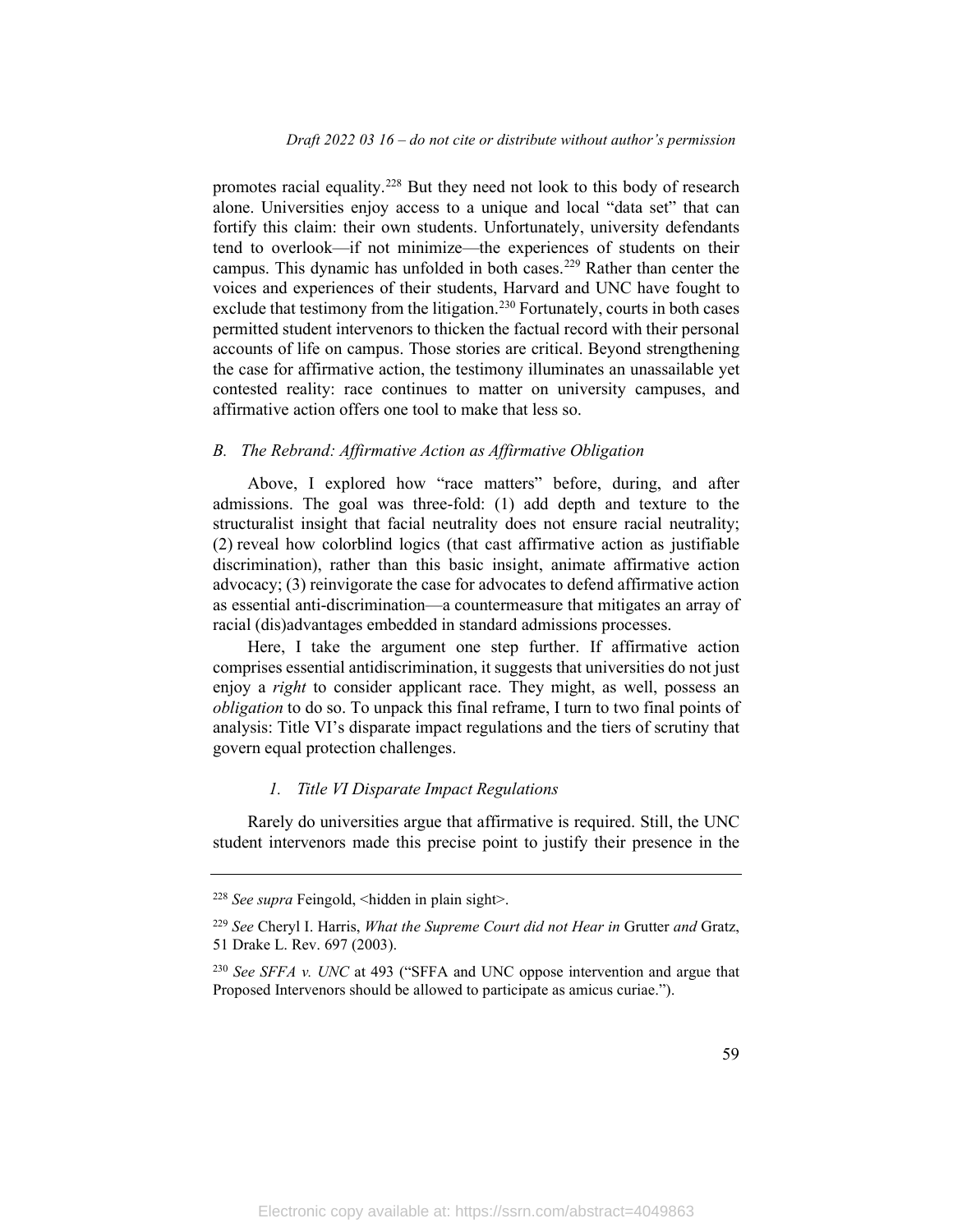litigation. Specifically, the intervenors argued that UNC was unlikely to develop evidence (or otherwise argue) "that the current admissions process is *necessary* to comply with minority students' rights under the Constitution and Title VI."[231](#page-60-0)

The proposition that federal law may *require* race-conscious admissions rests on multiple sources of law.<sup>[232](#page-60-1)</sup> One source is Title VI, which prohibits covered entities from discriminating against students on the basis of race.<sup>[233](#page-60-2)</sup> Consistent with its broader equality jurisprudence, the Supreme Court has read a discriminatory "intent" requirement into Title VI. This judicial narrowing constrains Title VI's remedial efficacy. It does not, however, displace the disparate impact provision in Title VI's implementing regulations.<sup>[234](#page-60-3)</sup> The regulations offer a doctrinal site the serves two related purposes. First, the regulations help surface racial (dis)advantage within facially neutral processes.<sup>[235](#page-60-4)</sup> Second, they offer a legal hook to defend raceconscious admissions as mandatory anti-discrimination.[236](#page-60-5)

<span id="page-60-0"></span><sup>231</sup> Memorandum of Law in Support of Proposed Defendant-Intervenors' Motion to Intervene at 14, *SFFA v. UNC*.

<span id="page-60-1"></span><sup>232</sup> *See, e.g.,* Luke Harris, *Reimagining* Regents v. Bakke, in CRITICAL RACE JUDGMENTS (arguing that a university's over-reliance on "untrustworthy" measures of academic potential without a countermeasure (e.g., affirmative action) discriminates—in practice if not law—against Black students).

<span id="page-60-2"></span><sup>233</sup> 42 U.S.C. § 2000d (2012) ("No person in the United States shall, on the ground of race, color, or national origin, be excluded from participation in, be denied the benefits of, or be subjected to discrimination under any program or activity receiving Federal financial assistance.").

<span id="page-60-3"></span><sup>234</sup> *See* 34 C.F.R. § 100.3(b) (prohibiting "recipients of federal funds from engaging in policies with unjustified racially disparate impact"). *See also* Kidder & Rosner, *supra* note *<*How the SAT Creates "Built-in Headwinds [145]>, at 175 ("While the efficacy of Title VI itself is limited by the same discriminatory purpose requirement as the Equal Protection Clause, the U.S. Department of Education regulations interpreting Title VI prohibit both intentional discrimination and criteria or practices that have an unwarranted disparate impact on a protected class.").

<span id="page-60-4"></span><sup>235</sup> Michael G. Perez, *Fair and Facially Neutral Higher Educational Admissions Through Disparate Impact Analysis*, 9 MICH. J. RACE & L. 467, 467 (2004) ("Enforcing a prohibition on disparate impact in higher education admissions would force schools to discard or reform admissions criteria that have an unfair and unnecessary discriminatory effect on minority applicants.").

<span id="page-60-5"></span><sup>&</sup>lt;sup>236</sup> The Supreme Court has barred private parties from enforcing Title VI's implementing regulations. *See Alexander v. Sandoval*, 532 U.S. 275, 293 (2001)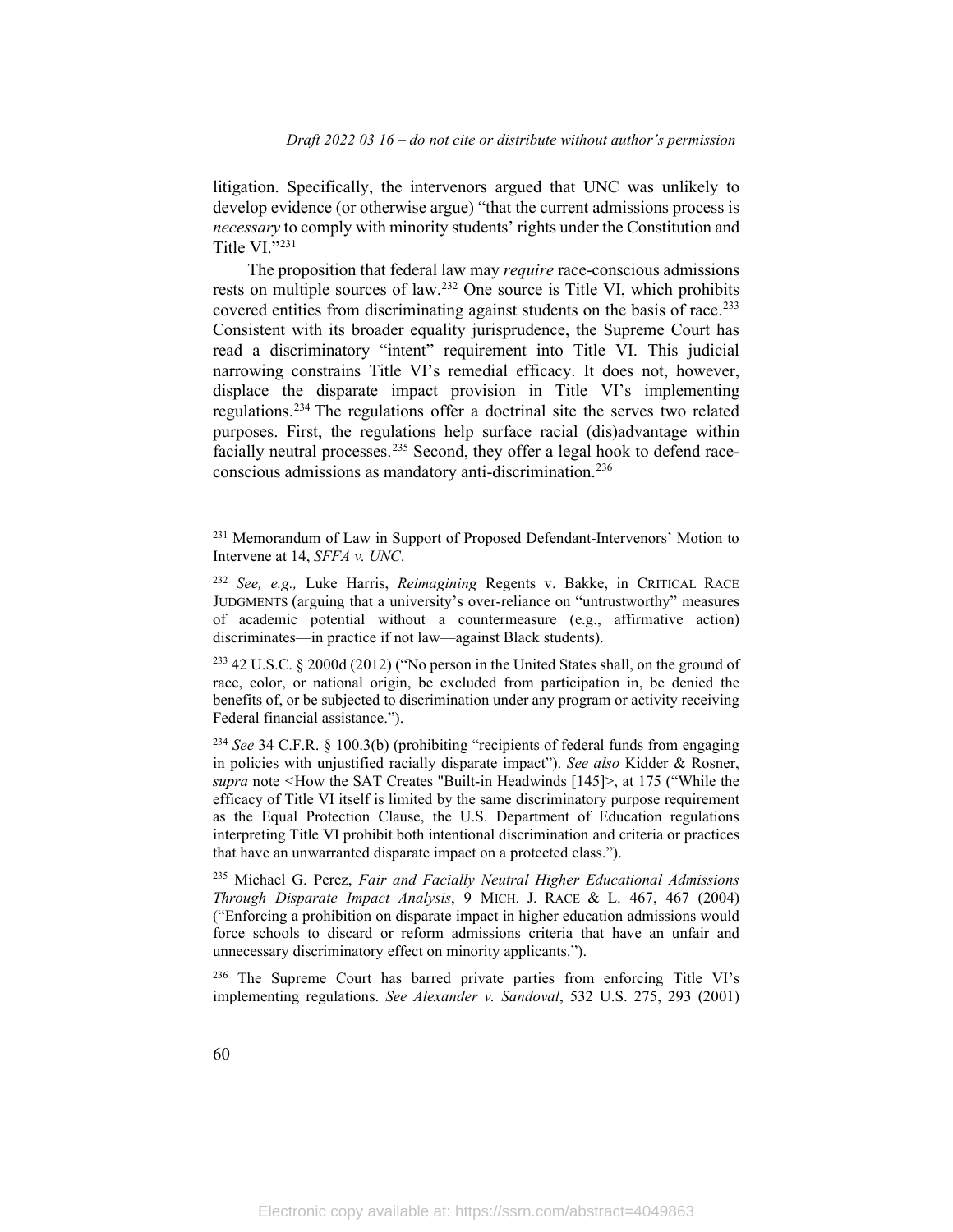To establish a prima facie case under Title VI's implementing regulations, a plaintiff must present evidence that (1) a covered entity "admitted members of [a] racial group at a rate that is lower than the admission rate of the racial group admitted at the highest rate", and (2) "that the disparity between the difference in rates meets the judicially determined threshold that triggers the legal requirement that the university prove the admissions criteria causing the racial disparity in rates is an 'educational necessity."[237](#page-61-0)

Multiple methods exist for establishing a "judicially determined threshold."<sup>[238](#page-61-1)</sup> One method is the "four-fifths rule."<sup>[239](#page-61-2)</sup> Professor Kimberly West-Faulcon has outlined how this rule would apply to claims of anti-Asian bias:

Applying the four-fifths rule involves determining whether the ratio of the selection rate for the racial group alleging disparate impact—the group with the lower selection rate—is less than 80 percent of the selection rate for the racial group selected at the highest rate. If the ratio of the selection rate of Asian Americans compared to the rate of selecting whites is less than 80 percent, a rejected Asian American student would potentially have evidence of legally cognizable racial

<span id="page-61-1"></span><sup>238</sup> *See id*. at 616 n.105 and body text. *See also* Jenkins, *supra* note <Foxes Guarding the Chicken Coop  $[134]$ , at 309-10 (describing a similar framework in the constitutional context).

<span id="page-61-2"></span> $239$  29 C.F.R. § 1607.4(D) (2016) (explaining the "four-fifths rule" for adverse impact):

<sup>(&</sup>quot;Neither as originally enacted nor as later amended does Title VI display an intent to create a freestanding private right of action to enforce regulations promulgated under § 602*.*"). Private parties may still file administrative complaints with the Department of Education, which is empowered to bring such claims. *See Kidder & Rosner*, *supra* note <How the SAT [145]>, at 177.

<span id="page-61-0"></span><sup>237</sup> West-Faulcon, *supra* note <Obscuring Asian Penalty [125]>. Professor West-Faulcon has offered the most comprehensive analysis of how a university defendant would operationalize Title VI's disparate impact regulations to make an affirmative case for race-conscious admissions and defuse standard lines of attack. *See id*.

A selection rate for any race, sex, or ethnic group which is less than four-fifths (4/5) (or eighty percent) of the rate for the group with the highest rate will generally be regarded by the Federal enforcement agencies as evidence of adverse impact, while a greater than four-fifths rate will generally not be regarded by Federal enforcement agencies as evidence of adverse impact.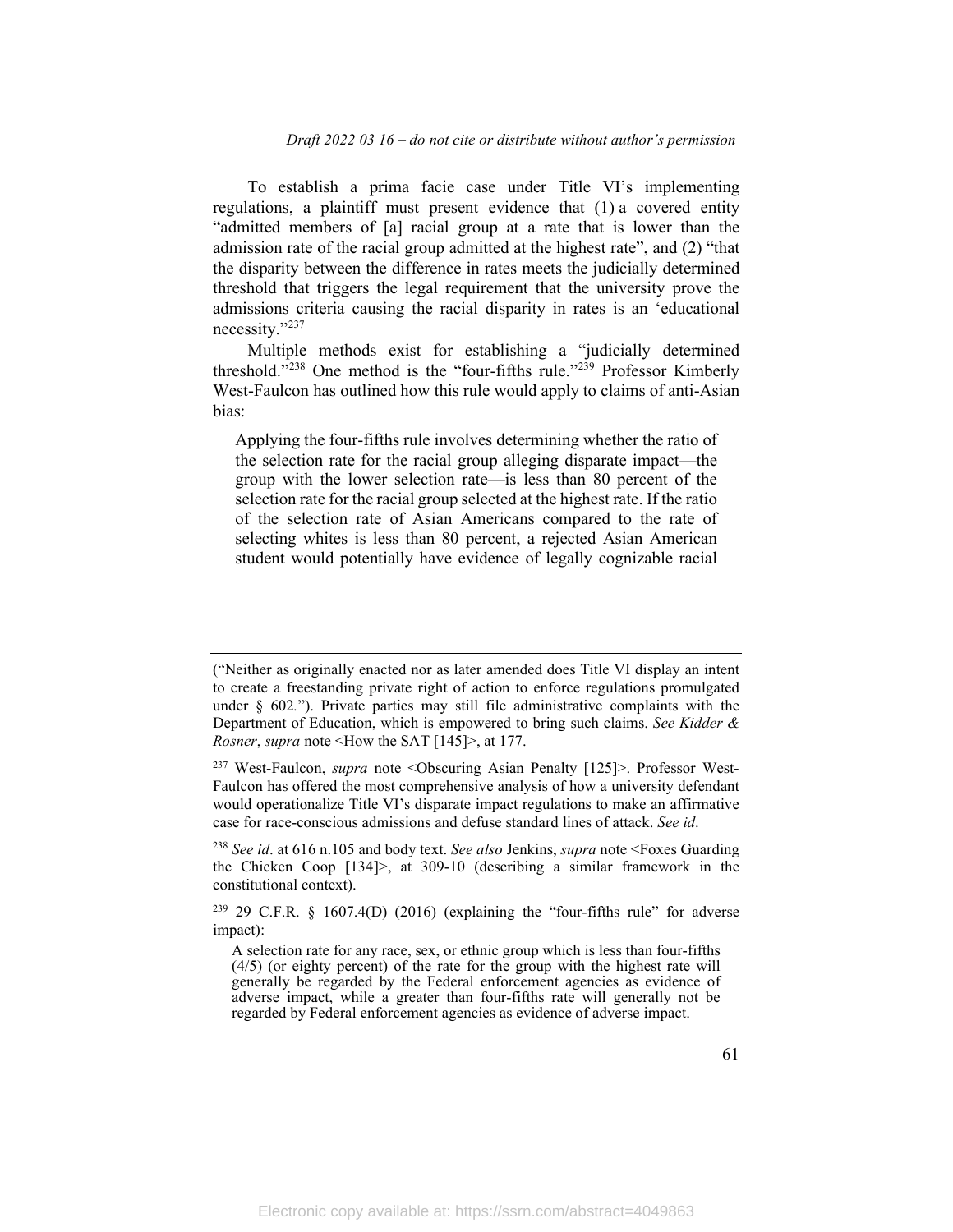*Draft 2022 03 16 – do not cite or distribute without author's permission*

adverse impact, also called racially disparate impact, under established Title VI disparate impact law.<sup>[240](#page-62-0)</sup>

University defendants rarely mobilize Title VI's disparate impact provisions to defend race-conscious admissions.<sup>[241](#page-62-1)</sup> This may be a mistake. Under certain facts, a university may be able to demonstrate that raceconscious admissions are necessary avoid an unjustifiable disparate impact from faulty measures of merit.<sup>[242](#page-62-2)</sup> The argument makes multiple interventions. First, it disrupts the presumption that standard academic indicators are unassailable race-neutral measures of "merit."[243](#page-62-3) Put differently, the implementing regulations provide an analytical framework to highlight how race matters in the baseline against which affirmative action intervenes.<sup>[244](#page-62-4)</sup>

The implementing regulations serve an additional purpose. They also offer a path to counter claims that affirmative action discriminates against Asian Americans. Professor West-Faulcon has detailed how UT could have mobilized such an argument to defuse this narrative in *Fisher v. Texas*. [245](#page-62-5) A short review is helpful, in part, because similar narratives now enjoy heightened salience in legal and public discourse.

<span id="page-62-2"></span><sup>242</sup> *See id*.

<span id="page-62-3"></span><sup>243</sup> *See* Kidder & Rosner, *supra* note <How the SAT creates built in headwinds [145]>, at 193 (explaining why over-reliance on standardized tests would not constitute an educational necessity).

<span id="page-62-4"></span><sup>244</sup> For deeper critiques of "merit," see Harris & Narayan, *supra* note <myth of preferential treatment [13]> and Daria Roithmayr, *Deconstructing the Distinction between Bias and Merit*, 85 CALIF. L. REV. 1449 (1997).

<span id="page-62-5"></span><sup>245</sup> *Fisher v. Texas* featured a white plaintiff. Still, conservative Justices couched their affirmative action skepticism in a narrative of Asian victimhood. *See Fisher v. Univ. of Tex. at Austin*, 136 S. Ct. 2198, 2227 (2016) (Alito, J., dissenting) ("The majority's assertion that UT's race-based policy does not discriminate against Asian–American students defies the laws of mathematics.").

<span id="page-62-0"></span><sup>&</sup>lt;sup>240</sup> West-Faulcon, *supra* note < obscuring Asian penalty [125] > (citing 29 C.F.R. § 1607.4(D)).

<span id="page-62-1"></span><sup>241</sup> *See* Kidder & Rosner, *supra* note <How the SATs [145]>, at 184–85 ("There is a paucity of Title VI standardized testing cases challenging college and university admission practices. This may be a reflection of the availability of affirmative action as a counterbalance to disparate impact, and it may also reflect a recognition on the part of plaintiffs' attorneys that Title VI disparate impact cases are difficult to win and may have even less viability in the future.").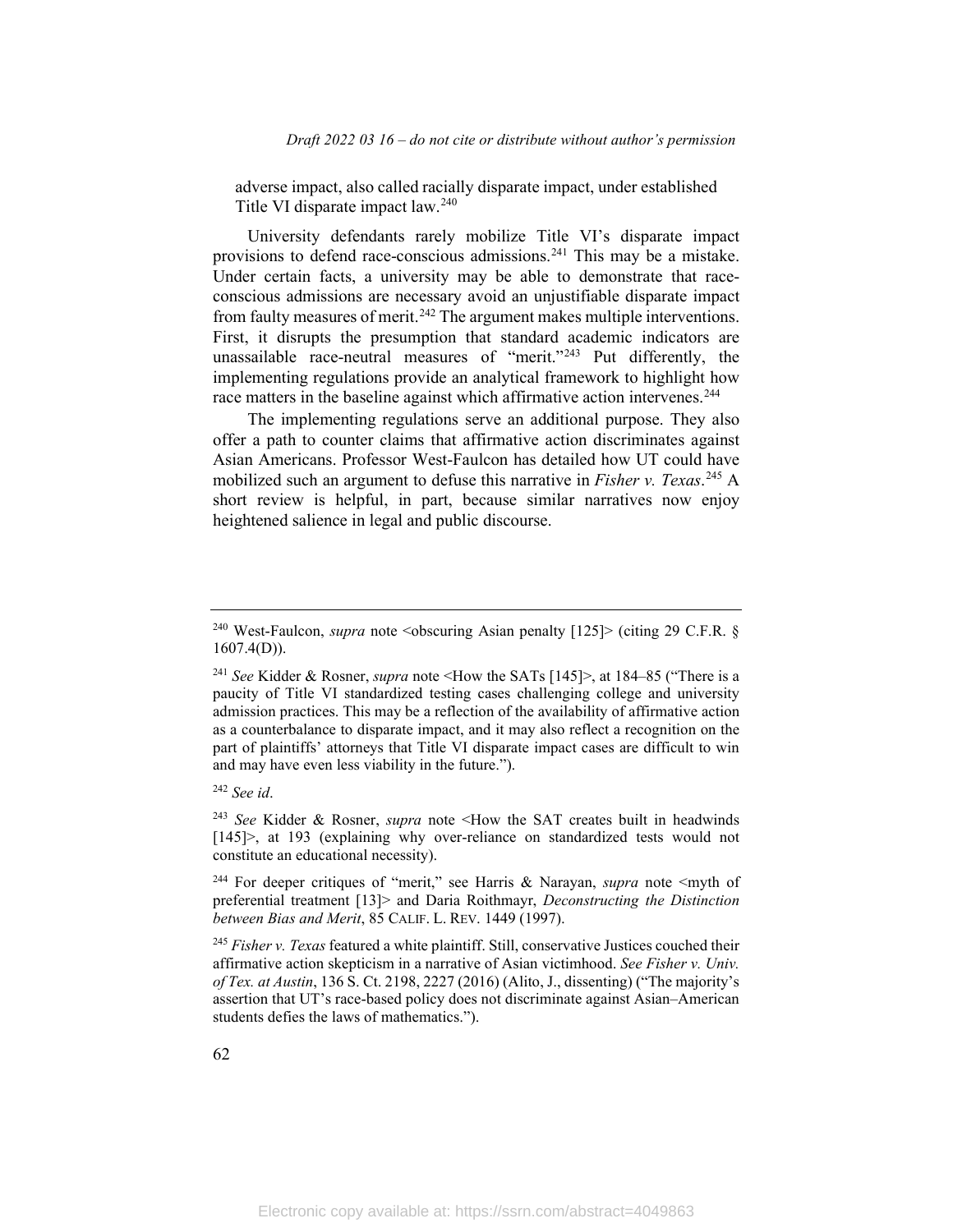UT admitted most of its students through a facially-neutral 10 Percent Plan.[246](#page-63-0) The remainder of admits ("non-Top Ten") came through a process that permitted admissions officers to consider a range of factors.<sup>[247](#page-63-1)</sup> One factors was an applicant's race—a consideration available to any student.<sup>[248](#page-63-2)</sup> Even within this subset of students, UT admitted Black and Latino students at rates far lower than white and Asian applicants.<sup>[249](#page-63-3)</sup>

As Professor West-Faulcon explains, UT could have marshaled this data to defend affirmative action on two fronts. First, UT could have argued that the rate disparities for non-Top Ten applicants exposed the university to liability under Title VI's disparate impact provisions.<sup>[250](#page-63-4)</sup> In other words, the question should have been whether UT did enough to mitigate its overreliance on criteria that produced an unjustifiable disparate impact—not whether the law permitted UT to consider race at all.

Separately, UT could have employed the data to counter the narrative that affirmative action harmed Asian applicants. To begin, UT admitted Asian and white non-Top Ten applicants at similar rates—data that undercuts the claims of negative action against Asians. [251](#page-63-5) More important, white applicants applied in larger numbers and enjoyed higher admission rates than Black and Latino applicants. Accordingly, rejected Asian Americans "were far more likely to have been displaced by a white applicant than an African American

<span id="page-63-0"></span> $246$  Pursuant to the 10 Percent Plan, all Texas students who graduate in the top 10% of their high school automatically receive admission to UT. *See id*. at 2207.

<span id="page-63-1"></span><sup>247</sup> *See id*.

<span id="page-63-2"></span><sup>&</sup>lt;sup>248</sup> *See id.* ("[T]here is no dispute that race is but a 'factor of a factor of a factor' in the holistic-review calculus.")

<span id="page-63-3"></span><sup>249</sup> *See* West-Faulcon, *supra* note <Obscuring Asian Penalty [125]>, at 615 ("Both the white and Asian American admission rates were more than double the rates for Latino and African American students, statistically favoring white and Asian American applicants over African Americans and Latinos, not vice versa.").

<span id="page-63-4"></span><sup>250</sup> *See id*.

<span id="page-63-5"></span> $251$  Statistics that aggregate the experience of all students raced as Asian are likely to obscure meaningful differences across different Asian ethnic groups. *See generally*  Vinay Harpalani, *Asian Americans, Racial Stereotypes, and Elite University Admissions*, 102 B.U. L. Rev. 101 (2021). Accordingly, average "Asian" performance masks (a) the group-based disadvantage that certain communities continue to face and (b) why affirmative action benefits certain Asian students. *See* West-Faulcon, *supra* <obscuring Asian penalty [125]>.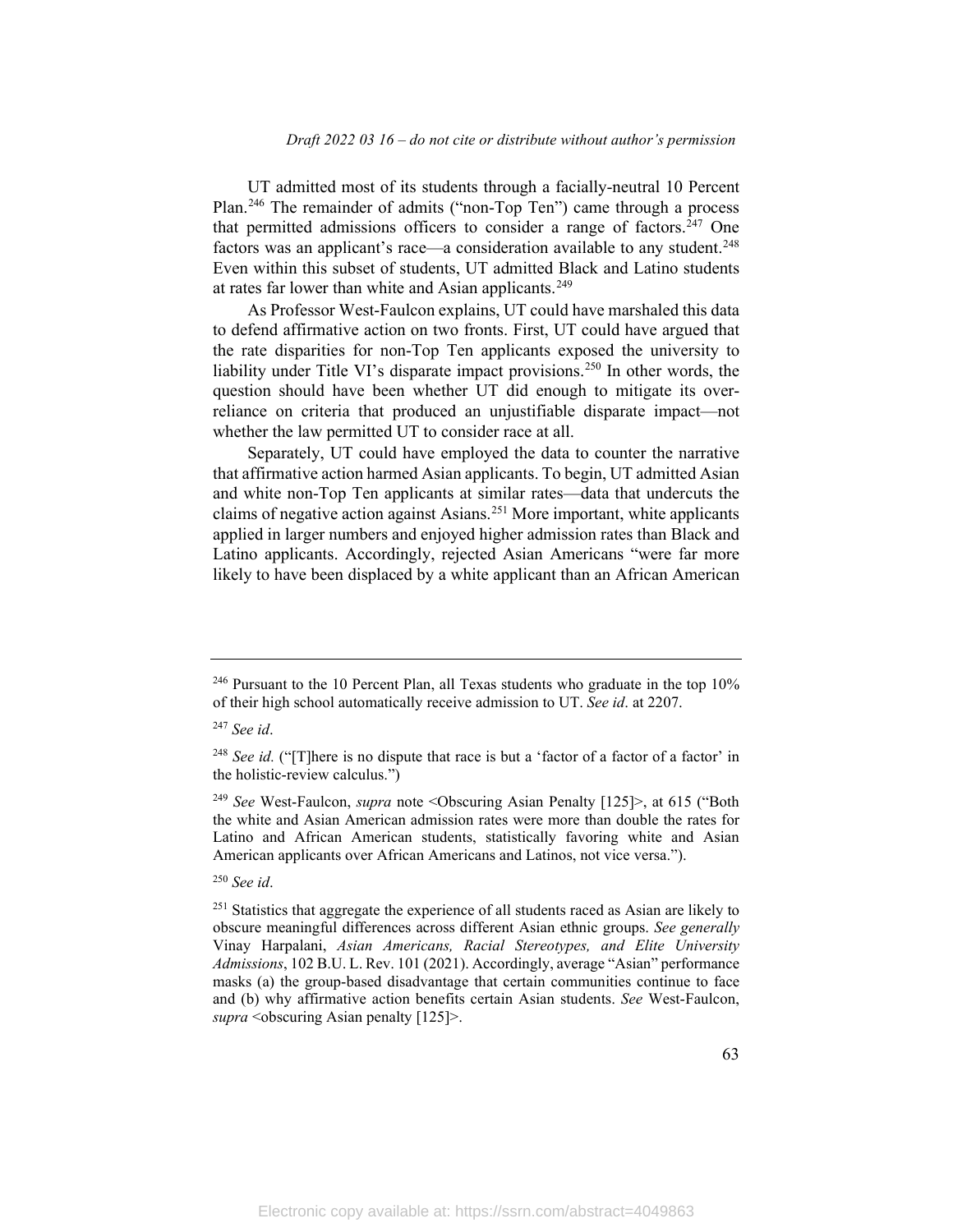or Latino applicant."[252](#page-64-0) In other words, if UT rejected deserving Asian applicants, the beneficiaries were likely white, not another student of color.

Similar arguments could translate to ongoing litigation at Harvard and UNC. [253](#page-64-1) SFFA has deployed a narrative of Asian victimhood to discredit affirmative action—even if its own expert identifies white students as the primary beneficiaries of anti-Asian bias.<sup>[254](#page-64-2)</sup> Harvard could invoke Title VI's implementing regulations to highlight this dynamic—which calls for more (racially targeted) affirmative action, not less.

Harvard has not done so, even as SFFA notes instances of white racial advantage. As one sample, SFFA cited a report from Harvard's Office of Institutional Research:

OIR found that Asian-American admit rates were lower than white admit rates every year over a ten-year period even though . . . white applicants materially outperformed Asian-American applicants only in the personal rating. Indeed, OIR found that the white applicants were admitted at a higher rate than their Asian-American counterparts at every level of academic-index level.<sup>[255](#page-64-3)</sup>

Harvard could have cited the report to evidence the racial advantages that white students enjoy *even with* its current admissions regime. Instead, Harvard discounted the report's factual and legal relevance.<sup>[256](#page-64-4)</sup> One might

<span id="page-64-0"></span><sup>252</sup> West-Faulcon, *supra <*Obscuring Asian Penalty [125]>, at 9.

<span id="page-64-1"></span><sup>253</sup> *See* West-Faulcon, *supra* note <obscuring Asian Penalty [125]>, at 625 (explaining that a Title VI analysis could dispel the narrative that "African Americans and Latinos, but not whites, as the students who are edging out Asian Americans").

<span id="page-64-2"></span><sup>254</sup> West-Faulcon, *supra* note <Obscuring Asian Penalty [125]>.

<span id="page-64-3"></span><sup>&</sup>lt;sup>255</sup> Plaintiff's Memorandum of Reasons in Support of its Motion for Summary Judgment at 13, *SFFA v. Harvard 2015*. This statement tracks additional allegations from SFFA that Harvard prefers white applicants vis-à-vis Asian applicants with similar academic credentials. *See, e.g.*, *id*. at 10 ("An Asian-American male applicant with a 25% chance of admission would see his chance increase to 31.7% if he were white—even including the biased personal rating. Excluding the biased personal rating . . . [An] Asian-American applicant's change would increase to 34.7% if he were white. . . . If they had been treated like white applicants, an average of approximately 44 more Asian Americans per year would have been admitted to Harvard over the six-year period the experts analyzed.").

<span id="page-64-4"></span><sup>256</sup> I am not suggesting that the Report proves discrimination—however defined. Rather, I surface this evidence because Harvard diminished a report that, albeit provisional, could have bolstered a structuralist account of race and strengthened the case for affirmative action *for* Asian applicants.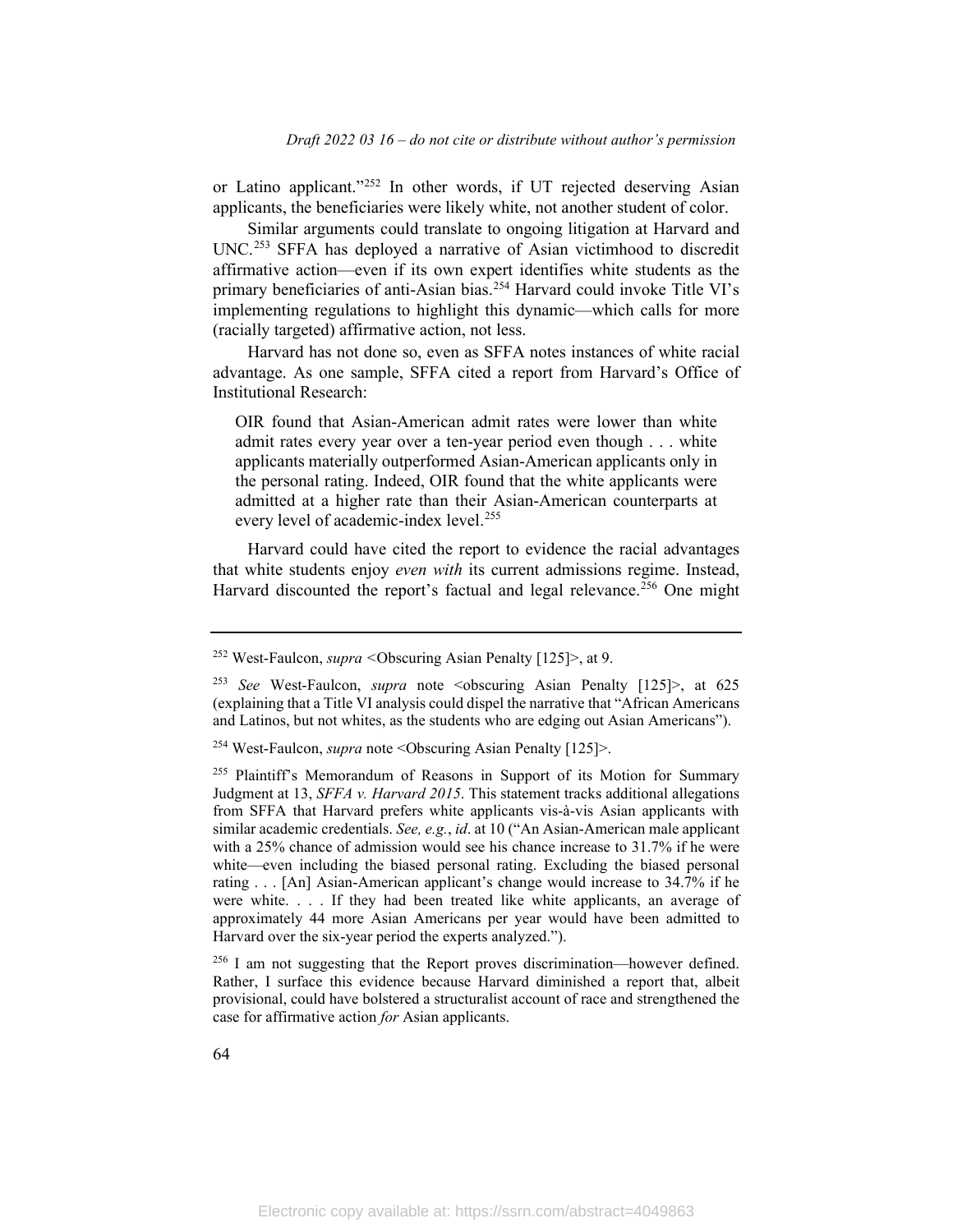justify Harvard's response as a rational response to potential evidence of discrimination. That explanation, however, misconstrues the report's import vis-à-vis affirmative action. The report, even if provisional, suggests that white applicants enjoy unmerited racial advantage relative to Asian applicants. If anything, the report suggests that Harvard's race-conscious practices have yet to eliminate racial (dis)advantages that benefit white applicants. It also exculpates affirmative action as the source of any anti-Asian bias.

Similar reasoning extends at UNC. SFFA's complaint contains a table of admissions rates for Black, White, and Asian American students.[257](#page-65-0) The table divides students into nine "academic index ranges."[258](#page-65-1) In seven of the nine ranges, white applicants enjoy a higher admission rate than Asian Americans—most of which surpass the four-fifths threshold.<sup>259</sup> In its posttrial brief, SFFA highlighted an academic decile where "[t]he white admit rate is 2.9 percent. The Asian American admit rate is 1.4 percent; and then you see for African Americans, it's 39.6 percent; and for Hispanics, it's almost 16 percent."<sup>[260](#page-65-3)</sup>

SFFA deploys these misleading figures to implicate affirmative action as the source of anti-Asian discrimination.<sup>[261](#page-65-4)</sup> UNC, however, need not hide

<span id="page-65-0"></span><sup>257</sup> *See* Complaint at 18, *SFFA v. UNC*. UNC generated the statistics in 2006. SFFA employs the table to malign affirmative action, not to target the advantage white students enjoy vis-à-vis Asian applicants).

<span id="page-65-1"></span><sup>&</sup>lt;sup>258</sup> These indices correspond to the students' SAT scores and undergraduate GPA. SFFA divides students in this way to calculate the purported "boost" students receive from affirmative action. But as other have noted, this method distorts the admissions process—and overstates affirmative action's impact—by treating academic performance as the only admissions criteria. *See* West-Faulcon, *supra* note <Asian penalty [125]>.

<span id="page-65-2"></span><sup>259</sup> *See id*.

<span id="page-65-3"></span><sup>260</sup> Plaintiff's Proposed Findings of Fact and Conclusions of Law at 29, *SFFA v. UNC.* There is a risk of misconstruing disparate admissions rates for students who comprise minorities within an admissions pool.

<span id="page-65-4"></span><sup>&</sup>lt;sup>261</sup> Tables like this overstate affirmative action's impact for at least two reasons. First, they employ analyses that disregard multiple admissions considerations. Second, when a university employs affirmative action to reduce over-reliance on fraught standardized test scores, Black and Latinx students are likely to enjoy higher median rates of admission when controlling for test scores. Separately, the figures reveal what universities already admit: they consider applicant race. *See* Feingold, *supra* note <SFFA v*.* Harvard [124]>, at 724; *see also* West-Faulcon, *supra* note <Obscuring Asian Penalty [125]>, at 627.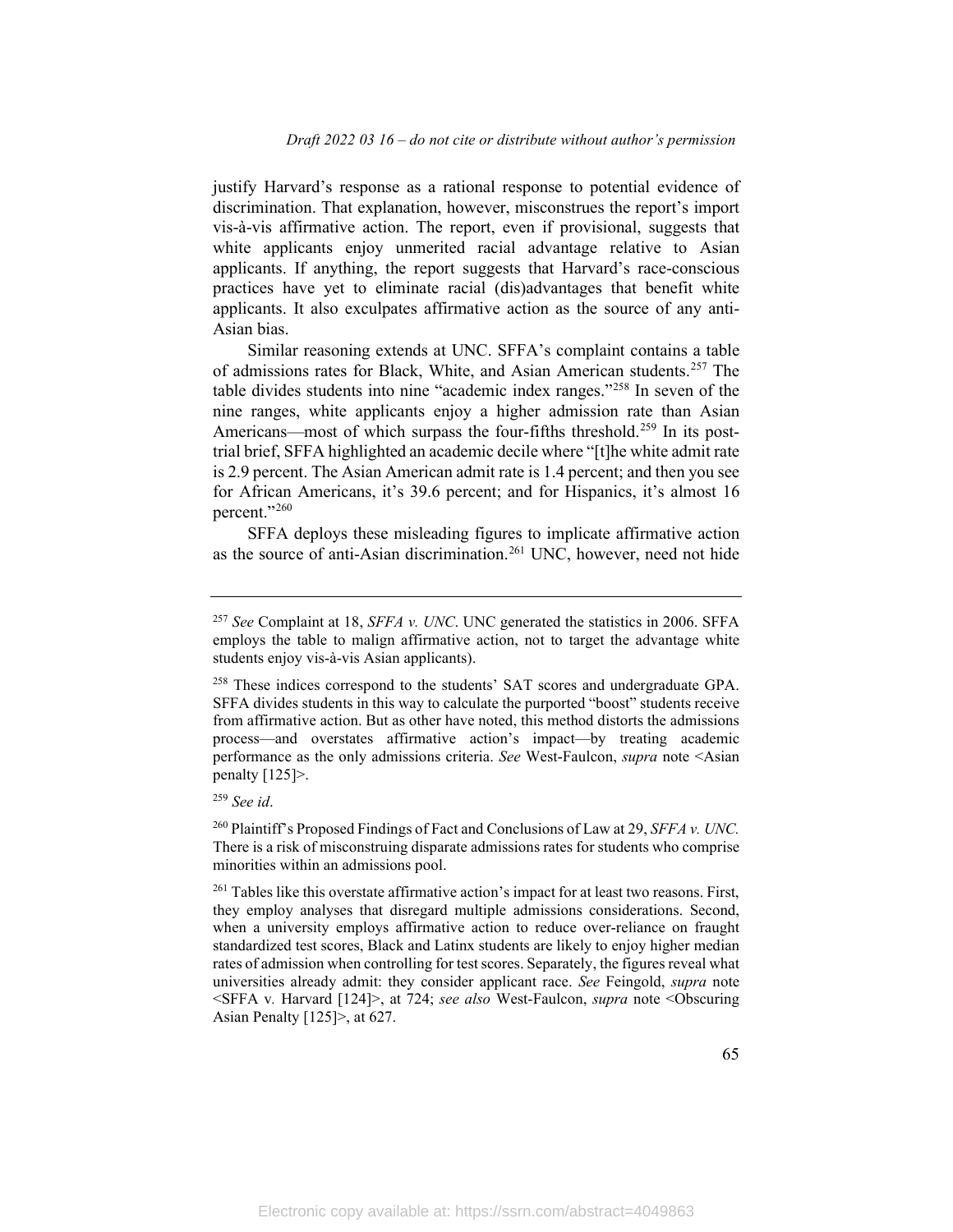from the data. To the contrary, it could emphasize that white applicants enjoy higher admissions rates relative to their Asian counterparts. Doing so disrupts SFFA's causal claim that affirmative action harms Asian Americans and implicates the racial advantages that white students continue to enjoy—even under a race-conscious admissions regime. By reappropriating the data, advocates need not ignore or diminish evidence of anti-Asian biases; rather than implicating affirmative action, that evidence invites more robust and refined race-consciousness.

#### *2. Contesting Strict Scrutiny*

Last, a colorconscious story invites a final intervention: challenge existing equality law, which subjects Jim Crow and affirmative action to the same—and most rigorous—level of judicial review. On this point, Devon Carbado has offered the following observation:

A final reason a countermeasure framing of affirmative might be important is that this framing would make the application of strict scrutiny to affirmative action normatively and doctrinally suspect. Which is to say, it is much easier for opponents of affirmative action to argue that the policy triggers strict scrutiny when affirmative action is conceptualized as a preference than it would be if affirmative action were viewed as a countermeasure.<sup>[262](#page-66-0)</sup>

In other words, judicial skepticism toward race-conscious admissions trades on the claim that affirmative action confers a "racial preference." That skepticism appears misplaced if affirmative action mitigates racial (dis)advantage. For affirmative action advocates, evading colorblind capture leads here: an unbashful critique of doctrinal regimes that conflate segregation with desegregation, subordination with remediation, exclusion with inclusion.

This critique of exiting doctrine will not sway the current Supreme Court. But that reality renders the critique no less important.

To begin, affirmative action litigation remains a proxy for broader fights over the enduring relevance of race and racism in American—and what, if anything, remains necessary to repair a legacy of racialized subordination and oppression. Today, these larger battles could not be more acute. Given the resurgence of anti-antiracism discourse, university defendants bear a heightened responsibility to reclaim their own policies' moral and constitutional authority. Part of that work entails targeting the colorblind logic

<span id="page-66-0"></span><sup>262</sup> Carbado, *supra* note <Footnote 43 [13]> (".").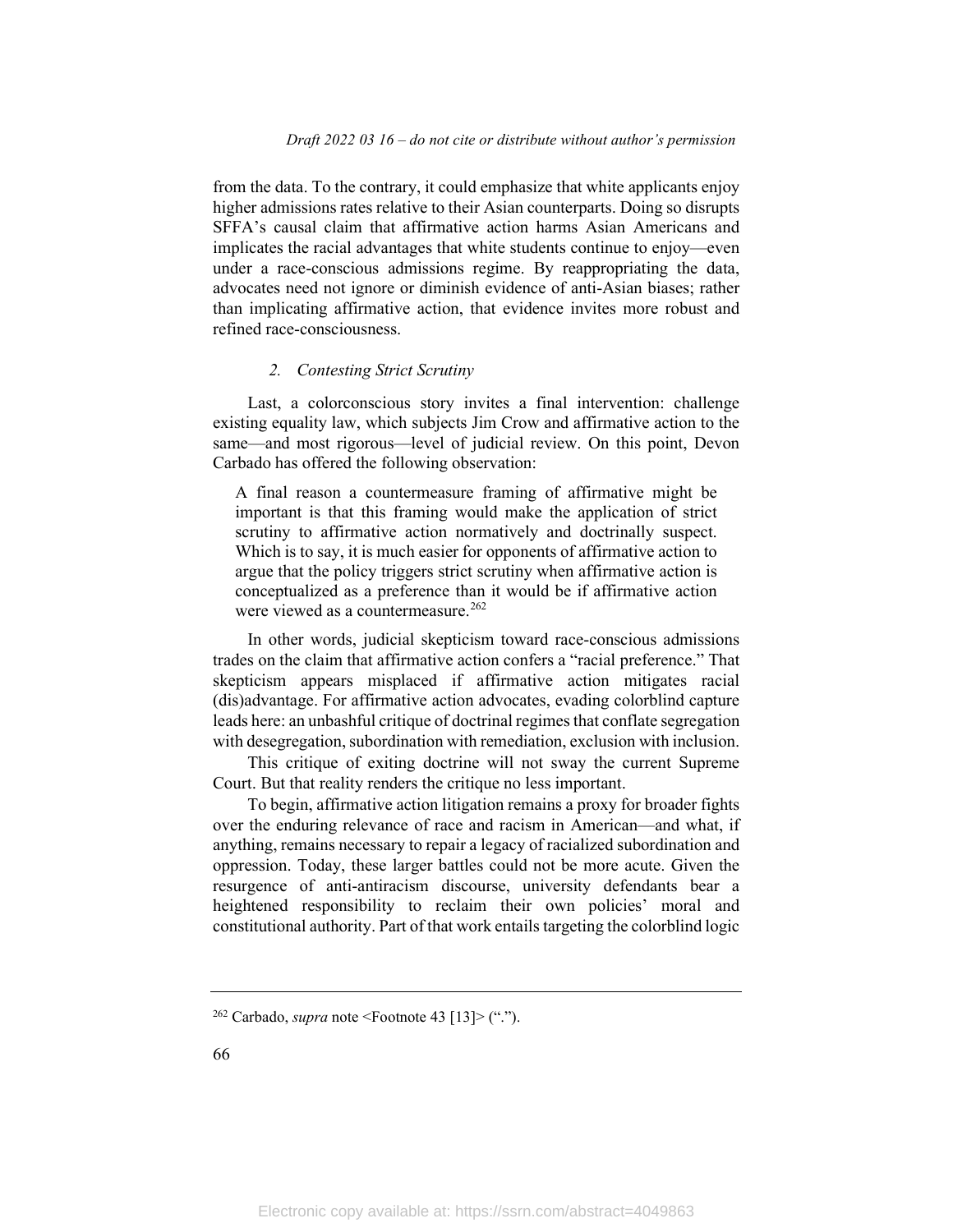that underwrites existing doctrine and informs regressive projects that seek to re-write the past and cast antiracism as the new racism.

This is a space where the Left could learn from the Right. The current moment of racial retrenchment is facilitated by an ultra-conservative majority. [263](#page-67-0) But it is also facilitated, if not made possible, by a decades-long project that seeded within constitutional discourse and public consciousness the colorblind conceptions of racism and racism. Affirmative action advocates have enabled this project.

At least since *Bakke*, university defendants have conceded a doctrinal framework the equates affirmative action with interment.<sup>[264](#page-67-1)</sup> By failing to contest strict scrutiny's application to remedial race-consciousness, affirmative action advocates have weakened the case for their own policies. To appreciate why, consider if the Supreme Court included five liberal Justices. Harvard and UNC would prevail. But based on a compelling interest that satisfies strict scrutiny. Even in upholding race-conscious admissions, the Court would reify core colorblind logics that render affirmative action presumptively suspect—politically, morally, and constitutionally.<sup>[265](#page-67-2)</sup>

This acquiescence is not inevitable, nor is it strategic. Consider SFFA, who has deployed a multi-pronged attack that works within and challenges existing law.<sup>[266](#page-67-3)</sup> To begin, SFFA has (a) employed existing doctrine to attack Harvard and UNC's respective policies while also (b) challenging features of doctrine that render race-conscious admissions even theoretically possible.<sup>[267](#page-67-4)</sup> As one example, SFFA urges the Court to overturn the diversity rationale. Even more radically, the plaintiff invites the Court to prohibit all race-consciousness, regardless of the rationale.<sup>[268](#page-67-5)</sup>

<span id="page-67-0"></span><sup>263</sup> *See* Melissa Murray, *The Symbiosis of Abortion and Precedent*, 134 HARV. L.REV. 308, 325 (2020) ("In this way, Chief Justice Roberts's respect for precedent depended entirely on identifying those aspects of past decisions that he wished to follow and those that he did not.").

<span id="page-67-1"></span><sup>264</sup> Prior to *Bakke*, there was no established framework for adjudicating voluntary remedial race-conscious interventions. *See* Carbado, *supra* note <Footnote 43 [13]>, at 1123 ("Justice Powell's concurring opinion in *Bakke* was written at a moment in which the race per se model of equal protection had not yet taken hold. . . . [T]here was a very real question about whether courts should subject race conscious governmental decision-making to something like a tiered approach.").

<span id="page-67-2"></span><sup>265</sup> See Murray, *supra* note <The Symbiosis of Abortion [275]>.

<span id="page-67-3"></span><sup>266</sup> *See* Feingold, *supra* note <sffa v. Harvard [124]>.

<span id="page-67-4"></span><sup>267</sup> *See id*.

<span id="page-67-5"></span><sup>268</sup> *See id*.